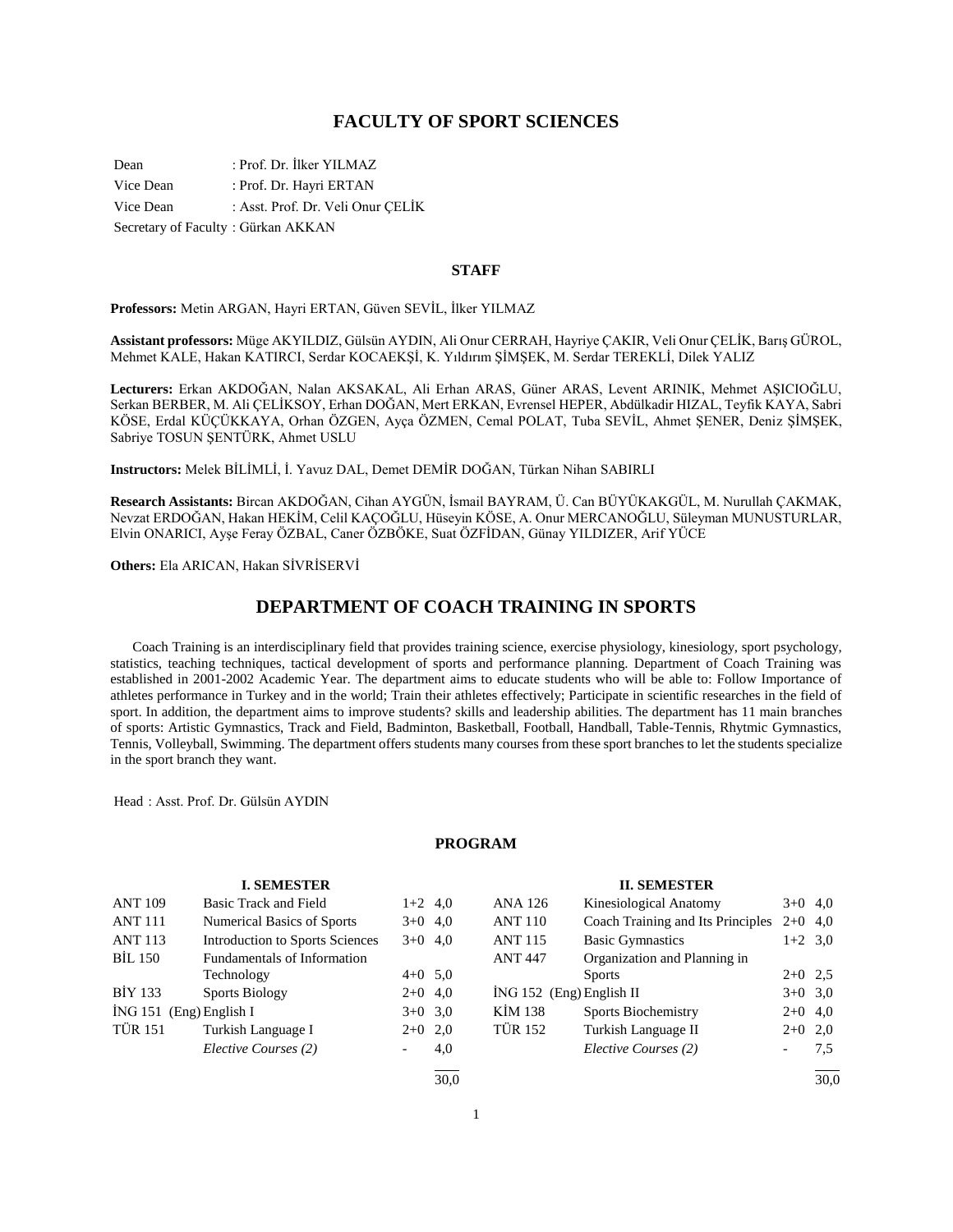#### **III. SEMESTER**

|                | ANA 106 Physiology                          | $3+0$ 5.0 |     |
|----------------|---------------------------------------------|-----------|-----|
|                | ANT 102 Introduction to Biomechanics        | $2+0$ 3,0 |     |
| <b>ANT 204</b> | <b>Sport Pedagogy</b>                       | $2+0$ 3.0 |     |
|                | ANT 241 Coaching Education I                | $2+2$ 4,0 |     |
| <b>ANT 310</b> | Swimming                                    | $1+2$ 3,0 |     |
| <b>BEÖ 304</b> | Learning Skill in Sports                    | $3+0$ 4,0 |     |
| <b>PSI 229</b> | Introduction to Sport Psychology            | $2+0$ 3,0 |     |
|                | TAR 165 Atatürk's Principles and History of |           |     |
|                | <b>Turkish Revolution I</b>                 | $0+0$     | 2,0 |
|                | Elective Course (1)                         |           | 3,0 |
|                |                                             |           |     |

## **V. SEMESTER**

30,0

30,0

30,0

|                | ANT 206 Kinoanthropometry         | $2+0$ 3.5 |     |
|----------------|-----------------------------------|-----------|-----|
| <b>BEÖ 202</b> | Knowledge About Training          | $3+0$ 4.0 |     |
| <b>BEÖ 321</b> | <b>Sport Psychology</b>           | $3+0$ 5.0 |     |
| ISN 315        | <b>Public Relations</b>           | $2+0$ 3.0 |     |
| <b>IST 317</b> | <b>Statistics</b>                 | $2+0$ 2.5 |     |
| SAĞ 204        | Avoiding Sports Injuries and      |           |     |
|                | Rehabilitation                    | $3+0$     | 3.0 |
|                | Departmental Elective Courses (1) |           | 3,0 |
|                | Specialization Courses (1)        |           | 6,0 |
|                |                                   |           |     |

## **VII. SEMESTER**

| ANT 445        | <b>Strength Conditioning</b>   | $1+2$ 2.5 |     |
|----------------|--------------------------------|-----------|-----|
| ARY 403        | <b>Research Methods</b>        | $2+0$     | 4.0 |
|                | BEÖ 412 Women and Sport        | $3+0$     | 4.0 |
| <b>BEÖ</b> 421 | Groups Dynamics in Sport and   |           |     |
|                | Leadership                     | $3+0$     | 4.0 |
| SAĞ 406        | <b>Sports Medicine</b>         | $2+0$ 3.0 |     |
| SPY 403        | Sport and the Media            | $2+0$     | 2.5 |
|                | Field Application Courses I(1) |           | 4,0 |
|                | Specialization Courses (1)     |           | 6,0 |
|                |                                |           |     |

## **FIELD APPLICATION COURSES**

| Artistic Gymnastics I  | $1+4$   | 4.0 |
|------------------------|---------|-----|
| Artistic Gymnastics II | $1+4$   | 4,0 |
| Track and Field I      | $1 + 4$ | 4.0 |
| Track and Field II     | $1+4$   | 4.0 |
| Badminton I            | $1+4$   | 4,0 |
| <b>Badminton II</b>    | $1+4$   | 4.0 |
| <b>Basketball I</b>    | $1 + 4$ | 4,0 |
| Basketball II          | $1+4$   | 4.0 |
| Football I             | $1+4$   | 4.0 |
| Football II            | $1+4$   | 4,0 |
| Handball I             | $1+4$   | 4.0 |
| Handball II            | $1+4$   | 4.0 |
| Table Tennis I         | $1+4$   | 4.0 |
| Table Tennis II        | $1+4$   | 4.0 |
|                        |         |     |

## **IV. SEMESTER**

| ANA 213          | <b>Exercise Physiology</b>            | $2+2$ 5.0 |     |
|------------------|---------------------------------------|-----------|-----|
| <b>ANT 201</b>   | Sports Biomechanics                   | $2+0$ 3,0 |     |
| <b>ANT 222</b>   | Talent Identification and Children in |           |     |
|                  | Sport                                 | $3+0$ 5.0 |     |
| ANT 242          | Coaching Education II                 | $2+2$ 4.0 |     |
| <b>BEÖ 205</b>   | <b>Nutrition</b>                      | $3+0$ 4.5 |     |
| $SA\tilde{G}301$ | Psycho-Motor Development              | $3+0$ 4,0 |     |
| TAR 166          | Atatürk's Principles and History of   |           |     |
|                  | <b>Turkish Revolution II</b>          | $0 + 0$   | 2,0 |
|                  | Elective Course (1)                   |           | 2.5 |
|                  |                                       |           |     |

30,0

## **VI. SEMESTER**

| ANT 302 Teaching Methods in Sports | $2+2$ 4,0  |     |
|------------------------------------|------------|-----|
| <b>ANT 304 Coaching Practicum</b>  | $2+4$ 5,0  |     |
| BEÖ 302 Educational Games          | $2+2$ 5.0  |     |
| BEÖ 423 Children and Sports        | $3+0$ 4,0  |     |
| PZL 307 Services Marketing         | $2+0$ 3,0  |     |
| <b>REK 208</b> Pool Activities     | $1+2$ 3,0  |     |
| Specialization Courses (1)         | $\sim 100$ | 6.0 |
|                                    |            |     |

30,0

#### **VIII. SEMESTER**

| ANA 301        | Fitness                           | $2+2$ 5,0 |     |
|----------------|-----------------------------------|-----------|-----|
|                | <b>ANT 446</b> Graduation Perfect | $0+4$ 3.0 |     |
| BEÖ 408        | Sports Foundations and Knowledge  |           |     |
|                | About Equipment                   | $3+0$ 4.0 |     |
| <b>BEÖ 410</b> | Motor Tests in Sports             | $3+0$ 4,0 |     |
| <b>SPY 261</b> | Massage                           | $3+0$     | 4.0 |
|                | Field Application Courses II (1)  |           | 4.0 |
|                | Specialization Courses (1)        |           | 6,0 |
|                |                                   |           |     |

30,0

|                   | ANT 415 Rhythmic Gymnastics I  | $1+4$ 4.0 |  |
|-------------------|--------------------------------|-----------|--|
|                   | ANT 416 Rhythmic Gymnastics II | $1+4$ 4.0 |  |
| ANT 417 Tennis I  |                                | $1+4$ 4,0 |  |
| ANT 418 Tennis II |                                | $1+4$ 4.0 |  |
|                   | ANT 419 Volleyball I           | $1+4$ 4.0 |  |
|                   | ANT 420 Volleyball II          | $1+4$ 4.0 |  |
|                   | ANT 421 Swimming I             | $1+4$ 4.0 |  |
|                   | ANT 422 Swimming II            | $1+4$ 4,0 |  |

## **DEPARTMENTAL ELECTIVE COURSES**

| <b>REK 421</b> | Orienteering | $1+2$ | 3.5 |
|----------------|--------------|-------|-----|
| <b>SAT 101</b> | <b>Chess</b> | $1+2$ | 3.5 |
| <b>SPY 251</b> | Badminton    | $1+2$ | 3,0 |
| <b>SPY 253</b> | Tennis       | $1+2$ | 3,0 |
| <b>SPY 255</b> | Table Tennis | $1+2$ | 3,0 |
| <b>SPY 257</b> | Squash       | $1+2$ | 3.0 |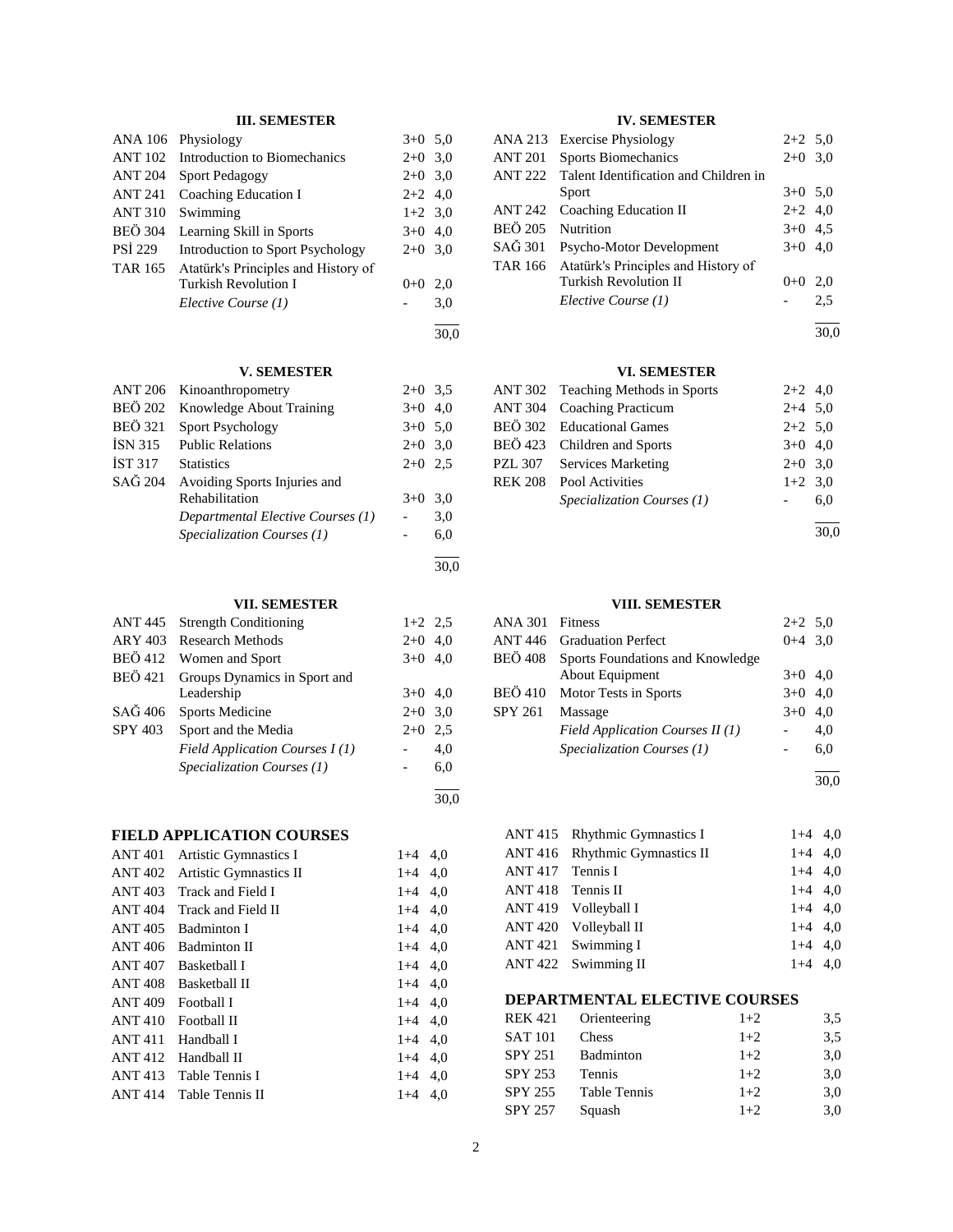## **ELECTIVE COURSES**

|                        | <b>ELECTIVE COURSES</b>       |           |     | <b>ANT 330</b> | Football V                   | $2+2$ 6,0 |     |
|------------------------|-------------------------------|-----------|-----|----------------|------------------------------|-----------|-----|
| <b>ANT 112</b>         | Use of Technology in Sports   | $3+0$ 4,5 |     | <b>ANT 331</b> | Handball IV                  | $2 + 2$   | 6,0 |
| <b>ANT 114</b>         | Ethics of Sports              | $2+0$ 3,0 |     | <b>ANT 332</b> | Handball V                   | $2 + 2$   | 6,0 |
| <b>ANT 210</b>         | Cycling                       | $1+2$ 2,5 |     | <b>ANT 333</b> | Table Tennis IV              | $2 + 2$   | 6,0 |
| <b>ANT 212</b>         | Mountaineering                | $1+2$ 2,5 |     | <b>ANT 334</b> | Table Tennis V               | $2 + 2$   | 6,0 |
| <b>ANT 214</b>         | Fencing                       | $1+2$ 2,5 |     | <b>ANT 335</b> | Rhythmic Gymnastics IV       | $2 + 2$   | 6,0 |
| <b>ANT 216</b>         | Archery                       | $1+2$ 2,5 |     | <b>ANT 336</b> | <b>Rhythmic Gymnastics V</b> | $2 + 2$   | 6,0 |
| <b>ANT 220</b>         | Horse-Riding                  | $1+2$ 2,5 |     | <b>ANT 337</b> | Tennis IV                    | $2 + 2$   | 6,0 |
| <b>BEÖ 380</b>         | <b>Educational Games</b>      | $1+2$ 3,0 |     | <b>ANT 338</b> | Tennis V                     | $2 + 2$   | 6,0 |
| <b>BRİ</b> 101         | <b>Bridge</b>                 | $2+0$ 3,0 |     | <b>ANT 339</b> | Volleyball IV                | $2 + 2$   | 6,0 |
| <b>ILT 101</b>         | Communication I               | $3+0$ 4,5 |     | <b>ANT 340</b> | Volleyball V                 | $2 + 2$   | 6,0 |
| İŞL 421                | Entrepreneurship              | $2+0$ 3,0 |     | <b>ANT 341</b> | Swimming IV                  | $2 + 2$   | 6,0 |
| <b>KÜL 199</b>         | <b>Cultural Activities</b>    | $0+2$ 2,0 |     | <b>ANT 342</b> | Swimming V                   | $2 + 2$   | 6,0 |
| $M\ddot{U}Z$ 152 (Eng) | Music                         | $2+0$ 3,0 |     | <b>ANT 423</b> | Artistic Gymnastics VI       | $2 + 2$   | 6,0 |
| <b>REK 211</b>         | Stretching                    | $1+2$ 3,0 |     | <b>ANT 424</b> | Artistic Gymnastics VII      | $2 + 2$   | 6,0 |
| <b>REK 316</b>         | Pilates                       | $1+2$ 3,0 |     | <b>ANT 425</b> | Track and Field VI           | $2 + 2$   | 6,0 |
| <b>REK 417</b>         | Baseball                      | $1+2$ 3,0 |     | <b>ANT 426</b> | Track and Field VII          | $2 + 2$   | 6,0 |
| <b>RSM 152</b>         | Painting                      | $2+0$ 4,0 |     | <b>ANT 427</b> | <b>Badminton VI</b>          | $2 + 2$   | 6,0 |
| <b>SAN 155</b>         | <b>Hall Dances</b>            | $0+2$ 2,0 |     | <b>ANT428</b>  | <b>Badminton VII</b>         | $2+2$ 6,0 |     |
| <b>SNT 155</b>         | History of Art                | $2+0$ 2,0 |     | <b>ANT 429</b> | <b>Basketball VI</b>         | $2 + 2$   | 6,0 |
| SOS 155                | Folkdance                     | $2+0$ 2,0 |     | <b>ANT 430</b> | <b>Basketball VII</b>        | $2 + 2$   | 6,0 |
| SPY 158                | Handball                      | $1+2$ 2,0 |     | <b>ANT 431</b> | Football VI                  | $2 + 2$   | 6,0 |
| SPY 162                | Football                      | $1+2$ 2,0 |     | <b>ANT 432</b> | Football VII                 | $2 + 2$   | 6,0 |
| SPY 164                | Basketball                    | $1+2$ 2,0 |     | <b>ANT 433</b> | Handball VI                  | $2 + 2$   | 6,0 |
| SPY 166                | Volleyball                    | $1+2$ 2,0 |     | <b>ANT 434</b> | Handball VII                 | $2 + 2$   | 6,0 |
| <b>THU 203</b>         | <b>Community Services</b>     | $0+2$ 3,0 |     | <b>ANT435</b>  | Table Tennis VI              | $2 + 2$   | 6,0 |
| <b>TİY 152</b>         | Theatre                       | $2+0$ 2,5 |     | <b>ANT436</b>  | Table Tennis VII             | $2 + 2$   | 6,0 |
|                        |                               |           |     | <b>ANT 437</b> | Rhythmic Gymnastics VI       | $2 + 2$   | 6,0 |
|                        | <b>SPECIALIZATION COURSES</b> |           |     | <b>ANT 438</b> | Rhythmic Gymnastics VII      | $2 + 2$   | 6,0 |
| <b>ANT 321</b>         | Artistic Gymnastics IV        | $2 + 2$   | 6,0 | <b>ANT 439</b> | Tennis VI                    | $2 + 2$   | 6,0 |
| <b>ANT 322</b>         | Artistic Gymnastics V         | $2 + 2$   | 6,0 | <b>ANT 440</b> | Tennis VII                   | $2 + 2$   | 6,0 |
| <b>ANT 323</b>         | Track and Field IV            | $2 + 2$   | 6,0 | <b>ANT 441</b> | Volleyball VI                | $2 + 2$   | 6,0 |
| <b>ANT 324</b>         | Track and Field V             | $2 + 2$   | 6,0 | <b>ANT 442</b> | Volleyball VII               | $2 + 2$   | 6,0 |
| <b>ANT 325</b>         | <b>Badminton IV</b>           | $2 + 2$   | 6,0 | <b>ANT 443</b> | Swimming VI                  | $2 + 2$   | 6,0 |
| <b>ANT 326</b>         | <b>Badminton V</b>            | $2 + 2$   | 6,0 | <b>ANT 444</b> | Swimming VII                 | $2+2$ 6,0 |     |
| <b>ANT 327</b>         | <b>Basketball IV</b>          | $2 + 2$   | 6,0 |                |                              |           |     |
| <b>ANT 328</b>         | <b>Basketball V</b>           | $2 + 2$   | 6,0 |                |                              |           |     |
| <b>ANT 329</b>         | Football IV                   | $2+2$ 6,0 |     |                |                              |           |     |

# **DEPARTMENT OF PHYSICAL APPLICATION AND SPORTS TEACHING**

 Physical Education Teacher Training is an interdisciplinary field that provides educational science, sport physiology, kinesiology, biomechanic, sport psychology, motor-learning, motor skill and training science. The department ensures that teacher candidates will be well-qualified, researcher, modern, prolific, intellectual and will be able to find right solutions to the problems, follow professional developments besides their professional knowledge when they graduate.

Head : Asst. Prof. Dr. Serdar KOCAEKŞİ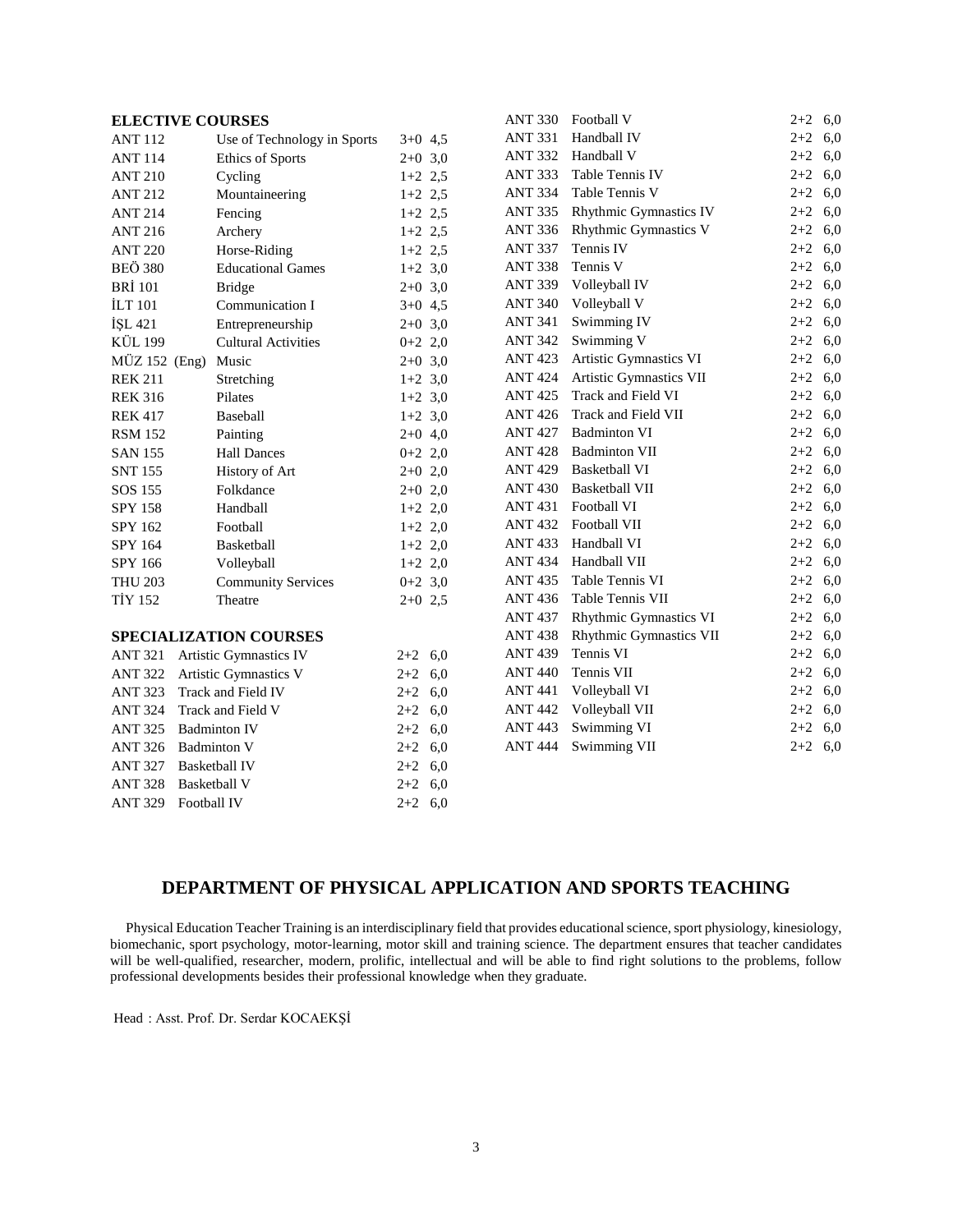## **PROGRAM**

## **I. SEMESTER**

| ANA 121        | Human Anatomy and Kinesiology        | $4+0$ 5,0 |      |
|----------------|--------------------------------------|-----------|------|
| <b>BEÖ 123</b> | The Basics of Physical Education and |           |      |
|                | Sport                                | $2+0$ 4,0 |      |
| <b>BEÖ 125</b> | <b>General Gymnastics</b>            | $1+2$ 4,0 |      |
|                | BEÖ 127 Basketball                   | $2+2$ 5.0 |      |
|                | BEÖ 129 Swimming                     | $2+2$ 3.0 |      |
|                | OMB 103 Introduction to Education    | $3+0$ 4,0 |      |
| TAR 165        | Atatürk's Principles and History of  |           |      |
|                | <b>Turkish Revolution I</b>          | $0+0$ 2,0 |      |
|                | TÜR 101 Turkish I: Writing Skills    | $2+0$ 3.0 |      |
|                |                                      |           | 30.0 |

## **III. SEMESTER**

|                                         | ANA 213 Exercise Physiology        | $2+2$ 5.0 |           |
|-----------------------------------------|------------------------------------|-----------|-----------|
| <b>BEÖ 227</b>                          | Handball                           | $2+2$ 4,0 |           |
|                                         | BEÖ 229 Rhythm Education and Dance | $1+2$ 5,0 |           |
| BIL 169                                 | Computer I                         |           | $2+2$ 4,0 |
| ÖMB 207 Teaching Principles and Methods |                                    | $3+0$     | 4.0       |
|                                         | Departmental Elective Course (1)   |           | 3,0       |
|                                         | Elective Course (1)                |           | 2,0       |
|                                         | Foreign Language Courses I(1)      |           | 3,0       |
|                                         |                                    |           |           |

## **V. SEMESTER**

| <b>ANA 301</b> | <b>Fitness</b>                             | $2+2$ 5.0 |     |
|----------------|--------------------------------------------|-----------|-----|
| <b>BEÖ</b> 323 | Volleyball                                 | $2+2$ 4,0 |     |
| <b>BEÖ 325</b> | Physical Education and the History of      |           |     |
|                | Sport                                      | $2+0$ 2,0 |     |
|                | BEÖ 327 Recreation Programes in Schools    | $2+0$ 2,0 |     |
|                | ÖMB 212 Teaching Technologies and Material |           |     |
|                | Design                                     | $2+2$ 4,0 |     |
| ÖMB 301        | Methodology in the Area of                 |           |     |
|                | Specialization I                           | $2+2$     | 6.0 |
| SAĞ 301        | Psycho-Motor Development                   | $3+0$     | 4.0 |
|                | Departmental Elective Course (1)           |           | 3,0 |
|                |                                            |           |     |

## **VII. SEMESTER**

| BEÖ 459          | Physical Education and Sports for<br>Disabled | $1+2$ 4,0 |     |
|------------------|-----------------------------------------------|-----------|-----|
| EĞT 401          | Event Management in Educational               |           |     |
|                  | <b>Institutions</b>                           | $2+2$ 5.0 |     |
|                  | ÖMB 210 Turkish Education System and School   |           |     |
|                  | Management                                    | $2+0$ 4,0 |     |
| ÖMB 402 Guidance |                                               | $3+0$ 5,0 |     |
|                  | THU 205 Community Services                    | $0+2$ 4.0 |     |
|                  | Departmental Elective Courses (2)             |           | 8,0 |
|                  |                                               |           |     |

#### 30,0

30,0

30,0

## **II. SEMESTER**

|  | BEÖ 124 Artistic Gymnastic                           | $1+2$ 4,0 |     |
|--|------------------------------------------------------|-----------|-----|
|  | BEÖ 126 Track and Field                              | $2+2$ 5,0 |     |
|  | MÜZ 138 Fundamentals of Music Education              | $1+2$ 3,0 |     |
|  | ÖMB 106 Educational Psychology                       | $3+0$ 4.0 |     |
|  | SAĞ 104 Knowledge About Health and First Aid 1+2 5,0 |           |     |
|  | TAR 166 Atatürk's Principles and History of          |           |     |
|  | <b>Turkish Revolution II</b>                         | $0+0$ 2.0 |     |
|  | TÜR 102 Turkish II: Speaking Skills                  | $2+0$ 3,0 |     |
|  | Nature Sports Course (1)                             |           | 4,0 |
|  |                                                      |           |     |

30,0

## **IV. SEMESTER**

|                  | BEÖ 236 Training Theory               | $2+2$ 4,0 |           |
|------------------|---------------------------------------|-----------|-----------|
| BEÖ 238 Football |                                       | $2+2$ 4,0 |           |
|                  | BİL 170 Computer II                   | $2+2$ 4,0 |           |
|                  | ÖMB 204 Special Education             |           | $2+0$ 4.0 |
|                  | ÖMB 217 Measurement and Assessment in |           |           |
|                  | Education                             | $3+0$ 4.0 |           |
|                  | SOS 218 Folk Dancing                  | $2+2$ 4,0 |           |
|                  | Departmental Elective Course (1)      |           | 3,0       |
|                  | Foreign Language Courses II (1)       | $\sim$    | 3,0       |
|                  |                                       |           |           |

30,0

30,0

## **VI. SEMESTER**

| <b>ARY 204</b> | Scientific Research Methods            | $2+0$ 3,0 |      |  |  |  |
|----------------|----------------------------------------|-----------|------|--|--|--|
| <b>BEÖ 376</b> | Skill Learning in Sports               | $3+0$ 3,0 |      |  |  |  |
| <b>BEÖ 378</b> | <b>Exercise and Nutrition</b>          | $2+0$ 2,0 |      |  |  |  |
| <b>BEÖ 380</b> | <b>Educational Games</b>               | $1+2$ 3,0 |      |  |  |  |
|                | BEÖ 382 Effective Communication Skills | $3+0$ 3.0 |      |  |  |  |
|                | ÖMB 302 Methodology in the Area of     |           |      |  |  |  |
|                | Specialization II                      | $2+2$ 6,0 |      |  |  |  |
|                | ÖMB 308 Classroom Management           | $2+0$ 4.0 |      |  |  |  |
|                | ÖMB 401 School Experience II           | $1+4$ 6,0 |      |  |  |  |
|                |                                        |           |      |  |  |  |
|                |                                        |           | 30.0 |  |  |  |

## **VIII. SEMESTER**

| ARY 406 Research Project              | $2+2$ 5.0 |            |
|---------------------------------------|-----------|------------|
| BEÖ 406 Teaching Experience           |           | $2+6$ 10,0 |
| BEÖ 458 Physical Education and Sports |           |            |
| Management                            | $3+0$ 4.0 |            |
| Departmental Elective Courses (2)     |           | 8.0        |
| Elective Course (1)                   |           | 3.0        |
|                                       |           |            |

4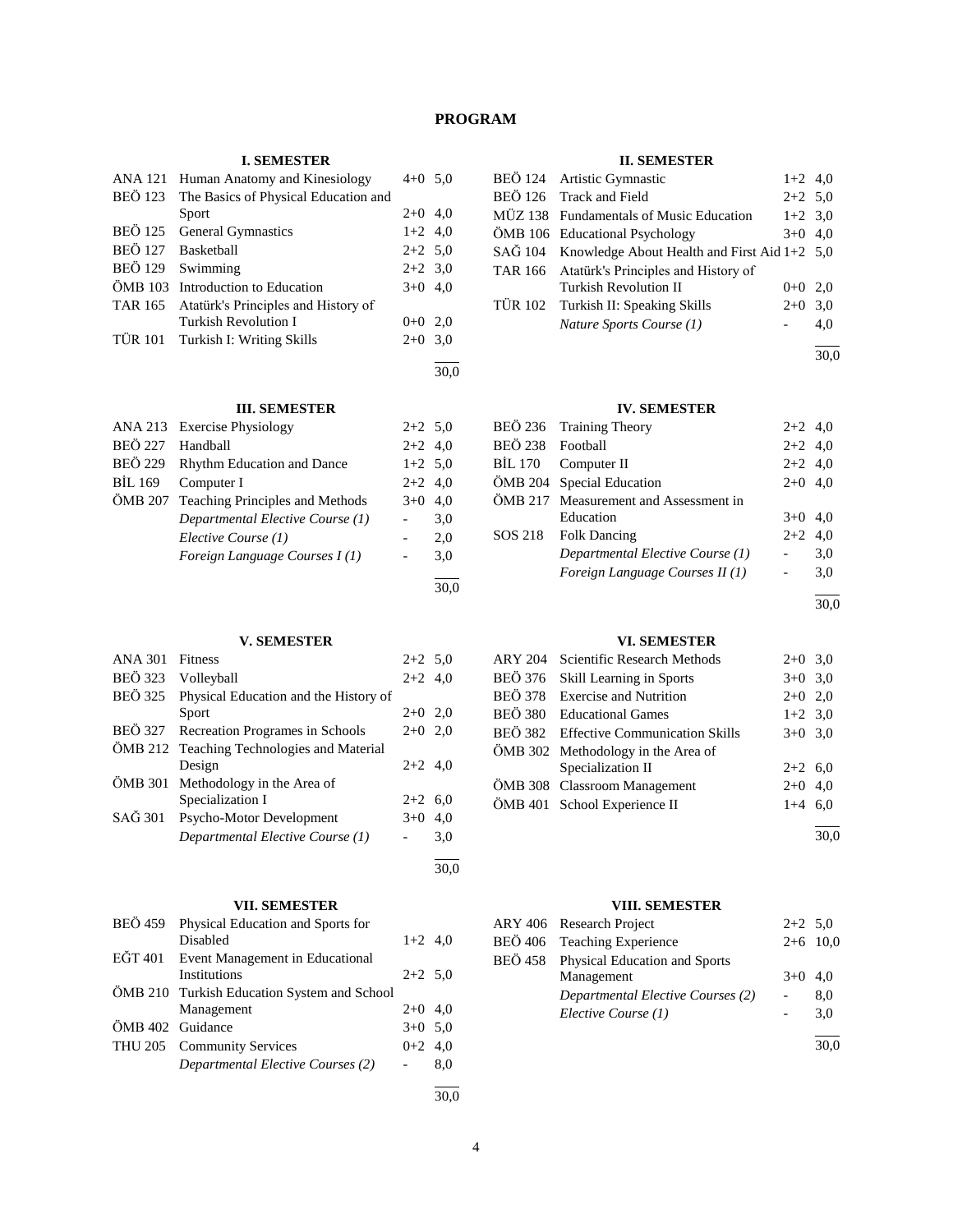|                  | <b>NATURE SPORTS COURSES</b>         |           | ÍSÖ 408.       | <b>Education and Social Life</b>        | $2+0$ 3,0 |  |
|------------------|--------------------------------------|-----------|----------------|-----------------------------------------|-----------|--|
|                  | BEÖ 168 Mountaineering               | $1+2$ 4,0 |                | OKÖ 104 The Development of Movement and |           |  |
|                  | BEÖ 170 Scouting and Camping         | $1+2$ 4,0 |                | Training for Children                   | $3+0$ 4,0 |  |
| BEÖ 172 Canoe    |                                      | $1+2$ 4,0 | <b>PSI</b> 113 | Social Psychology                       | $2+0$ 4,0 |  |
|                  | BEÖ 174 Orienteering                 | $1+2$ 4,0 |                | SAĞ 212 Athlete Health                  | $2+0$ 4,0 |  |
| BEÖ 176 Trekking |                                      | $1+2$ 4,0 | SOS 415        | <b>Sport Sociology</b>                  | $2+0$ 4,0 |  |
| BEÖ 178 Sailing  |                                      | $1+2$ 4,0 |                |                                         |           |  |
|                  |                                      |           |                | <b>ELECTIVE COURSES</b>                 |           |  |
|                  | <b>DEPARTMENTAL ELECTIVE COURSES</b> |           | BRI 101        | Bridge                                  | $2+0$ 3,0 |  |
|                  | BEÖ 228 Badminton Education          | $2+2$ 3.0 | ISL 421        | Entrepreneurship                        | $2+0$ 3,0 |  |

| <b>BEÖ 230</b> | <b>Table Tennis Education</b> | $2+2$ 3,0 |     |
|----------------|-------------------------------|-----------|-----|
| <b>BEÖ 232</b> | <b>Squash Education</b>       | $2+2$ 3.0 |     |
| <b>BEÖ 234</b> | Tennis Education              | $2+2$ 3.0 |     |
| <b>BEÖ</b> 329 | <b>Baseball Education</b>     | $2+2$ 3.0 |     |
| <b>BEÖ</b> 331 | Fencing Education             | $2+2$ 3.0 |     |
| <b>BEÖ</b> 355 | <b>Modern Dance Education</b> | $2+2$ 3.0 |     |
| <b>BEÖ</b> 357 | <b>Teaching Archery</b>       | $2+2$ 3.0 |     |
| <b>BEÖ 410</b> | Motor Tests in Sports         | $3+0$     | 4,0 |
| <b>BEÖ</b> 412 | Women and Sport               | $3+0$     | 4.0 |
| <b>BEÖ</b> 414 | Motivation in Sports          | $3+0$     | 4,0 |
| <b>BEÖ 421</b> | Groups Dynamics in Sport and  |           |     |
|                | Leadership                    | $3+0$     | 4,0 |
| <b>BEÖ</b> 423 | Children and Sports           | $3+0$     | 4.0 |

|                                 | OKÖ 104 The Development of Movement and |       |     |  |  |
|---------------------------------|-----------------------------------------|-------|-----|--|--|
|                                 | Training for Children                   | $3+0$ | 4.0 |  |  |
| <b>PSI 113</b>                  | Social Psychology                       | $2+0$ | 4,0 |  |  |
|                                 | SAĞ 212 Athlete Health                  | $2+0$ | 4,0 |  |  |
| SOS 415                         | <b>Sport Sociology</b>                  | $2+0$ | 4,0 |  |  |
|                                 |                                         |       |     |  |  |
|                                 | <b>ELECTIVE COURSES</b>                 |       |     |  |  |
| BRI 101                         | <b>Bridge</b>                           | $2+0$ | 3,0 |  |  |
|                                 | ISL 421 Entrepreneurship                | $2+0$ | 3,0 |  |  |
|                                 | MÜZ 155 Turkish Folk Music              | $2+0$ | 2,0 |  |  |
| <b>REK 102</b>                  | <b>Recreation Management</b>            | $2+0$ | 3,0 |  |  |
| <b>SAT 201</b>                  | Chess                                   | $2+0$ | 2,0 |  |  |
| <b>SNT 155</b>                  | History of Art                          | $2+0$ | 2,0 |  |  |
|                                 |                                         |       |     |  |  |
| <b>FOREIGN LANGUAGE COURSES</b> |                                         |       |     |  |  |

| ALM 151 (Ger) German I    | $3+0$ 3.0 |  |
|---------------------------|-----------|--|
| ALM 152 (Ger) German II   | $3+0$ 3.0 |  |
| FRA 151 (Fra) French I    | $3+0$ 3.0 |  |
| FRA 152 (Fra) French II   | $3+0$ 3.0 |  |
| $ING 151$ (Eng) English I | $3+0$ 3.0 |  |
| ING 152 (Eng) English II  | $3+0$ 3.0 |  |

# **DEPARTMENT OF RECREATION AND SPORTS**

 Recreation is an interdisciplinary field that provides recreational sport branches, sport physiology, sport management, communication, motor-learning, motor skill, tourism, kinesiology, sport for health, sport psychology and programme development. Department of Recreation courses are taught not only in departments of the school but also in some faculties of the university. Department of Recreation was established in the 2001-2002 Academic Year. It aims to plan recreation programs and leisure time activities and also it aims to educate creative and well-qualified students who will be able to speak foreign languages. In the department students also have business, economy, communication and tourism subjects. The department of recreation offers courses which enable students to acquire theoretical and practical knowledge. Pupils have to attend REK 219 Winter Sports Camp Appliance and REK 220 Summer and pay the expenses of the camps.

Head : Asst. Prof. Dr. K. Yıldırım ŞİMŞEK

## **PROGRAM**

## **I. SEMESTER**

| <b>BEÖ 101</b> | <b>Introduction to Physical Education</b> |           |     |
|----------------|-------------------------------------------|-----------|-----|
|                | and Sport Sciences                        | $3+0$     | 4,0 |
| <b>BEÖ 125</b> | <b>General Gymnastics</b>                 | $1+2$ 4,0 |     |
| <b>BIL 150</b> | <b>Fundamentals of Information</b>        |           |     |
|                | Technology                                | $4+0$ 5.0 |     |
|                | ING 109 (Eng) Advanced English I          | $3+0$ 3.0 |     |
| <b>REK 105</b> | Rhythm and Dance in Recreation            | $1+2$ 3.0 |     |
| <b>REK 112</b> | Introduction to Recreation                | $3+0$ 4.5 |     |
| <b>REK 113</b> | Recreation Theatrical Activities I        | $2+0$     | 2.5 |
| <b>TÜR 151</b> | Turkish Language I                        | $2+0$     | 2,0 |
|                | Elective Course (1)                       |           | 2,0 |
|                |                                           |           |     |

## **II. SEMESTER**

|                | ING 110 (Eng) Advanced English II             | $3+0$ 3.0 |      |
|----------------|-----------------------------------------------|-----------|------|
| <b>REK 110</b> | Track and Field                               | $1+2$ 5,0 |      |
| <b>REK 114</b> | Recreation Theatrical Activities II $2+0$ 2.5 |           |      |
| <b>REK 116</b> | Knowledge of Modern Dance                     | $1+2$ 5,0 |      |
| <b>REK 118</b> | Business Administration of                    |           |      |
|                | Recreation                                    | $3+0$ 5.5 |      |
| SOS 126        | Sociology of Leisure                          | $3+0$ 5.0 |      |
| <b>TÜR 152</b> | Turkish Language II                           | $2+0$ 2,0 |      |
|                | Elective Course (1)                           |           | 2,0  |
|                |                                               |           | 30.0 |

30,0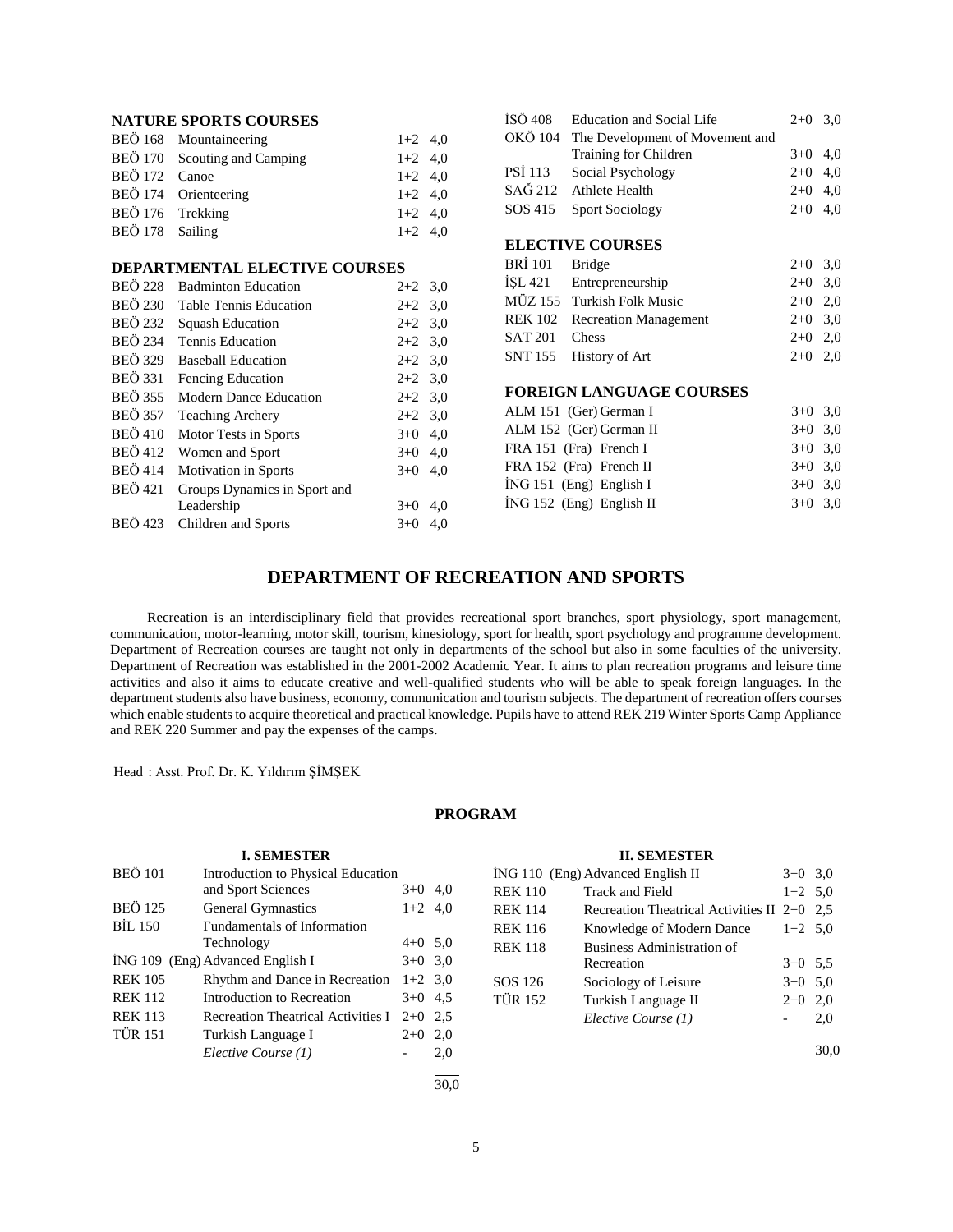## **III. SEMESTER**

| <b>ANA 102</b> | Human Anatomy and Kinesiology 4+0             |           | 6.0 |
|----------------|-----------------------------------------------|-----------|-----|
| <b>ILT 101</b> | Communication I                               | $3+0$     | 4.5 |
|                | REK 205 (Eng) English for Specific Purposes I | $2+0$     | 4.0 |
| <b>REK 208</b> | Pool Activities                               | $1+2$ 3.0 |     |
| <b>REK 305</b> | Leisure Time Economy                          | $3+0$ 5.0 |     |
| <b>TAR 165</b> | Atatürk's Principles and History              |           |     |
|                | of Turkish Revolution I                       | $0+0$     | 2.0 |
|                | Elective Courses (2)                          |           | 5,5 |
|                |                                               |           |     |

## **V. SEMESTER**

|                | ALM 255 (Ger) German I       | $3+0$     | 4.0 |
|----------------|------------------------------|-----------|-----|
| <b>BEÖ 102</b> | Life Fit                     | $2+2$ 3.0 |     |
| <b>PZL 307</b> | Services Marketing           | $2+0$     | 3,0 |
| <b>REK 218</b> | <b>Recreation Leadership</b> | $2+0$     | 3,0 |
| <b>REK 219</b> | Winter Sports Camp Appliance | $0 + 4$   | 2.5 |
| <b>REK 321</b> | Developing Recreation        |           |     |
|                | Programmes and Planning      | $2+2$ 3.0 |     |
| <b>REK 323</b> | <b>Exercise Psychology</b>   | $3+0$     | 2.5 |
| <b>REK 325</b> | Psychosocial Rehabilitation  | $2+0$     | 2,5 |
|                | Elective Courses (2)         |           | 6.5 |
|                |                              |           |     |

30,0

30,0

30,0

# **VII. SEMESTER**

|                | ALM 357 (Ger) German III       | $3+0$     | 4,0 |
|----------------|--------------------------------|-----------|-----|
| <b>ARY 403</b> | <b>Research Methods</b>        | $2+0$     | 4.0 |
| <b>ILT 366</b> | <b>Presentation Techniques</b> | $3+0$ 5.0 |     |
| <b>ISN 315</b> | <b>Public Relations</b>        | $2+0$ 3.0 |     |
| <b>REK 423</b> | Recration in Disabled Group    | $3+0$ 3.0 |     |
| <b>SPY 261</b> | Massage                        | $3+0$     | 4,0 |
|                | Elective Courses (2)           |           | 7.0 |
|                |                                |           |     |

## **ELECTIVE COURSES**

| <b>ANT 210</b> | Cycling                   | $1+2$ 2.5 |     |
|----------------|---------------------------|-----------|-----|
| <b>ANT 212</b> | Mountaineering            | $1+2$ 2.5 |     |
| <b>ANT 214</b> | Fencing                   | $1+2$ 2.5 |     |
| <b>ANT 216</b> | Archery                   | $1+2$ 2.5 |     |
| BEÖ 425        | <b>Sports Tourism</b>     | $3+0$     | 4,0 |
| FOT 402        | <b>Sports Photograhpy</b> | $3+0$     | 4.0 |
| ISL 421        | Entrepreneurship          | $2+0$     | 3,0 |
| KÜL 199        | Cultural Activities       | $0+2$ 2,0 |     |
| MÜZ 155        | Turkish Folk Music        | $2+0$     | 2,0 |
| <b>REK 210</b> | Beach Handball            | $1+2$ 3,0 |     |
| <b>REK 211</b> | Stretching                | $1+2$ 3.0 |     |
| <b>REK 212</b> | Beach Volleyball          | $1+2$ 3,0 |     |
| <b>REK 214</b> | <b>Beach Football</b>     | $1+2$ 3,0 |     |
| REK 216        | <b>Black Ball</b>         | $1+2$ 3.0 |     |
| <b>REK 222</b> | <b>Beach Tennis</b>       | $1+2$ 3.0 |     |

## **IV. SEMESTER**

| ANA 213        | <b>Exercise Physiology</b>                     | $2+2$ 5.0 |     |
|----------------|------------------------------------------------|-----------|-----|
| ANA 301        | <b>Fitness</b>                                 | $2+2$ 5.0 |     |
| <b>ANT 310</b> | Swimming                                       | $1+2$ 3,0 |     |
| <b>REK 102</b> | <b>Recreation Management</b>                   | $2+0$ 3,0 |     |
|                | REK 206 (Eng) English for Specific Purposes II | $2+0$ 3.0 |     |
| <b>REK 220</b> | Summer Sports Camp Appliance $0+4$ 3,0         |           |     |
| SAĞ 301        | Psycho-Motor Development                       | $3+0$     | 4.0 |
| <b>TAR 166</b> | Atatürk's Principles and History               |           |     |
|                | of Turkish Revolution II                       | $0 + 0$   | 2.0 |
|                | Elective Course (1)                            |           | 2,0 |

l 30,0

## **VI. SEMESTER**

|                | ALM 256 (Ger) German II       | $3+0$     | 4,0 |
|----------------|-------------------------------|-----------|-----|
| <b>ANİ</b> 304 | Animation                     | $1+2$ 2,0 |     |
| <b>BEÖ 380</b> | <b>Educational Games</b>      | $1+2$ 3,0 |     |
| <b>REK 310</b> | <b>Recreation Education</b>   | $3+0$     | 6,0 |
| <b>REK 312</b> | Introduction to Therapeutic   |           |     |
|                | Recreation                    | $3+0$ 3.0 |     |
| SOS 155        | Folkdance                     | $2+0$     | 2.0 |
| <b>SPY 309</b> | <b>Sport Event Management</b> | $3+0$     | 4.0 |
|                | Elective Courses (2)          |           | 6,0 |
|                |                               |           |     |

30,0

## **VIII. SEMESTER**

|                | ALM 358 (Ger) German IV                      | $3+0$     | 4.5 |
|----------------|----------------------------------------------|-----------|-----|
| <b>REK 306</b> | Aerobics and Step                            | $1+2$ 4,0 |     |
| <b>REK 414</b> | Recreation and Urbanization                  | $3+0$     | 4.0 |
| <b>REK 416</b> | Research and Project in<br>Recreation        | $0+4$ 3.0 |     |
| SAĞ 202        | Life-saving, First Aid and<br>Rehabilitation | $2+2$ 5,0 |     |
|                | Elective Courses (3)                         |           | 9.5 |
|                |                                              |           |     |

30,0

| <b>REK 314</b> | <b>Recreational Gymnastics</b>         | $1+2$ 3,0 |     |
|----------------|----------------------------------------|-----------|-----|
| <b>REK 316</b> | Pilates                                | $1+2$ 3.0 |     |
| <b>REK 318</b> | Recreation in Different Groups         | $2+0$     | 3,0 |
| <b>REK 319</b> | Scouting and Camping                   | $1+2$     | 3,0 |
| <b>REK 327</b> | <b>Commercial Recreation</b>           | $2+0$     | 3,0 |
| <b>REK 329</b> | <b>Tourism Recreation</b>              | $1+2$ 3.0 |     |
| <b>REK 410</b> | <b>Entertainment Marketing</b>         | $3+0$     | 3.5 |
| <b>REK 417</b> | Baseball                               | $1+2$ 3,0 |     |
| <b>REK 418</b> | <b>Local Government Recreation</b>     | $3+0$     | 4,0 |
| <b>REK 419</b> | <b>Billiards</b>                       | $1+2$ 3.0 |     |
| <b>REK 420</b> | <b>Recreation in Campuses</b>          | $3+0$ 2.5 |     |
| <b>REK 421</b> | Orienteering                           | $1+2$ 3.5 |     |
| <b>REK 422</b> | <b>Recreational Therapy Techniques</b> | $3+0$     | 2.5 |
| <b>REK 425</b> | Yoga and Meditation                    | $1+2$     | 4,0 |
| <b>REK 427</b> | <b>Alternative Sports</b>              | $3+0$     | 3,0 |
| <b>REK 429</b> | <b>Adventure Recreation</b>            | $3+0$     | 4,0 |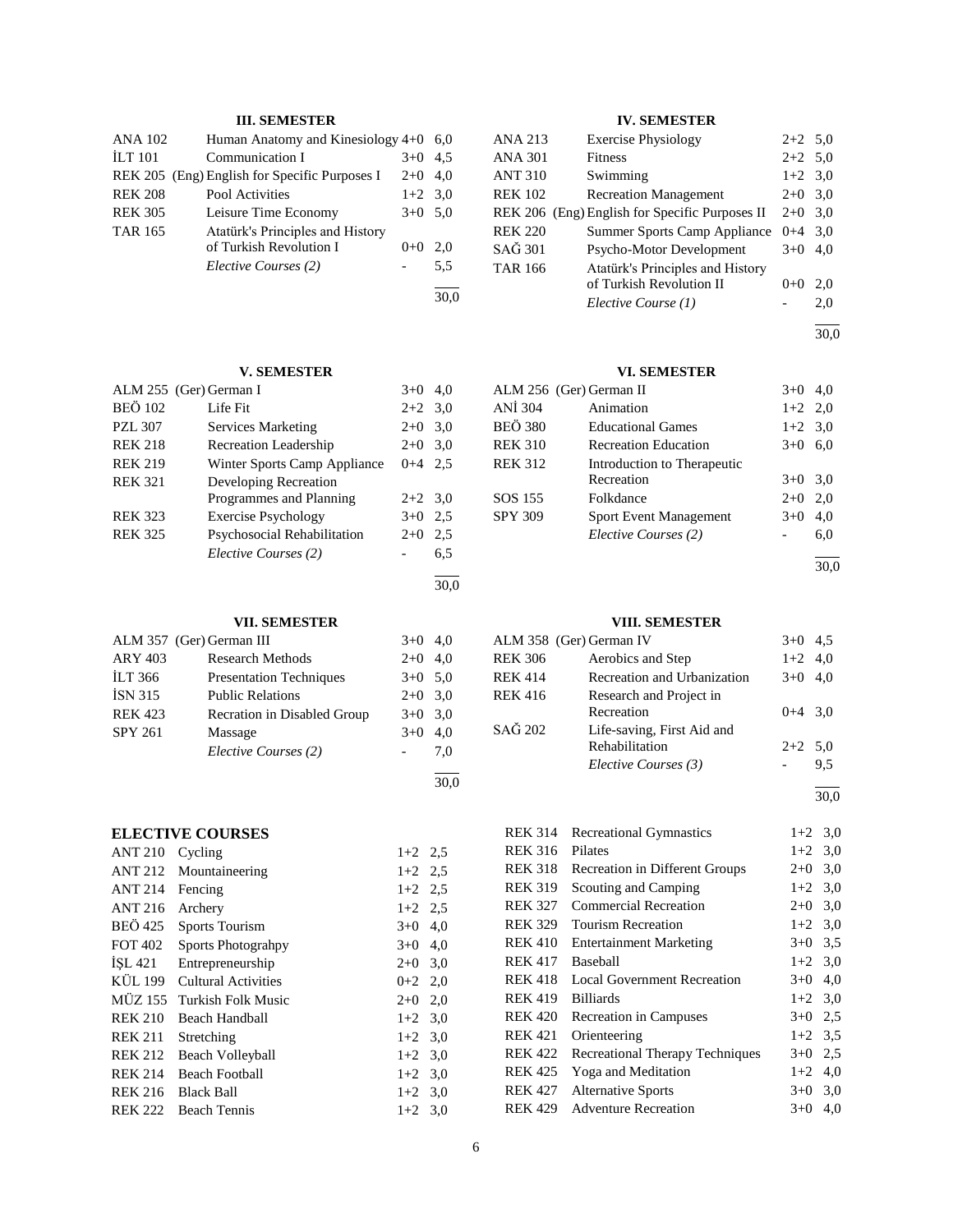|                          | SAĞ 208 Physical Activity and Nutrition | $2+0$ 3.0 |  |
|--------------------------|-----------------------------------------|-----------|--|
|                          | SAN 155 Hall Dances                     | $0+2$ 2,0 |  |
| SAT <sub>101</sub> Chess |                                         | $1+2$ 3.5 |  |
|                          | SNT 155 History of Art                  | $2+0$ 2.0 |  |
| SPY 158 Handball         |                                         | $1+2$ 2.0 |  |
| SPY 162 Football         |                                         | $1+2$ 2.0 |  |
|                          | SPY 164 Basketball                      | $1+2$ 2.0 |  |
|                          | SPY 166 Volleyball                      | $1+2$ 2,0 |  |

|                | SPY 251 Badminton                                        | $1+2$ 3.0 |  |
|----------------|----------------------------------------------------------|-----------|--|
| SPY 253 Tennis |                                                          | $1+2$ 3.0 |  |
|                | SPY 255 Table Tennis                                     | $1+2$ 3.0 |  |
| SPY 257 Squash |                                                          | $1+2$ 3.0 |  |
|                | $SPY 401$ Sponsorship in Sports Administration $3+0$ 4,0 |           |  |
|                | THU 203 Community Services                               | $0+2$ 3.0 |  |
|                |                                                          |           |  |

# **DEPARTMENT OF SPORTS MANAGEMENT**

 Department of Sports management is an interdisciplinary field that provides concepts and approaches of business administration and also it includes sports management, sports Law and Sports Economy. The aim of the department is to train Sports Managers and to present theoretical and practical subjects in a wide perspective to cause pupils to gain competence in organizations.

Head : Prof. Dr. Metin ARGAN

## **PROGRAM**

l 30,0

30,0

# BEÖ 101 Introduction to Physical Education<br>and Sport Sciences 3+0 4,0 and Sport Sciences BİL 150 Fundamentals of Information

**II. SEMESTER**

|         | Technology                          | $4+0$ 5,0 |     |
|---------|-------------------------------------|-----------|-----|
| İKT 102 | Introduction to Economics II        | $3+0$ 5.0 |     |
|         | İNG 110 (Eng) Advanced English II   | $3+0$ 3,0 |     |
| MAT 158 | <b>Basic Mathematics II</b>         | $2+0$ 4,0 |     |
| TÜR 152 | Turkish Language II                 | $2+0$     | 2.0 |
|         | Departmental Elective Courses (2) - |           | 5,0 |
|         | Elective Course (1)                 |           | 2,0 |
|         |                                     |           |     |

30,0

## **III. SEMESTER**

*Departmental Elective Courses (2)* - 5,0

**I. SEMESTER** HUK 151 Fundamental Concepts of Law 3+0 4,5  $IKT 101$  Introduction to Economics I  $3+0$  5,0  $i$ NG 109 (Eng) Advanced English I  $3+0$  3,0 İŞL 101 Introduction to Business 3+0 4,5 MAT 157 Basic Mathematics I 2+0 3,0 SOS 107 Behavioral Sciences 2+0 3,0 TÜR 151 Turkish Language I 2+0 2,0

| <b>IKT</b> 421 | <b>Economy of Turkey</b>                     | $2+0$ 3.0 |     |
|----------------|----------------------------------------------|-----------|-----|
| ISL 102        | Management and Organization                  | $3+0$ 4.0 |     |
| <b>İSL 307</b> | <b>Management Information Systems</b>        | $2+0$ 3.0 |     |
|                | MUH 105 Introduction to Accounting           | $2+2$ 4.5 |     |
| <b>SPY 201</b> | Basic Principles of Sport Management 3+0 4,5 |           |     |
| TAR 165        | Atatürk's Principles and History of          |           |     |
|                | <b>Turkish Revolution I</b>                  | $0 + 0$   | 2.0 |
|                | Departmental Elective Courses (3)            |           | 9.0 |
|                |                                              |           |     |

## **V. SEMESTER**

| <b>BEÖ</b> 459 | Physical Education and Sports for |           |     |
|----------------|-----------------------------------|-----------|-----|
|                | Disabled                          | $1+2$ 4,0 |     |
| <b>REK 102</b> | <b>Recreation Management</b>      | $2+0$ 3.0 |     |
| <b>SPY 301</b> | Planning Organization in Sport    | $3+0$ 5.0 |     |
| SPY 305        | Sport Economy                     | $3+0$ 5.0 |     |
| <b>SPY 307</b> | Corporate Behavior in Sport       | $3+0$ 5.0 |     |
| <b>SPY 309</b> | <b>Sport Event Management</b>     | $3+0$     | 4.0 |
|                | Departmental Elective Course (1)  |           | 4.0 |
|                |                                   |           |     |

## **IV. SEMESTER**

| BEÖ 321 | Sport Psychology                                                    | $3+0$ 5.0 |     |
|---------|---------------------------------------------------------------------|-----------|-----|
| İLT 101 | Communication I                                                     | $3+0$ 4.5 |     |
| İSL 203 | <b>Business Law</b>                                                 | $3+0$ 4,0 |     |
| İSL 301 | Human Resources Management                                          | $3+0$ 4,0 |     |
|         | MUH 302 Analysis of Financial Reports                               | $3+0$ 4.5 |     |
|         | SPY 202 Administrative Organization of<br><b>Turkish Sports</b>     | $3+0$     | 6.0 |
| TAR 166 | Atatürk's Principles and History of<br><b>Turkish Revolution II</b> | $0 + 0$   | 2.0 |
|         |                                                                     |           |     |

30,0

## **VI. SEMESTER**

|         | ARY 202 Research Techniques       | $3+0$ 5.0 |     |
|---------|-----------------------------------|-----------|-----|
| İST 317 | <b>Statistics</b>                 | $2+0$ 2.5 |     |
| İSL 204 | <b>Business Planning</b>          | $2+0$ 3.0 |     |
| PZL 403 | <b>Sports Marketing</b>           | $3+0$ 4.5 |     |
| SPY 353 | Performance Evaluation            | $2+2$ 5,0 |     |
|         | Departmental Elective Courses (2) |           | 6,0 |
|         | Elective Course (1)               |           | 4.0 |
|         |                                   |           |     |

30,0

 $\frac{1}{30.0}$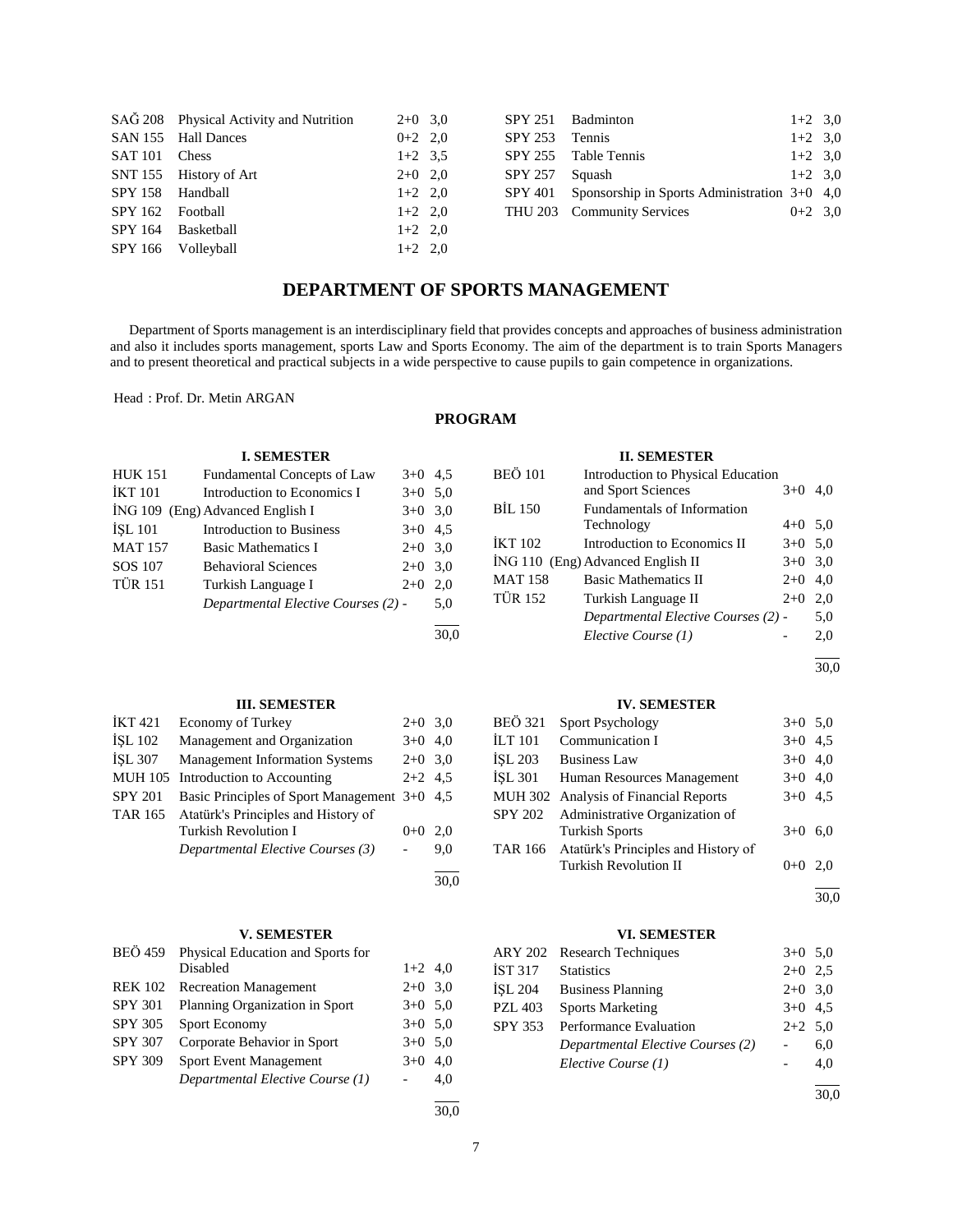## **VII. SEMESTER**

| <b>FIN 304</b> | <b>Financial Management</b>                   | $3+0$ 4.5 |     |
|----------------|-----------------------------------------------|-----------|-----|
| <b>HUK 421</b> | <b>Sport Law</b>                              | $2+0$     | 2.0 |
| <b>ILT 370</b> | New Approaches in Management                  | $3+0$     | 6.5 |
| <b>REK 305</b> | Leisure Time Economy                          | $3+0$ 5.0 |     |
| <b>SPY 401</b> | Sponsorship in Sports                         |           |     |
|                | Administration                                | $3+0$     | 4.0 |
| <b>SPY 403</b> | Sport and the Media                           | $2+0$     | 2.5 |
|                | SPY 413 (Eng) English for Specific Purposes I | $2+0$     | 2.5 |
|                | Departmental Elective Course (1) -            |           | 3,0 |
|                |                                               |           |     |

## **DEPARTMENTAL ELECTIVE COURSES**

| <b>ANT 101</b> | Sport Philosophy and Olympism         | $2+0$ | 4,0 |
|----------------|---------------------------------------|-------|-----|
| <b>ANT 210</b> | Cycling                               | $1+2$ | 2,5 |
| <b>ANT 212</b> | Mountaineering                        | $1+2$ | 2,5 |
| <b>ANT 214</b> | Fencing                               | $1+2$ | 2,5 |
| <b>ANT 216</b> | Archery                               | $1+2$ | 2,5 |
| <b>ANT 310</b> | Swimming                              | $1+2$ | 3,0 |
| <b>BEÖ 102</b> | Life Fit                              | $2+2$ | 3,0 |
| <b>BEÖ 176</b> | Trekking                              | $1+2$ | 4,0 |
| <b>BEÖ</b> 421 | Groups Dynamics in Sport and          |       |     |
|                | Leadership                            | $3+0$ | 4,0 |
| BIL 215        | Computer-Aided Design I               | $3+0$ | 4,0 |
| <b>BİL 216</b> | Computer-Aided Design I               | $3+0$ | 4,0 |
| ISL 352        | Organizational Communication          | $2+0$ | 3,0 |
| İŞL 421        | Entrepreneurship                      | $2+0$ | 3,0 |
| ISL 452        | Problem Solving Techniques in         |       |     |
|                | Management                            | $3+0$ | 4,0 |
| <b>PSI</b> 104 | Social Psychology                     | $3+0$ | 3,0 |
| <b>PSI 208</b> | <b>Conflict and Stress Management</b> | $3+0$ | 5,0 |
| <b>PZL 230</b> | <b>Marketing Management</b>           | $2+0$ | 3,0 |
| <b>REK 319</b> | Scouting and Camping                  | $1+2$ | 3,0 |
| <b>REK 417</b> | Baseball                              | $1+2$ | 3,0 |
| <b>REK 419</b> | <b>Billiards</b>                      | $1+2$ | 3,0 |
| <b>REK 421</b> | Orienteering                          | $1+2$ | 3,5 |
| RHI 452        | <b>Sport Marketing Communication</b>  | $3+0$ | 4,5 |
| SAĞ 208        | Physical Activity and Nutrition       | $2+0$ | 3,0 |

## **VIII. SEMESTER**

| İLT 366        | <b>Presentation Techniques</b>                 | $3+0$     | 5,0 |
|----------------|------------------------------------------------|-----------|-----|
| İSN 315        | <b>Public Relations</b>                        | $2+0$     | 3,0 |
| İŞL 406        | Strategic Management                           | $3+0$     | 4,5 |
| SOS 415        | <b>Sport Sociology</b>                         | $2+0$     | 4,0 |
| <b>SPY 404</b> | Sport Politics in Turkey                       | $3+0$ 3.0 |     |
| SPY 406        | Research Project in Sport                      |           |     |
|                | Management                                     | $0+4$ 3.5 |     |
| <b>SPY 410</b> | Management in Sports                           |           |     |
|                | Administration                                 | $3+0$     | 4.0 |
|                | SPY 414 (Eng) English for Specific Purposes II | $2+0$     | 3.0 |

l 30,0

| <b>SAT 101</b> | Chess                            | $1+2$ 3.5 |     |
|----------------|----------------------------------|-----------|-----|
| SOS 404        | Social Structure of Turkey       | $3+0$ 4.5 |     |
| <b>SPY 158</b> | Handball                         | $1+2$ 2.0 |     |
| SPY 162        | Football                         | $1+2$ 2,0 |     |
| <b>SPY 164</b> | <b>Basketball</b>                | $1+2$ 2,0 |     |
| SPY 166        | Volleyball                       | $1+2$ 2,0 |     |
| SPY 251        | Badminton                        | $1+2$ 3.0 |     |
| <b>SPY 253</b> | <b>Tennis</b>                    | $1+2$ 3.0 |     |
| SPY 255        | <b>Table Tennis</b>              | $1+2$ 3.0 |     |
| <b>SPY 257</b> | Squash                           | $1+2$ 3.0 |     |
| SPY 352        | Local Administrations and Sports | $3+0$     | 3,0 |
| SPY 356        | Social Security in Sports        | $3+0$     | 4,0 |
|                |                                  |           |     |
|                | <b>ELECTIVE COURSES</b>          |           |     |

| BEÖ 425 Sports Tourism<br>$3+0$             | 4.0 |
|---------------------------------------------|-----|
| BRİ 101 Bridge<br>$2+0$ 3,0                 |     |
| ISL 405 Capital Markets<br>$3+0$ 4.5        |     |
| KÜL 199 Cultural Activities<br>$0+2$ 2,0    |     |
| RSM 152 Painting<br>$2+0$ 4,0               |     |
| SAĞ 103 Knowledge About Health<br>$3+0$ 4.5 |     |
| $0+2$ 2,0<br>SAN 155 Hall Dances            |     |
| SNT 155 History of Art<br>$2+0$ 2,0         |     |
| SOS 155 Folkdance<br>$2+0$ 2,0              |     |
| THU 203 Community Services<br>$0+2$ 3.0     |     |
| <b>TIY 152</b><br>Theatre<br>$2+0$          | 2.5 |

#### **COURSE CONTENTS**

## **ALM 151 German I 3+0 3,0**

Making Sentences in German: Determining Subject and Object; Articles: Der, Die, Das, Plural Die; Akkusativ; Conjugation of Articles; Prepositions used with Akkusativ and Dativ: Conjugation of Articles, Their New Forms and Usages; Prepositions used with Dativ; Use of Akkusativ and Dativ in a Sentence; Sentences with Wenn and Wo; Subordinate Clauses with Nachdem and Bevor; Phrases Used in Telephone Calls and Shopping; Introduction to Subordinate Clauses and Basic Rules.

## **ALM 152 German II 3+0 3,0**

Prepositions used with Akkusativ and Dativ; Identifying Cases with Wo and Wohin; Formation of Genitiv; Relative Sentences; Personal Pronouns; Conjugation of Adjectives; Subordinate Clauses; Sentences with Modal Verbs; Tenses: Simple Past and Present Perfect Tense; Prateritum, Perfekt and Plusguamperfekt; Active and Passive Sentences; Passive Sentences With Verbs; Usage of Konjunktiv I and Konjunktiv II; Business German; Making Telephone Calls; Asking Questions on the Telephone, Taking Orders; Taking Messages and Notes; Patterns of Correspondence: Forms of Addressing in a Letter, Writing Business and Private Letters;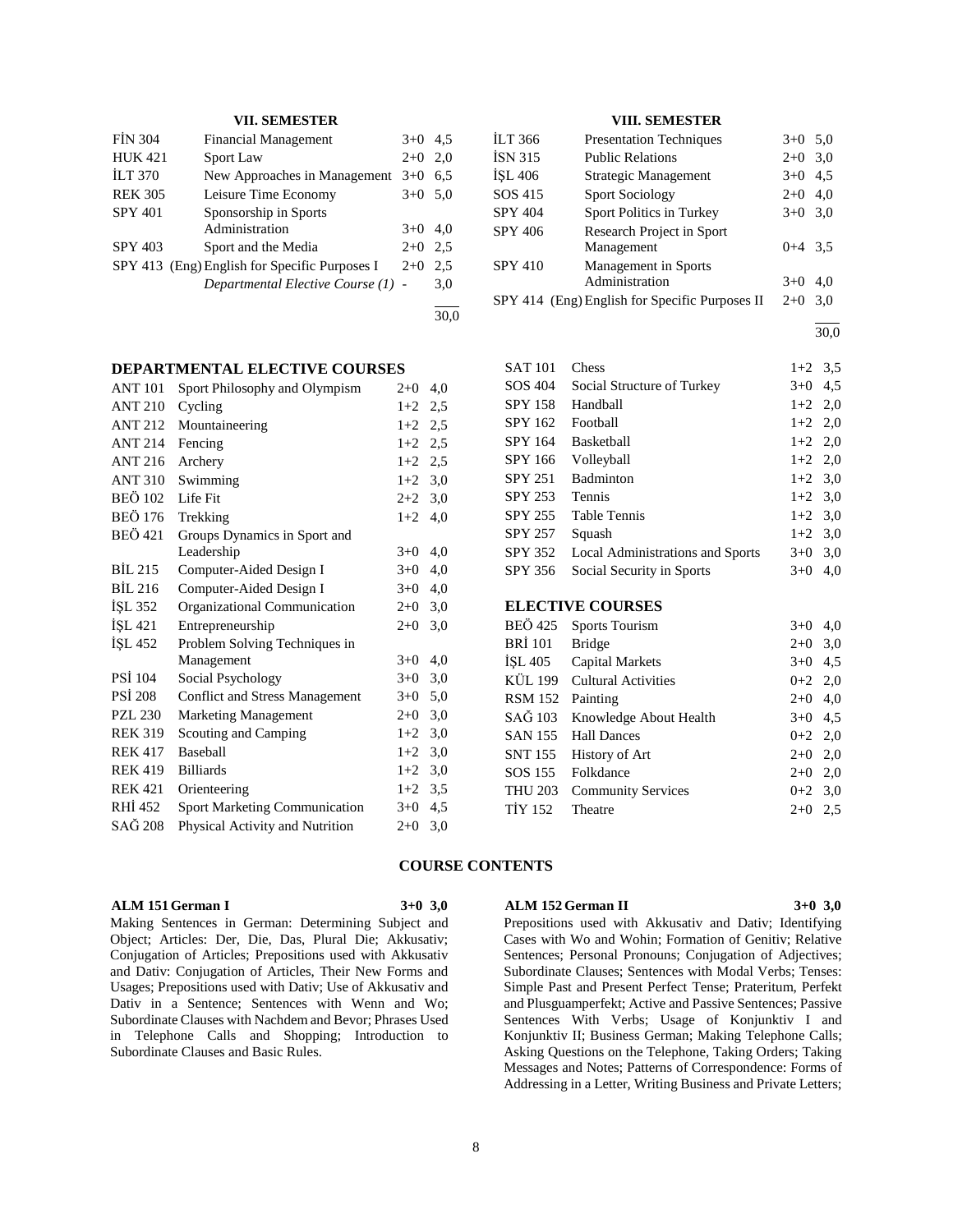Being in a Restaurant: Ordering Meals, Types of Meals and Paying Bill.

## **ALM 255 German I 3+0 4,0**

Greeting Friends; Asking for Someone's Health; Asking for Directions; Asking Where People are From; Making Requests; Asking for Prices; asking for Prices; Asking for Different Kinds of Food and Drink; Formal Sentences Used in Restaurants and Formal Places; Asking For and Telling People about Preferences; Likes and Dislikes; Asking for the Amount of Something and Telling the Amount of Something: Structures Used in Telephone Conversations; Using Appropriate Grammar Forms for the Given Situations.

## **ALM 256 German II 3+0 4,0**

Modal verbs: Können, Müssen, Wollen, Dürfen, Sollen, Mögen; Tenses: Simple Present Tense, Future Tense; Nouns and Types of Nouns; Articles; Singular and Plural Forms: Words that are used as Singular or Plural only, Plural Form of the Indefinite Article; Cases of a Noun: Uninflected Case, Accusative, Dative, Possessive Cases; Exercises about these Grammar Points.

#### **ALM 357 German III 3+0 4,0**

Expressing a Request; Expressing Regret; Accusing Someone and Apologizing, Describing People, Asking about Someone's Health; Serious Illnesses and Learning about Human Body; Getting Surprised; Responding in Misunderstandings; Explaining Someone Something; Requesting Something from Somebody; Giving Opinions about Furniture; Expressing Opinions about Pictures, Clothes and People; Using Appropriate Grammar Forms for

## **ALM 358 German IV 3+0 4,5**

the Given Situations.

General Review of Noun Cases: Strong and Weak inflection, Mixed inflection, inflection Groups, inflection of the Words Which are not German in Origin; Adjectives: Use of Adjectives, Adjective Phrase, Use of Adjectives Depending on the Verb, Adjectives and Cases of a Noun, Types of Adjectives; Comparing Adjectives: Verbs; Groups of Verbs, Verb Forms, Regular Verbs; Tenses: Present Continuous Tense, Past Perfect Tense, Future Tense, Future Perfect Tense.

**ANA 102 Human Anatomy and Kinesiology 4+0 6,0** Mechanical Principles of Human Motion; Analysis of Bones, Muscles, and Joints; Joint Leverage and Limitations; Types of Muscular Contraction; Muscular Efficiency; Analysis of Motor Activities.

#### **ANA 106 Physiology 3+0 5,0**

Cell physiology and General Physiology: Cell Functions, Blood Cells, Blood Coagulating; Nerve and Muscle: Membrane and Stock Potential, Contraction in Skeletal Muscle, Nerve Muscle Conduction, Functions of Smooth Muscles, Heart: Heart Muscle, Rhythmic Stimulating of Heart, Normal Electrocardiogram; Circulation: Systemic Circulation; Regulation of Arterial Pressure; Respiration: Pulmonary Ventilation, Regulation of Respiration; Nervous System: Cerebral Control of Motor Functions, Autonomy

Nervous System; Endocrinology: Thyroid Gland and Metabolic Hormones, Cortex Hormones.

**ANA 121 Human Anatomy and Kinesiology 4+0 5,0** Anatomical Terms and Concepts: Planes, Axials; Anatomical Structures for Sportive Movements: Muscles, Joints, Bones; The Basic Structures of Human Body: Cell, Tissue, Organs and structures of systems; Functions of Muscles When They Contract and Their Joint Movements; The Muscles Which are Take Part in Movements: Upper extremity muscles, Elbow joint muscles, Lower extremity muscles, Muscles which effect the hip and knee joint.

## **ANA 126 Kinesiological Anatomy 3+0 4,0**

Concepts of Kinesiology and Anatomy: Muscle Activation in Movement Kinematics, Term Related to Movement: Basic anatomical position, Axis, Platform, Range of Motion; Bones and Muscles in Upper and Lower Extremities: Chest, Shoulder, Leg, Forearm, Upper arm, Back, Abdominal, Neck, Hand and Feet Muscles, Humerus, Clavicula, Radius, Ulna, Pelvis, Femur, Tibia, Fibula, Vertebrae, Costae, Hand and Feet Bones, Upper extremities, lower extremities, abdominal and back muscles.

## **ANA 213 Exercise Physiology 2+2 5,0**

Structure and Function of Cell, Tissue, Organs and Systems that Form Human Body; Energy Resources of Human Organism in Exercise and Their Relations with Sports Activities; Fatigue and Recovery; Metabolic Adaptations to Training: Acute and chronic adaptations in strength and endurance training; Neuromuscular, Cardiovascular, and Respiratory Systems and Exercise; Hormonal Adaptations to Exercise; Sex Differences in Exercise; Altitude, Exercise in Hot and Cold Environments; Basic Laboratory Applications and Performance Evaluation in Exercise Physiology.

## **ANA 301 Fitness 2+2 5,0**

Definition of Fitness: Body composition; Methods of Measuring Subcutaneous Layer Fat; Measuring Energy Consumption; Measuring Maximal Anaerobic Power; Dynamism; Active Life; General Principles of Fitness for Men and Women.

## **ANİ 304 Animation 1+2 2,0**

Concept and Types of Animation: Qualitative classification of animation, Classification by types of activity; Basic Properties of Animation Services; Functions of Animation; Management of Animation Services: Planning, Organizing, Guiding, Control; Management Processes of Animation Services: Coordination, Leadership, Communication; Animation Principles; Review and Assessment of Animation Programs in Public and Private Institutions.

**ANT 101 Sport Philosophy and Olympism 2+0 4,0** Fundamental Principles in Philosophy; Philosophy of Science, philosophy of Ethics, Sport Philosophy; Games; Entertainment and Sports; Olympism; Olympic Games; Modern Olympic Games.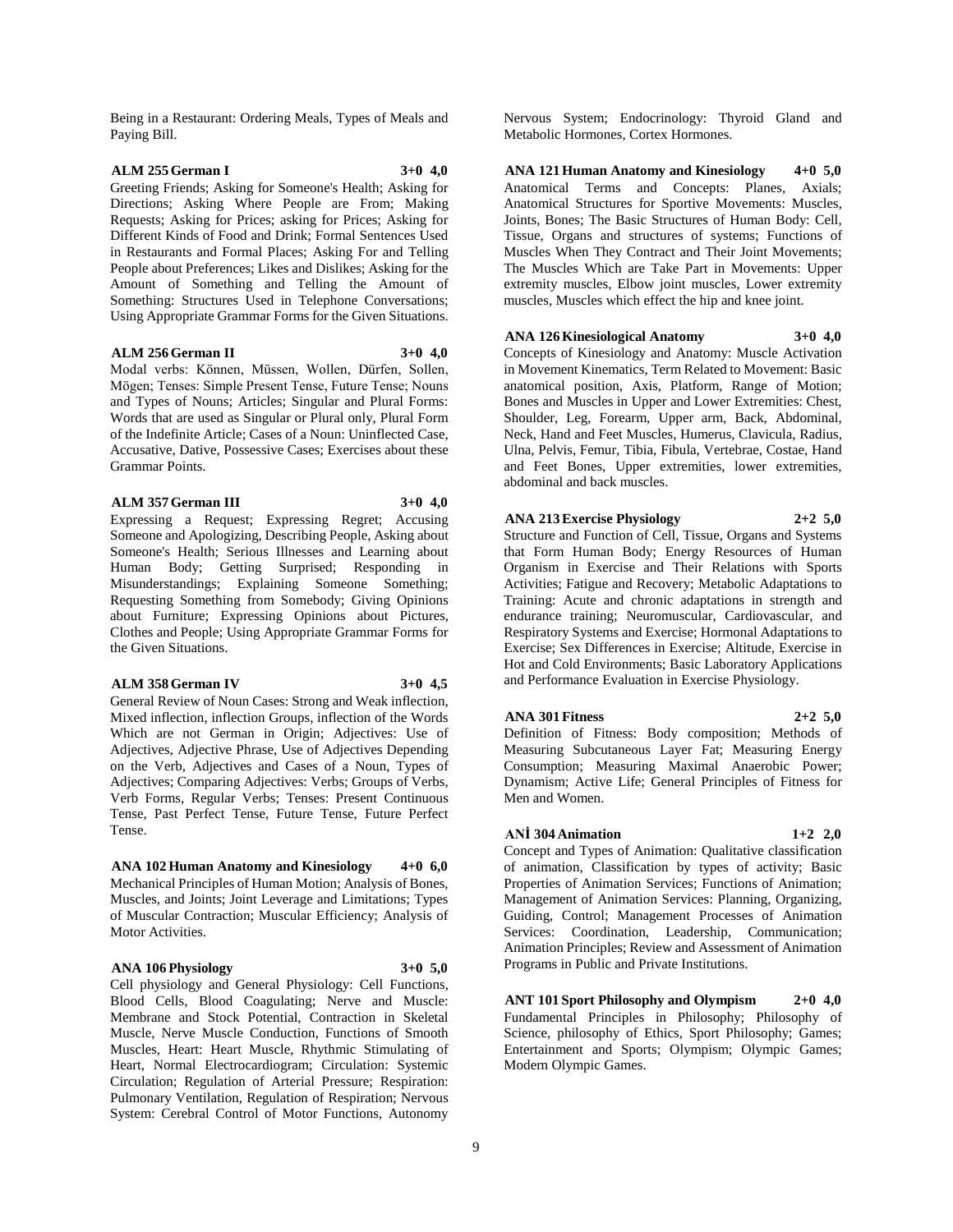**ANT 102 Introduction to Biomechanics 2+0 3,0** Definition of Biomechanics; Study of Human Movement; Kinematics of Movement and Balance.

**ANT 109 Basic Track and Field 1+2 4,0** Basic Knowledge about Track and Field; Concept of Endurance and Classification of Endurance; Aerobic endurance, Anaerobic endurance, Methods and principles of endurance training; Concept of Sprint and Classification of Sprint: Reaction time, Acceleration, Maximal sprint, Sprint endurance; Concept of Strength and Classification of Strength: Training methods and principles of maximal strength, Explosive strength, Reactive strength, Strength endurance.

**ANT 110 Coach Training and Its Principles 2+0 4,0** Coaching and Its Definition: Personality characteristics of a coach, Knowledge of sports, Level of interest, Understanding of discipline, Honesty, Distinguishing, Rolemodeling, Maturity, Flexibility; Working Methods of a Coach: Before the competition, During the competition, After the competition; Coaching Styles; Coach Training: Basic structure of coach training, Coach training program, Stages of coaching, Requirements of coach training; Models of CoachTraining in Other Countries and Comparison with Turkey.

## **ANT 111 Numerical Basics of Sports 3+0 4,0**

Physical States of Matter: Gas, liquid and solid states; Force, Pressure and Electricity: Scientific principles of force and pressure, Measurements of force and pressure, Joint torques and range of motion, Impulse and momentum; Energy Consumed at Laboratory Tests: Calculation of energy consumed in at cycle and treadmill tests; Data Analysis: Mean, Mode, Median, Data types, Statistical errors.

**ANT 112 Use of Technology in Sports 3+0 4,5** The Importance of Technology Use in Sport: Talent selection, Performance development, Transfer; Technological Devices: Computers, Tablet computers, Smartphones, Telemetric devices; Key Performance Parameters in Sports: Motion profile, Physical parameters, Physiological parameters, Technical and tactical skills; Performance Analysis: Competition and match analysis, Physical and physiological analysis; Technology-Aided Analysis and Presentation: Text-based software, Statistical software, Measurement and assessment software.

#### **ANT 113 Introduction to Sports Sciences 3+0 4,0**

Concept of Sports; Historical Background of Sports; Effects of Sports on Individuals; Effects of Sports in Societies; Sports Philosophy; Scientific Approaches to Sports; Function of Sports: Social, economic, and psychological functions of sports; Concepts Related to Sports Sciences; Basic Movement Skills; Active life; Movement Education; Motor development: Areas of motor development, Stages of motor development, the factors that affect motor development.

## **ANT 114 Ethics of Sports 2+0 3,0**

Ethics and Morality: Morals, Morality in sports, Ethics, Ethics in sports; Fair Play and Olympism: Sense of fair play, Virtue in sports, Understanding of Olympism; Gender and Sports: Women and sports, Gender equality, Sexual discrimination in sports; Doping in Sports: Steroids in sports and drug use, Doping methods used in sports; Sports and Violence: Violence in sports, Aggression, Ethics in supporting sports teams, Ethics in Sports Media: Media ethics, Objectivity in sports media.

#### **ANT 115 Basic Gymnastics 1+2 3,0**

Concept of Basic Gymnastics: Definition, Other types of gymnastics, Exercises in Gymnastics: Stands, Marches, Commands, Sorting and Wheels; Running: Direction changing in running, Rhythmic running, Jumping and hooping; Stretching: Stretching exercises: active and inactive stretching; Coordination Skills: Gym board, Ropes, Balls, Pins Vertical ropes; Exercising with a Partner: Groups exercises with 2, 3, or 4 members; Power Development Exercises: Static and dynamics power exercises; Conditional Properties: Balance, Speed, Power, Endurance, Stretching exercises.

#### **ANT 201 Sports Biomechanics 2+0 3,0**

Basic Physics and Maths in Sports: Time, Biomechanical Characteristics; Linear Characteristics: Length, Velocity, Acceleration, Circular Characteristics: Angle, Body Angle, Directional Angle, Angular Velocity, Angular Acceleration; Biodynamic Characteristics; Circular Characteristics; Mechanical Concepts and Principles Used in Different Sports; Physics and Maths in Sports Performance.

## **ANT 204 Sport Pedagogy 2+0 3,0**

The Trainer; Educational and Behavioral Characteristics; Teaching-Learning Approaches; Learning styles; Teaching Techniques; Learning Process; Training sessions; Use of Technology in Training; Administrative Aspects of Training; Approaches in Sports Education.

#### **ANT 206 Kinoanthropometry 2+0 3,5**

Anatomic Positions; Somatic Growth and Development; Techniques of Measurement and Definitions; Length and Width; Circumference; Skinfold; Distribution of Somatotips; Somatagram (Body profile); Evaluation of Body Composition by Anthropometric Method, Body Structure; Structural factors in Ability selection.

#### **ANT 210 Cycling 1+2 2,5**

Historical Development of Cycling; Nutrition of Cyclists, Safety in Cycling; Clothing; Seat Position; Height of Saddle; Height of Handle-Bar; Length of Handle-Bar; Cycling and Development of Cycling; Cycling Competitions.

## **ANT 212 Mountaineering 1+2 2,5**

Quality of Clothes, Tools and Other Equipments, Walking, Slope, Tents, Camping, Tactics of Camping; Nutrition; Techniques of Using Pickaxe and Wearing Crampon; Climbing on Ice and Snow, Slope and Defense.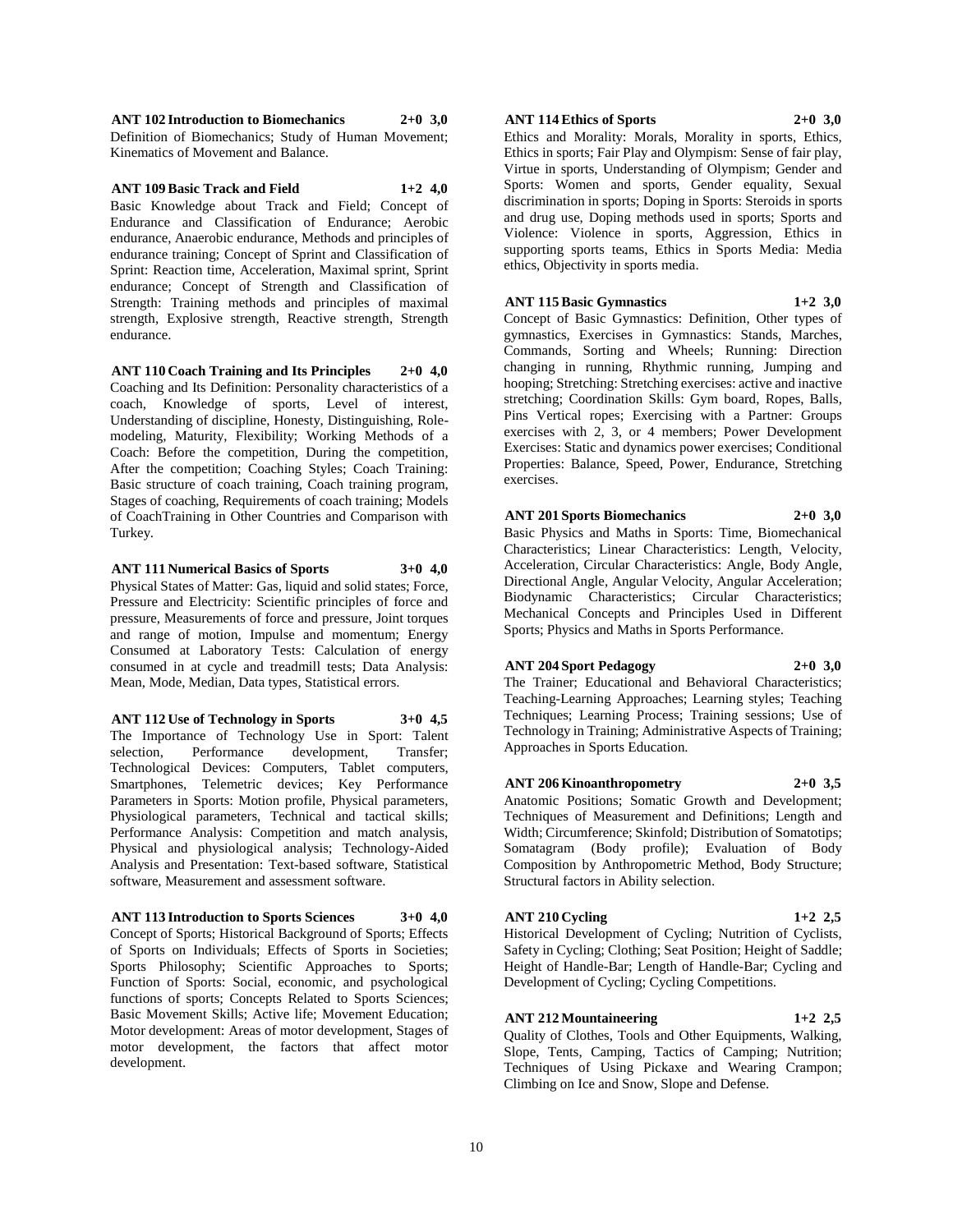## **ANT 214 Fencing 1+2 2,5**

Definition: Rules, Parry, Action, Self-Confidence, Concentration, Aesthetic, Reflex, Balance, Group Adaptation, Definition of Technical Terms; Parry and action, Riposte, Septime, Disengage, Handle, Priority, Ground, Weapon, Foil, Epee, Sabre; Technical features of Fencing; Feet; Change on ends, Quarte, Sixte, Septime, Octave, Quinte, Guard, Reprise, Bastinado, Balestro.

#### **ANT 216 Archery 1+2 2,5**

History of Archery in Turkey and in the World; Teaching Methods; Posture, Clicker, Bowsling, Drawing Hand, Draw, Aim, Point of Aim, Nose Mark, Kisser, Bop-Notch, Bowsling, Tackle, Arrow-Nock, Anchor-Point, Release of the Arrow, Types of Arrow, Competitions, Nutrition, Skill Election, Periodical Training.

## **ANT 220 Horse-Riding 1+2 2,5**

The Characteristics of a Horse; Equestrian; Place where Horses are Trained and Its Formation; Equipment: Equestrian equipment, Horse equipment, Maintenance of equipment; Preparing for Horse-Riding: Attendance of horse, Head gear attaching, Saddling; Teaching Sitting on a Horse: Riding and come down from horse, Sitting of an equestrian, Speedy and deep sitting, Sitting errors; Assists: Weight assisting, Calf assisting, Rein assisting, The characteristics of assisting in speedy and light sitting, Assisting equipments, Assisting reins, Feeling; Lonj Education; Free Style Horse-Riding Education.

## **ANT 222 Talent Identification and Children in Sport 3+0 5,0**

Theoretical Principles of talent in sport: the definition of talent, talent search and selection process, Talent foresight, approaches related with skill foresight, Talent Search, Selection and Directing Models; Five Steps to Talent Search and Selection; Family, School and Sports Club Co-operation for Talented Kids' Choice and directing; Factor Effects the Success; Sports Ability on Children; Developing Skills; Reasons for Sport; Training Children and Teenagers; Aim of Children Training; Adaptation; Risk of Children Training; Motor Skills Education; Medical Approach.

## **ANT 241 Coaching Education I 2+2 4,0**

Historical Development of Sport Branch in the World and Turkey; Terminology related to Sport Branch; Field and Material Knowledge of Sport Branch; Competition Rules of Sport Branch; General Warm-up and Cool-down; Specific Warm-up and Cool-down for Sport Branch; Practical Applications of Sport Branch related to Age Groups in Kids; Talent Identification in Sport Branch; Fundamental Technical Development and Applications for Talented Kids to Sport Branch.

## **ANT 242 Coaching Education II 2+2 4,0**

Fundamental Technical-Tactical Development and Applications for Talented Kids to Sport Branch; Anthropometric, Somatotype, Biomotor Ability Factors and Development Specific to Sport Performance in Junior, Young, and Senior Age Categories including in Sport Branch; Technical-Tactical Development and Applications

in Junior, Young, and Senior Age Categories of Sport Branch.

## **ANT 302 Teaching Methods in Sports 2+2 4,0** Characteristics of Sports Programs; Transferring Aims to Behavior; Definition of Style; Selection of Styles: Command Style (A), Practice Style (B), the Reciprocal Style (C), the Self-Check Style (D), the Inclusion Style (E), Guided Discovery Style (F), the Divergent Style (G), Individual Program-Learner's Design (H), Learner's Initiated Style (I), Self-Teaching Style (J), Micro Teaching and Practicing; Using Teaching Technology in Sport Education.

## **ANT 304 Coaching Practicum 2+4 5,0**

Main activities for defining of to be a trainer as a profession; Trainings, Equipments, Investigating methods and techniques used in training, Investigating a routine day of a trainer in sport clubs, Investigating the head coach in competitions, Managing a sport club, Investigating the responsibilities of a manager, Investigating the relations between the head coach and opponent team's coach during the competition, Investigating of a trainer's behaviour and control athletes' daily lives in competition process and various features of a trainer as a profession.

## **ANT 310 Swimming 1+2 3,0**

Teaching Phases in Swimming: Adaptation to Water, Respiration, Adaptation of Eyes, Floating, Advancing in water; Swimming Techniques and Analyses: Freestyle, Backstroke, Butterfly, Breaststroke; Rules of Competitions and officiating; Triathlon; Organization in Swimming; FINA; Dimensions of Swimming Pools; Biomechanics of Swimming.

## **ANT 321 Artistic Gymnastics IV 2+2 6,0**

Ability Selection in Artistic Gymnastic; Planning Training; Preparing Phase; Crossing Phase; Training Planning for Years; Examination of Motor Characteristics; Strength; Speed and Endurance; Ability for Coordination; Flexibility Exercises; Rhythm; Series on Floor; Horizontal Bar.

## **ANT 322 Artistic Gymnastics V 2+2 6,0**

Mechanics of Artistic Gymnastics; Twisting Movements; Motor Learning in Gymnastics; Swings on Horse and Circular Movements; Catching on Rings and Swinging; Jumping and Coordination Exercises on Trampoline; Teaching Techniques for Double Somersault and Backward Somersault.

## **ANT 323 Track and Field IV 2+2 6,0**

Determining and Directing Ability; Middle Distance and Long Distance Running; General Aerobic Endurance Training; Training Programs for Middle Distance and Long Distance Running, Preparing Training Programs for Long Jump; Special Sports Physiology, Shot Throw; Preparing Training Programs; Using Technology; Micro Teaching.

## **ANT 324 Track and Field V 2+2 6,0**

Short Distance Running; Throwing and Jumping; Basic Principles of Training Programs; Teaching Control Norms to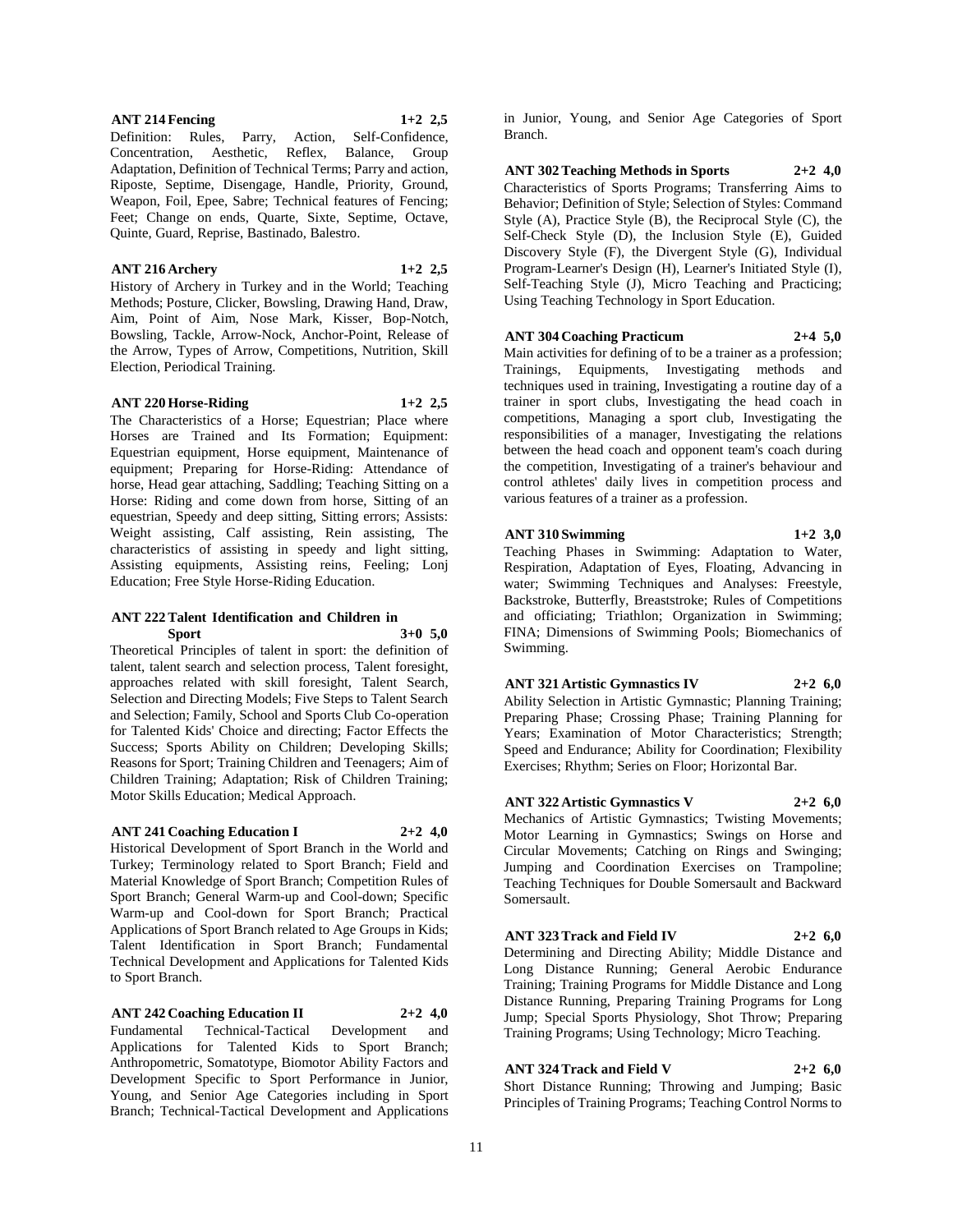Children in Short Distance Running, Discus Throw; Preparing Training Programs for Discus Throw, Training Program in High Jump; Triple Jump Techniques, Exercises for Developing Speed, Training Programs for Triple Jump; Sport Physiology; Using Technology; Micro-teaching.

## **ANT 325 Badminton IV 2+2 6,0**

Explanation and Practicing of Drive Smaç and Strike Techniques in front of the Net; Body and Foot Positions, Flying Road of Ball in Strike Techniques in Front of The Net, Correcting the Wrong Strikes; Drills of all Strike Techniques, Shadow Badminton; Preparing to Match; Game Rules, Service, Service Mistakes, Repetition of Service, Gaining and Losing Point, Single Game, Double Game, Changing Fields; Being a Referee, Personnel of Game Field and Their Positions, Referee Hand Signs, Tournaments and Organizations.

#### **ANT 326 Badminton V 2+2 6,0**

Teaching Principles in Badminton; Teaching Methods Which is Used for Teaching Main Skills in Badminton; Command Style, Guided Discovery Style, Reciprocal Style, Preparing Studying Papers, Micro Teaching and Practicing; Characteristics of Badminton Trainer, Characteristics of Badminton Players; Ability Selection; Looking for an Ability; Selecting Ability; Tests for Ability Selection, Types of Training in Badminton; Daily Weekly and Monthly Training, Strength, Endurance, Speed, Coordination and Flexibility Training Drills, Programming Training; Biomechanics of Badminton.

## **ANT 327 Basketball IV 2+2 6,0**

Offensive and Defensive Systems of Teams: Man to man, Field, Combined, Match-up, Varying Defenses, Complete Field Defense, 3/4, 1/2; Field Defenses and offensive Tactics to these Defenses; Free Game: Punishment Basketball; Playing at Every Position; Transition Game; Motion offence; Flex offence.

## **ANT 328 Basketball V 2+2 6,0**

Developing Training Philosophy in Basketball; Sport Psychology in Basketball; Sport Pedagogy; Development of Team offense and Defense Systems; Planning and Periodization of Training; Planning Daily, Weekly, Monthly, Annual Training; Planning Principles of Training According to Age Groups; Children Training; Adolescence Student Group Laboratory Work I.

## **ANT 329 Football IV 2+2 6,0**

Game Positions in Football; Tactics for Each Position; Goal keeper, Centre field, Forward, Responsibilities of defense and attack players; Principles of Defense; Gaining Time; Balance, Depth, Principles of Attack, Ball Possession, Speed, Depth and within Passing Shots, Centre Field Players; Player Training.

# **ANT 330 Football V 2+2 6,0**

Training for Age Groups in Football; Game Systems in Football; 4-4-2, 4-3-3, WM, 3-5-2, Tandem and Modern Systems; Individual, Group and Team Tactics, offensive Game Tactics.

## **ANT 331 Handball IV 2+2 6,0**

Handball Organizations; Organization Systems of IHF, EHF, THF; offensive Systems in Handball; Programming Training for Performance; Nutrition; Working Programs and Methods for Age Groups, Methods for Handball Teaching, Characteristics of Players.

## **ANT 332 Handball V 2+2 6,0**

Defense Systems in Handball, Man to Man Defense, Zone Defense, Combined Defense, Defense with Many Players, Defense with Few Players; Observation and Examination in Handball, the Athlete and Coach Psychology, Game Analyses in Handball, Training for Performance, Programs and Teaching Methods for Age Groups.

## **ANT 333 Table Tennis IV 2+2 6,0**

Teaching Principles of Table Tennis, Teaching Methods, Ability Selection (Looking for an Ability, Selecting Ability, Tests for Ability Selection) Characteristics of Badminton Trainer and Player, Effects of Trainer on Player Before, After and at the Match, Technique Development and Developing Power in Table Tennis, Types of Training; Strength, Endurance, Speed, Coordination, Biomechanics of Table Tennis, Programming Training Nutrition.

## **ANT 334 Table Tennis V 2+2 6,0**

Explanation of Match Categories; Technique and Tactical Training; Starting to Table Tennis, Training Styles; Ability Selection in Table Tennis, Practicing Tests for Ability Selection in Table Tennis, Types of Match Categories; Single Matches, Double Matches, Mixed Matches, Programming and Practicing Training according to Match Categories; Tactical Training Drills; Types of Training According to Age Groups; Practicing Performance Tests.

**ANT 335 Rhythmic Gymnastics IV 2+2 6,0**

Basic Characteristics of Hoop; Holding, Rolling, Rotation, Crossing from Inner and Upper Part, Circles and Composition Requirements for Hoop; Composition for Hoop, Basic Characteristics of Ball; Holding, Rolling, Rotations, Throwing and Catching, Bouncing; Elements, Composition Requirements for Ball.

## **ANT 336 Rhythmic Gymnastics V 2+2 6,0**

Basic Characteristics of Ribbon: Holding, Circles and Squandering, Zigzags, Throwing, Composition Requirements of Ribbon and Preparing Compositions with Ribbon; Basics of Clubs Holding, Circles, Squandering, Mill Throwing, Asymmetric Movements, Blows, Composition Requirements of Clubs and Preparing Composition with Clubs; Rhythmic Gymnastic Lessons for Children; Lesson Planning.

## **ANT 337 Tennis IV 2+2 6,0**

Teaching Principles in Tennis; Teaching Methods and Techniques; Personality Characteristics of Tennis Trainers; Personality Characteristics of Tennis Players; Tests for Power Development in Tennis Training: Strength, Speed Endurance and Co-ordination; Biomechanics of Tennis, Performance Training Plans; Nutrition.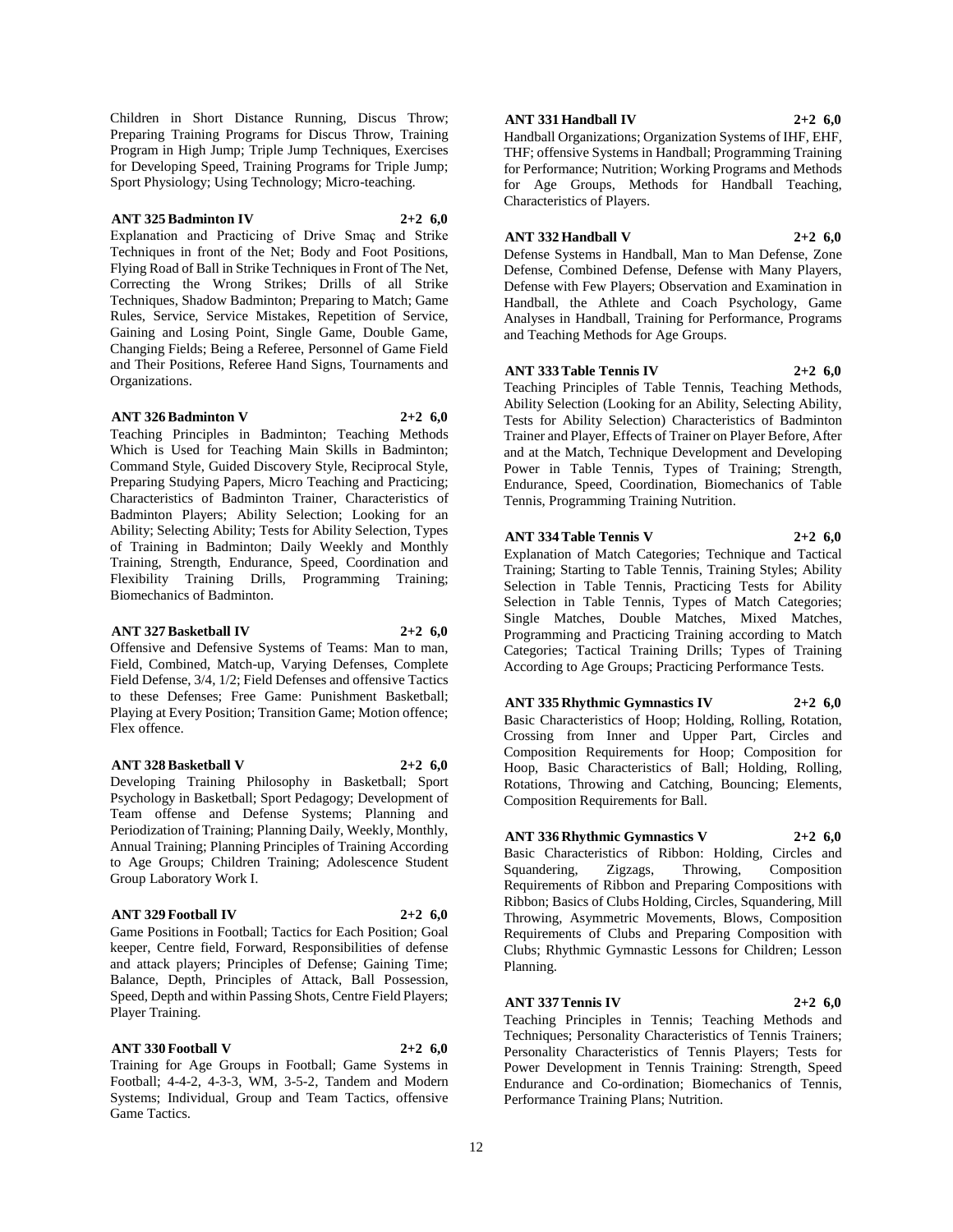## **ANT 338 Tennis V 2+2 6,0**

Explanation of Competition Categories; Technique and Tactic Training; Age Groups: Starting Tennis, Working Patterns; Applying Selection Tests; Competition Categories: Single, Double and Mixed Doubles, Training Execution in Different Competition Categories, for Tactical Training; Types of Training for Age Groups, Applying Student Selection Tests, Applying Performance Test.

#### **ANT 339 Volleyball IV 2+2 6,0**

Physiological Structure of Volleyball Game; Physical Characteristics of Volleyball Players, Organization of Competitions in Turkey and the World; Players? Position and Characteristics; Changing Positions, Service Positions; Game Systems 3-3, 4-2, 5-1, 6-0.

## **ANT 340 Volleyball V 2+2 6,0**

Game set-up: offensive Systems, High Game Set up, Quick Game Set-up; Periodization and Completing Principles of Training in Volleyball: Daily, Weekly, Monthly Training Planning, Principles of Training, Planning According to Age; offence and Dubbing; Variations of Offence.

## **ANT 341 Swimming IV 2+2 6,0**

Organizations in Swimming; Structure of Swimming Federations; Commissions and City Organization Committees, Swimming officials; FINA and European Swimming Union (LEN); Continental Championships; World Championships and Olympics, Swimming Rules, Examples of Individual Team and National Team Competitions.

## **ANT 342 Swimming V 2+2 6,0**

Training Methods: Over Distance, interval, Repeat and Sprint Methods, one and Two Period Training Season: Daily, Weekly, Monthly and Annual Plans, Training Methods: Effects of Sprint Method on the Athlete: Endurance, Speed, Assistance, Strength and Power Strength.

## **ANT 401 Artistic Gymnastics I 1+4 4,0**

Investigations and Practises to be the fundamentals of practicum lessons in Sport Clubs and Schools; Subjects of some investigations and Practicum; Exercises of asking questions in Technic and Tactic Trainings, Directing and controlling of a training, Using books on sport and health, Group works, Preparing and using worksheet, Preparing Daily, Weekly, Monthly and Annual Training programs, Registration of athletes and evaluating, Preparing performance tests and practice, Investigating youth trainings, Micro-teaching practices, Participating in Seminars.

## **ANT 402 Artistic Gymnastics II 1+4 4,0**

Gaining experience as a trainer in Sport Clubs and Schools; Working full-time or part time once a week in Sport Clubs and Schools, Preparation for training, Preparing training program and practices, Tests for athletes' performance and their applications, Preparing practice file, Using written sources and technology, Participating in Seminars.

## **ANT 403 Track and Field I 1+4 4,0**

Investigations and Practises to be the fundamentals of practicum lessons in Sport Clubs and Schools; Subjects of some investigations and Practicum; Exercises of asking questions in Technic and Tactic Trainings, Directing and controlling of a training, Using books on sport and health, Group works, Preparing and using worksheet, Preparing Daily, Weekly, Monthly and Annual Training programs, Registration of athletes and evaluating, Preparing performance tests and practice, Investigating youth trainings, Micro-teaching practices, Participating in Seminars.

## **ANT 404 Track and Field II 1+4 4,0**

Gaining experience as a trainer in Sport Clubs and Schools; Working full-time or part time once a week in Sport Clubs and Schools, Preparation for training, Preparing training program and practices, Tests for athletes' performance and their applications, Preparing practice file, Using written sources and technology, Participating in Seminars.

## **ANT 405 Badminton I 1+4 4,0**

Investigations and Practises to be the fundamentals of practicum lessons in Sport Clubs and Schools; Subjects of some investigations and Practicum; Exercises of asking questions in Technic and Tactic Trainings, Directing and controlling of a training, Using books on sport and health, Group works, Preparing and using worksheet, Preparing Daily, Weekly, Monthly and Annual Training programs, Registration of athletes and evaluating, Preparing performance tests and practice, Investigating youth trainings, Micro-teaching practices, Participating in Seminars.

## **ANT 406 Badminton II 1+4 4,0**

Gaining experience as a trainer in Sport Clubs and Schools; Working full-time or part time once a week in Sport Clubs and Schools, Preparation for training, Preparing training program and practices, Tests for athletes' performance and their applications, Preparing practice file, Using written sources and technology, Participating in Seminars.

## **ANT 407 Basketball I 1+4 4,0**

Investigations and Practises to be the fundamentals of practicum lessons in Sport Clubs and Schools; Subjects of some investigations and Practicum; Exercises of asking questions in Technic and Tactic Trainings, Directing and controlling of a training, Using books on sport and health, Group works, Preparing and using worksheet, Preparing Daily, Weekly, Monthly and Annual Training programs, Registration of athletes and evaluating, Preparing performance tests and practice, Investigating youth trainings, Micro-teaching practices, Participating in Seminars.

## **ANT 408 Basketball II 1+4 4,0**

Gaining experience as a trainer in Sport Clubs and Schools; Working full-time or part time once a week in Sport Clubs and Schools, Preparation for training, Preparing training program and practices, Tests for athletes' performance and their applications, Preparing practice file, Using written sources and technology, Participating in Seminars.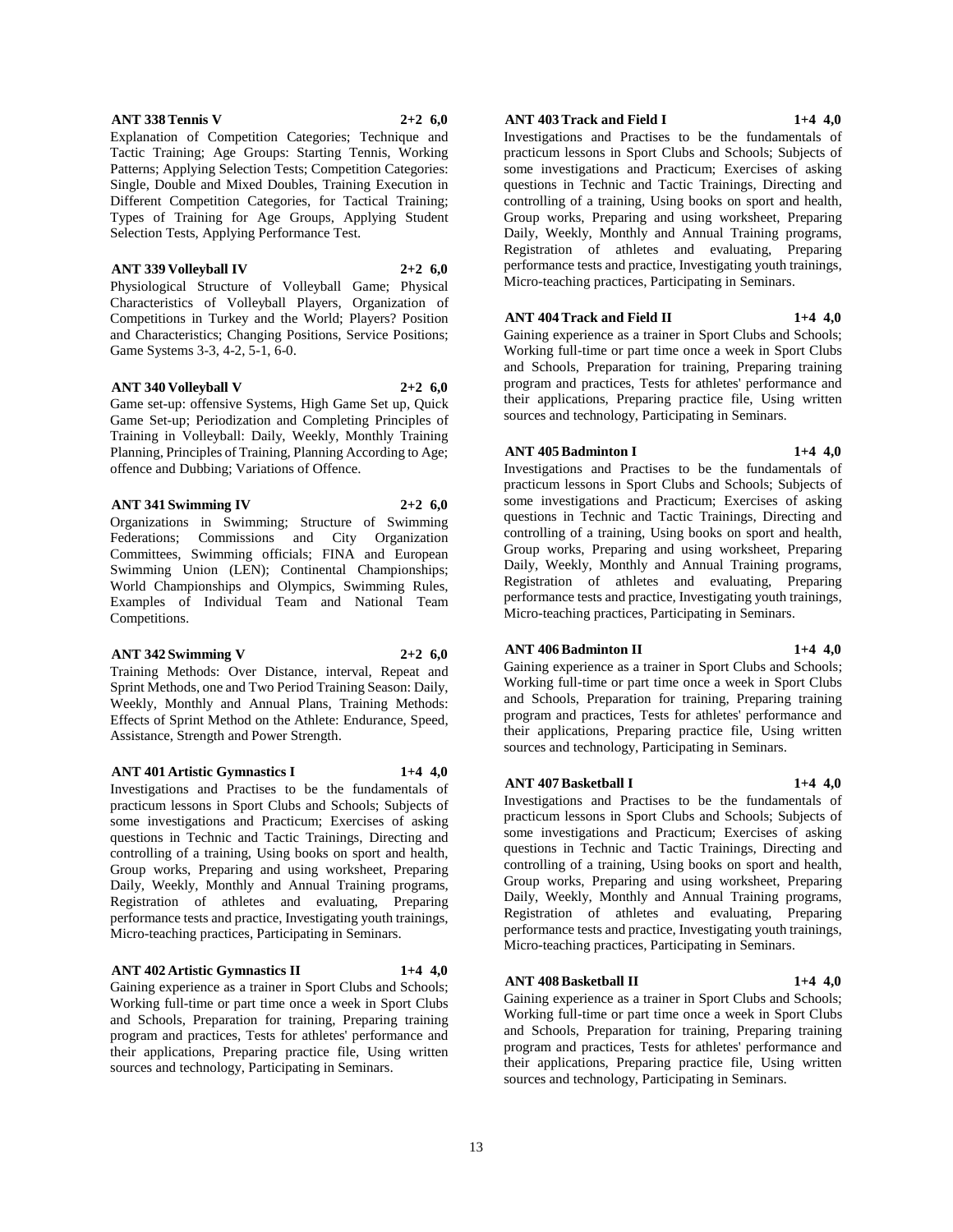## **ANT 409 Football I 1+4 4,0**

Investigations and Practises to be the fundamentals of practicum lessons in Sport Clubs and Schools; Subjects of some investigations and Practicum; Exercises of asking questions in Technic and Tactic Trainings, Directing and controlling of a training, Using books on sport and health, Group works, Preparing and using worksheet, Preparing Daily, Weekly, Monthly and Annual Training programs, Registration of athletes and evaluating, Preparing performance tests and practice, Investigating youth trainings, Micro-teaching practices, Participating in Seminars.

#### **ANT 410 Football II 1+4 4,0**

Gaining experience as a trainer in Sport Clubs and Schools; Working full-time or part time once a week in Sport Clubs and Schools, Preparation for training, Preparing training program and practices, Tests for athletes' performance and their applications, Preparing practice file, Using written sources and technology, Participating in Seminars.

## **ANT 411 Handball I 1+4 4,0**

Investigations and Practises to be the fundamentals of practicum lessons in Sport Clubs and Schools; Subjects of some investigations and Practicum; Exercises of asking questions in Technic and Tactic Trainings, Directing and controlling of a training, Using books on sport and health, Group works, Preparing and using worksheet, Preparing Daily, Weekly, Monthly and Annual Training programs, Registration of athletes and evaluating, Preparing performance tests and practice, Investigating youth trainings, Micro-teaching practices, Participating in Seminars.

#### **ANT 412 Handball II 1+4 4,0**

Gaining experience as a trainer in Sport Clubs and Schools; Working full-time or part time once a week in Sport Clubs and Schools, Preparation for training, Preparing training program and practices, Tests for athletes' performance and their applications, Preparing practice file, Using written sources and technology, Participating in Seminars.

#### **ANT 413 Table Tennis I 1+4 4,0**

Investigations and Practises to be the fundamentals of practicum lessons in Sport Clubs and Schools; Subjects of some investigations and Practicum; Exercises of asking questions in Technic and Tactic Trainings, Directing and controlling of a training, Using books on sport and health, Group works, Preparing and using worksheet, Preparing Daily, Weekly, Monthly and Annual Training programs, Registration of athletes and evaluating, Preparing performance tests and practice, Investigating youth trainings, Micro-teaching practices, Participating in Seminars.

## **ANT 414 Table Tennis II 1+4 4,0**

Gaining experience as a trainer in Sport Clubs and Schools; Working full-time or part time once a week in Sport Clubs and Schools, Preparation for training, Preparing training program and practices, Tests for athletes' performance and their applications, Preparing practice file, Using written sources and technology, Participating in Seminars.

## **ANT 415 Rhythmic Gymnastics I 1+4 4,0**

Investigations and Practises to be the fundamentals of practicum lessons in Sport Clubs and Schools; Subjects of some investigations and Practicum; Exercises of asking questions in Technic and Tactic Trainings, Directing and controlling of a training, Using books on sport and health, Group works, Preparing and using worksheet, Preparing Daily, Weekly, Monthly and Annual Training programs, Registration of athletes and evaluating, Preparing performance tests and practice, Investigating youth trainings, Micro-teaching practices, Participating in Seminars.

## **ANT 416 Rhythmic Gymnastics II 1+4 4,0**

Gaining experience as a trainer in Sport Clubs and Schools; Working full-time or part time once a week in Sport Clubs and Schools, Preparation for training, Preparing training program and practices, Tests for athletes' performance and their applications, Preparing practice file, Using written sources and technology, Participating in Seminars.

## **ANT 417 Tennis I 1+4 4,0**

Investigations and Practises to be the fundamentals of practicum lessons in Sport Clubs and Schools; Subjects of some investigations and Practicum; Exercises of asking questions in Technic and Tactic Trainings, Directing and controlling of a training, Using books on sport and health, Group works, Preparing and using worksheet, Preparing Daily, Weekly, Monthly and Annual Training programs, Registration of athletes and evaluating, Preparing performance tests and practice, Investigating youth trainings, Micro-teaching practices, Participating in Seminars.

## **ANT 418 Tennis II 1+4 4,0**

Gaining experience as a trainer in Sport Clubs and Schools; Working full-time or part time once a week in Sport Clubs and Schools, Preparation for training, Preparing training program and practices, Tests for athletes' performance and their applications, Preparing practice file, Using written sources and technology, Participating in Seminars.

## **ANT 419 Volleyball I 1+4 4,0**

Investigations and Practises to be the fundamentals of practicum lessons in Sport Clubs and Schools; Subjects of some investigations and Practicum; Exercises of asking questions in Technic and Tactic Trainings, Directing and controlling of a training, Using books on sport and health, Group works, Preparing and using worksheet, Preparing Daily, Weekly, Monthly and Annual Training programs, Registration of athletes and evaluating, Preparing performance tests and practice, Investigating youth trainings, Micro-teaching practices, Participating in Seminars.

## **ANT 420 Volleyball II 1+4 4,0**

Gaining experience as a trainer in Sport Clubs and Schools; Working full-time or part time once a week in Sport Clubs and Schools, Preparation for training, Preparing training program and practices, Tests for athletes' performance and their applications, Preparing practice file, Using written sources and technology, Participating in Seminars.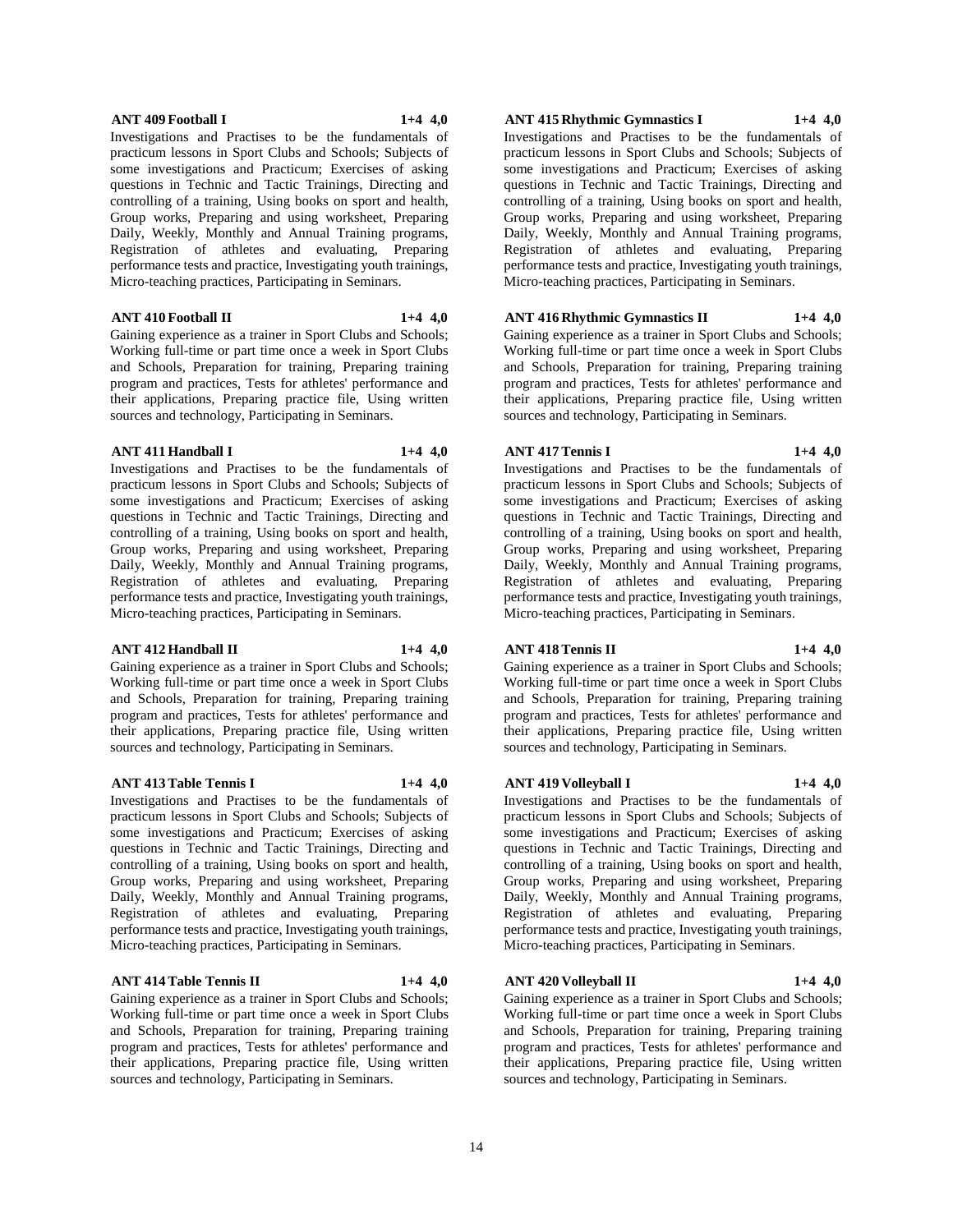#### **ANT 421 Swimming I 1+4 4,0**

Investigations and Practises to be the fundamentals of practicum lessons in Sport Clubs and Schools; Subjects of some investigations and Practicum; Exercises of asking questions in Technic and Tactic Trainings, Directing and controlling of a training, Using books on sport and health, Group works, Preparing and using worksheet, Preparing Daily, Weekly, Monthly and Annual Training programs, Registration of athletes and evaluating, Preparing performance tests and practice, Investigating youth trainings, Micro-teaching practices, Participating in Seminars.

#### **ANT 422 Swimming II 1+4 4,0**

Gaining experience as a trainer in Sport Clubs and Schools; Working full-time or part time once a week in Sport Clubs and Schools, Preparation for training, Preparing training program and practices, Tests for athletes' performance and their applications, Preparing practice file, Using written sources and technology, Participating in Seminars.

## **ANT 423 Artistic Gymnastics VI 2+2 6,0**

Techniques with Gymnastic Apparatus; Circuit Training Application of Exercises; Farad Step Somersault, Round and flic flac; Use of Auxiliary Apparatus Front Somersault; Free Hip Circle in Opposite Direction Circle on Horizontal Bar; Backward Somersault; Analyses of Yamashita, Tsukahara Hand Spring; Front Somersault in Vault Horse; Upstart, Somersault in Parallel Bars; Double Arm; Hand Stand and Somersault to Finish; Strength and Balance Postures.

#### **ANT 424 Artistic Gymnastics VII 2+2 6,0**

Energy Metabolism in Gymnastic; Motor skills, Planning and Organization of Gymnastics for Pre-school Children; Safety and Support; Fundamental Movements Groups and Analyses of Techniques on Floor, Vault Horse; Rings, Pommel Horse; Balance Beam and Horizontal Bar; Psychology in Artistic Gymnastics; Analyzing Artistic Gymnastics.

## **ANT 425 Track and Field VI 2+2 6,0**

Hurdle Runs; Exercises for Short Distance Hurdle Runs; Basic Principles Training Programs; Short Distance Hurdle Runs; Characteristics of Long Distance Hurdle Runs; Exercises for Developing Speed; Exercises for Control; Exercises for Javelin Throw of Training Programs for Javelin Throw, Preparing Training Programs for Pole Vault; Sport Physiology; Biomechanics Analyses; Micro Teaching.

## **ANT 426 Track and Field VII 2+2 6,0**

Multi Competitions; Multi Competition Training Programs; Preparing Athlete's Examination Cards; Evaluation of Athletes; Competition Organization; Analyses of Competition; Competition Rules.

#### **ANT 427 Badminton VI 2+2 6,0**

Explanation of Match Categories; Single Matches, Double Matches, Mixed Matches; Technique and Tactical Trainings, Age Groups; Starting Badminton, Training Styles; Practicing Tests for Ability Selection in Badminton, Training Styles According to Match Categories and Practicing, Tactical Training Drills, Defensive and Offensive Tactics, General Tactic, Special Tactic, Single Defensive and Offensive System, Doubles Defensive and offensive System, Mixed System Training Drills and Developing Drills.

## **ANT 428 Badminton VII 2+2 6,0**

Test and Measurements in Badminton; Practicing Performance Test according to Time; Practicing Performance Test according to Technique; Mental Badminton; Mental Prepare; Nutrition; Preparing Observation Paper According to Athlete Characteristics; Observation and Evaluation of Athlete, Evaluation of Match Observation and Analyze; Using Technology; Using and Developing Teaching Material in Badminton, Application New Developments in Badminton.

## **ANT 429 Basketball VI 2+2 6,0**

Psychological Preparation for a Game in Basketball; Talking to Players; Using Time-out; Changing Players; Developing Game Plans; Power Development; Field and Performance Tests in Basketball; Student Group Laboratory Work II.

# **ANT 430 Basketball VII 2+2 6,0**

Nutrition in Basketball; Nutrition in Training Phase and Match Phase; official Rules and Game Rules in Basketball; Management of Match and Training; Relation between Trainer, Athlete and the official; Student Group Laboratory Work III.

#### **ANT 431 Football VI 2+2 6,0**

Aerobic and Anaerobic Training in Football; Strength in Football, Speed, Endurance and Quickness Training; Special Training According to Player's Position; Heart Rate and Training in Football; Tests in Football; Football Organizations in Turkey and the World; Periodization and Planning of Training in Football: Daily, Weekly, Monthly and Annual Training Plans; Hooliganism.

#### **ANT 432 Football VII 2+2 6,0**

Football Trainer, Training Techniques; Tactic; Analyses of a Football Game; Training a Football Team; Training Organizations; Football Injuries; Motivation; Football Psychology.

## **ANT 433 Handball VI 2+2 6,0**

offensive in Handball: Combined, Setting, offensive Play with Few Players, offensive Play with Many Players; Defensive Play: Man to Man, Zone, Combined; Physiology of Handball; Training and Planning Training; Performance Training; Analysis of a Handball Game, Use of Technology; Micro Teaching.

#### **ANT 434Handball VII 2+2 6,0**

Training in Handball; Planning; Conditioning; Objectives and Teaching Methods, Observation and Analysis; Types of Observation; New Developments in Handball.

## **ANT 435 Table Tennis VI 2+2 6,0**

Single Training Drills; Determination of Match Styles According to Motor Characteristics of Athlete; Important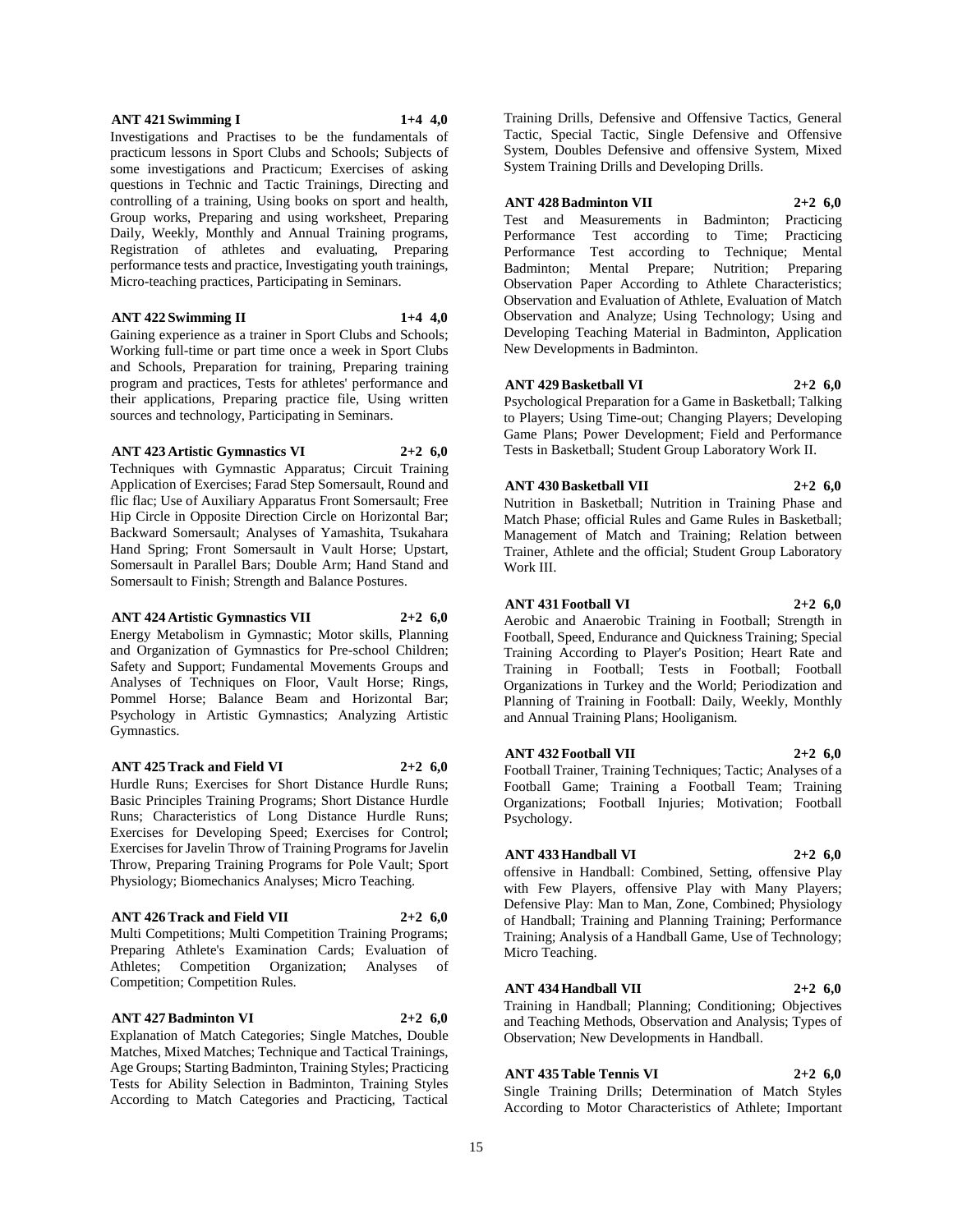Factors in Defensive and Offensive Games; Double and Mixed Game Drills; Their Development with Training; Determination of Double and Mixed Athletes Characteristics; Biomechanical Analyze, Special Sport Physiology; Using Technology for Table Tennis; Drills with Table Tennis Robot

## **ANT 436 Table Tennis VII 2+2 6,0**

Mental Table Tennis; Mental Preparing and Nutrition for Table Tennis; Game Tactics and Game Styles offence, Defense and Black in Table Tennis, Defensive Game Characteristics and Drills, Preparing Observation Paper according to Athlete Characteristics; Explanation and Practicing Preparing Observation Paper, Observation and Evaluation of Athlete, Evaluation of Observation and Analyze of Matches.

**ANT 437 Rhythmic Gymnastics VI 2+2 6,0**

Training Systems in Rhythmic Gymnastics; Basic Phases; Preparation Phase; Basic Preparation Phase; Practicing Phase; Developing Phase; Phases of Rhythmic Gymnastic and Sportive Rhythmic Gymnastics; Teaching and Learning; Physical Readiness; Methods for Strength, Flexibility, Endurance and Speed Development, Psychological Readiness; Tactical Preparing; Composition Training and Body-Dance Technique.

## **ANT 438 Rhythmic Gymnastics VII 2+2 6,0**

Training Planning in Rhythmic Gymnastic; Annual Training Planning; Single and Double Objectives Training Planning; Competition Training; Basics of Music and Movement; Movement Series and Music; Dance Combinations; Structure of Music; Physical Preparation of Junior Athletes; Testing and Evaluation; Nutrition.

## **ANT 439 Tennis VI 2+2 6,0**

Drills for Singles: Defining Types of Game; Back Line and Main Factors Effecting Service and Volley Practices; Determining Opponents Game Strategies and Taking Precautions; Doubles and Mixed Game Drills; Practicing Drills in Training; Types of Doubles and Mixed Doubles; Back Line and Training of Service-Volley; Biomechanics Analysis; Sport Physiology; Using Technology; Micro-Teaching Methods.

## **ANT 440 Tennis VII 2+2 6,0**

Mental Tennis; Nutrition Before a Game; Types of Game Tactics; Back-Court Game; Foot Practice; Foot Practice for the First and Second Volley and Service Zones; Preparation of Observation Cards; Observing Players and Evaluation, Observation of an Event and Evaluation.

## **ANT 441 Volleyball VI 2+2 6,0**

Psychological Readiness for a Game in Volleyball; Psychological Characteristics of Players; Defense Systems in Volleyball; Energy and Nutrition in Volleyball; Game Analyses; Tactic Development, Volleyball Injuries and Prevention; First Aid; Flexibility in Volleyball; Selecting Team Captain and Responsibilities of the Captain.

## **ANT 442 Volleyball VII 2+2 6,0**

Trainers in Volleyball; Management of Training and Game; Relation Between Trainer and Athlete; Strength Development; Speed, Strength, Endurance, Jumping Development; Tests Used in Volleyball; Mini Volleyball; Beach Volley; officials in Volleyball; Relation Between Players, Trainer, and Referee; Characteristics of Defense Players.

## **ANT 443 Swimming VI 2+2 6,0**

Swimming Training Systems; Indiana System, Adaptation of Swimmers to Training; Altitude Training in Swimming; Analyses of American and Russian Training Programs; Short Training Theories of David Salvo; Turkish Systems; Systems in Other Countries.

# **ANT 444 Swimming VII 2+2 6,0**

Establishing Lactaid Levels of Athletes; Determining Athletes Pace in Training; Relation between Heart Rate Lactaid Level and Speed (m/sn); Training According to Swimmers Lactaid and Heart Rate Level; Altitude Training and Training at Sea Level.

**ANT 445 Strength Conditioning 1+2 2,5** General Definition of Motor Characteristics, Training Characteristics and Principles in Developing; Relationship Between Strength and Speed; Definition; Characteristics and Development of Maximal Strength, Endurance, Definition of Endurance and Fatigue, Weight Exercise and its Characteristics, General Aims of Motor Tests; Test Which are Using in Power Development and Their Importance Aerobic and Anaerobic Power Characteristics.

## **ANT 446 Graduation Perfect 0+4 3,0**

Determining Research Subjects, Determining Problems, Determining Aims of Research, Determining Research Methods; Research Proposal: Review of Literature: Research Method; Results, Result Discussion, Analyses of data.

**ANT 447 Organization and Planning in Sports 2+0 2,5** Definition and Functions of Management: Planning, Organization, Coordination, Directing, Control; Organization Management of Sport; Turkish Sports Politics, Sport Organizations; Development of Sports Organization.

## **ARY 202 Research Techniques 3+0 5,0**

Science: Definition of science, Scientific research, Technical approaches in scientific research; Research: Stages of a research, Types of research, Data collection techniques in research; Question: Definition of question, Types of question, Question forms in research, Preparation of the forms using computers: Analysis of the results: Evaluation of question forms using computer, Statistical analysis of the research results, Computer output of research results; Report writing; An Application of Research Planning.

**ARY 204 Scientific Research Methods 2+0 3,0** Basic Concepts of Science and Their Analyses; What Is Science?; Functions of Science; Basic Principles of Science; What is Analysis?; Variations of Analysis; Basic Principles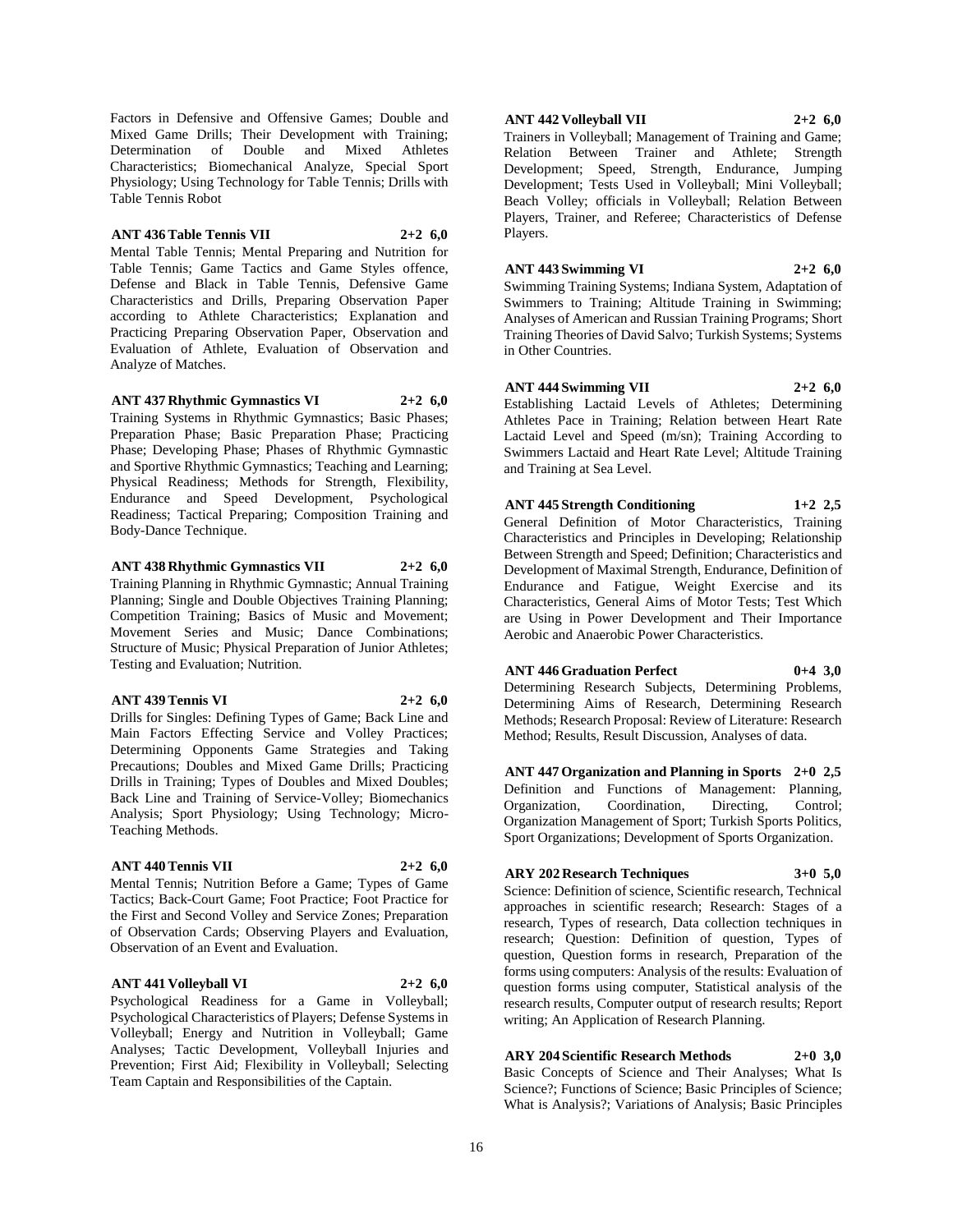of Analysis; Basic Characteristics and Differences of Analysis in Social Sciences and Science, Qualitative and Quantitative Research Methods For Analysis; Models of Analysis; Means of Eliciting Feedback; Analysis of Feedback; Writing Reports; Utilization of Analysis Results.

## **ARY 403 Research Methods 2+0 4,0**

Scientific Research and Other Scientific Activities: Conference, Symposium, Colloquium, Congress, Seminar, Panel, Summer School, Selection of the subject for Scientific Research; Methods of Knowledge-collection for Research Planning of Research; Experimental Set-up; Preparation of Scientific Books; Preparation of a Thesis, Preparation of Conference papers and Oral Presentation; Physical Measurement and Significant Numbers; Uncertainty; Sensitivity; Graphic Analysis; The method of Least Square Means and Correlation.

#### **ARY 406 Research Project 2+2 5,0**

Social Science Concept; History of Social Science; Characteristics of Social Evidence; Specialization in Social Sciences, Global Social Sciences; Planning a Research Project: Categories of Data, Written Data, Statistics, Methods in Data Evaluation; Theoretical Research Framework: Levels of Scientific Research; Typology and Classification, Theories and Hypothesis; Rules of Writing a Research Report, General Writing Rules.

#### **BEÖ 101 Introduction to Physical Education and Sport Sciences 3+0 4,0**

Introduction to Physical Education and Sports Sciences; Basic Concepts of Physical Education and Sports; Philosophy of Physical Education; Future of Physical Education and Sports as a Profession; Basic principles of Different Approaches in Physical Education and Sports; Fundamentals of Success and Development in Sports; Sports Sciences and Performance.

## **BEÖ 102 Life Fit 2+2 3,0**

Sports and Exercise; Effects of Fitness in Human Health; Aerobic Exercises; Fitness Exercises; Psychological Problems; Stress and Sport; Weight Testing; Balanced Nutrition; Women and Exercises after Pregnancy; Aged People and Exercise Types; Activity Schedules Organized According to Age and Performance.

## **BEÖ 123 The Basics of Physical Education and Sport 2+0 4,0**

The Basic Concepts in Physical Education and Sport; The Place of Physical Education and Sport in Education and Teaching; The Aims, Philosophy of Physical Education and Sport and Its Relations with The Other Sciences; The Future of Profession Fields in Physical Education and Sport; The Basic Principles of Different Physical Education and Sport Approaches; The Basics of Development and Achievement in Sport; Sport Sciences and Performance; Movement Education: Definition, The aims and functions of movement education; Learning Fields of Movement Knowledges and Skills; The Field of Active Participating and Healthy Life; Its Place and Function in Turkish Education and Sport Foundation.

## **BEÖ 124 Artistic Gymnastic 1+2 4,0**

The Definition and History of Artistic Gymnastic; Floor Techniques for Men and Women: Front and back handspring, Handstand exercises, Teaching of cartwheel and round-off, Horse vaulting with open leg and closed leg; Parallel Techniques for Men: Swings and holdings, Swing and hold on the rings, Swing and hold on the horizontal bar, Mounting on side horse exercises; Uneven Bar Techniques for Women: Basic exercises for rolling on uneven parallel and turning on with arms; Balance Techniques for Women: Walking, Jumping, Twisting, Forward and backward

## **BEÖ 125 General Gymnastics 1+2 4,0**

somersault.

Definition and History of Gymnastics; Gymnastics Stances; Ceremony Walking; Formation Exercises; Development of Sense of Rhythm; Small Apparatus in Gymnastics; Choosing Apparatus According to Age; Rope Exercises; Educational Games with Rope; Stretching; Individual and Partner Exercises with Balls and Stepboards; Gymnastics Rope, Individual and Group Exercises with Pin; Rhythmic Exercises with Gymnastics Stick; Force and Flexibility Exercises with Bars; Multi Usage of Gymnastics Bench; Chest Exercises; Exercises with Partners.

## **BEÖ 126 Track and Field 2+2 5,0**

Runnings: Long distance runnings; Middle distance runnings, Short distance runnings, Hurdle runnings, Relay runnings; Jumps: Long jump, Triple jump, High jump, Polevault; Throwings: Shot put, Discus throw, Javelin throw, Hammer throw; Teaching Basic Technique Skills According to Subjects; Competition Rule Knowledge; Combined Competitions: Decathlon, pentathlon and heptathlon; Field and Equipment Knowledge of Track and Field.

## **BEÖ 127 Basketball 2+2 5,0**

Today's Contemporary Modern Basketball; Basketball as an Education Instrument; Game Rules of Basketball; Field and Equipment Knowledge; Warm Up and Stretching in Basketball; Aptness Exercises to Ball; Techniques with Ball in Basketball: Catching ball, Basic stance with ball, Dribbling, Passing the ball and its kinds, Stops, Turnings, Turnstile, Shot, Rebound; Techniques Without Ball: Basic stance, Defense sliding steps, Jumps, Box-out; Individual Defense and Offence Characteristics; Team Offence and Defense.

## **BEÖ 129 Swimming 2+2 3,0**

Historical Development of Swimming: Swimming in the world, Swimming in Turkey; Basic Preparation Exercises in Swimming: Adaptation to water, Respiration, Adaptation of eyes, Floating, Progress in water; Swimming Techniques and Their Analysis: Freestyle, Backstroke, Breaststroke, Butterfly; Diving and Its Rules; Life Guarding; Dimensions of the Pools and Rules; Swimming Referees; Swimming Starting and Rules; Swimming Turning and Rules; Nutrition in Swimming; Biomechanics of Swimming.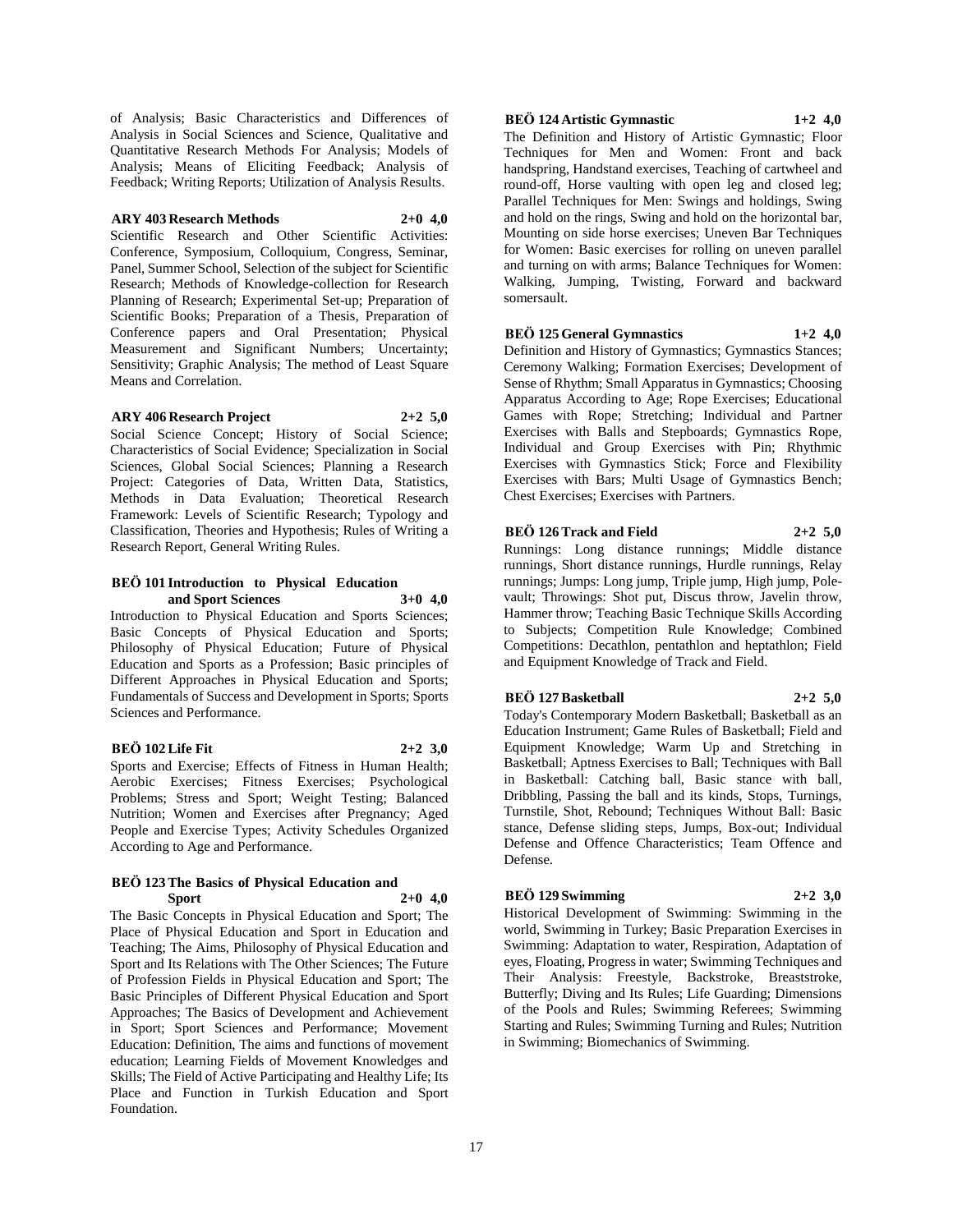## **BEÖ 168 Mountaineering 1+2 4,0**

Mountaineering in The World and Turkey; Trip Planning: Basic trip planning, Trip preparation checklist, Determining participants? physical condition, Planning route; Equipment: Equipment assessment, Clothing, Boots, The backpack, Sleeping equipment, Shelter, Cooking equipment; General Hiking and Camping Rules: General principles, Campsite selection, Dealing with waste; Travel in Nature: Maps and compass, Other navigation tools, Traveling in bear country; Safety and Emergency Procedures, Firs Aid and Emergency Care.

**BEÖ 170 Scouting and Camping 1+2 4,0**

The Definition of Scouting; Generation and Development of Scouting on the World and in Turkey; Scouting Anthem; Scouting Uniform; Arming and Signal in Scouting; Scouting Equipments; Communication Techniques; Direction Finding; Kinds of Knots which are Used in Scouting; The Definition of Camping and Kinds of Camping; Camping Staffs; Camping Activities; Kinds of Fire and Cook Stone: Safe fire; Safe Water for Drinking; Using Map, Scrip, GPS When You Lost; Kinds of Shelter.

## **BEÖ 172 Canoe 1+2 4,0**

Definition and History of Canoe Sport; Historical Development of Canoe Sport in Turkey and World; Centers of Canoe Races to Arrange in Turkey; Committees and Regulations; Introduce of Using Equipment; Characteristics of Shovel; Characteristics of Using Boats in Races; Rules of ICF; Categories of Canoe Races and Distance: Flat water, Slalom, Wild water, Marathon, Canoe sailing; Canoe Polo; Schedule and Races.

## **BEÖ 174 Orienteering 1+2 4,0**

The Definition, Aim and Content of Orienteering Teaching Orienteering in Elementary Schools; The Necessities, Preparing and Practicing of Orienteering Education: The characteristics of international orienteering maps, Usage of orienteering scrip, Determination of racetrack for competition, The characteristics of field, IOF Racetrack preparing principles, The characteristics of control points, CLUE Cards and their characteristics, The definition of punching, Systems which are approval to IOF, Kinds of punch, The definition of sportident system; Orienteering competition, The characteristics of equipments and competitor, International competition rules and referee knowledge.

## **BEÖ 176 Trekking 1+2 4,0**

The Definition of Trekking; The Essentials which Must Be Done Before Trekking, At The Time of Trekking, After Trekking; Trekking Equipments; Backpack and Essential Equipments in Backpack; The Characteristics of Clothes; The Characteristics of Shoes; Sleeping Bags: Their kinds and characteristics; The Characteristics of Mats; Tents: Their kinds and characteristics; The Methods of Direction Determination: Scrip, GPS, Pole star, Sun, Watch; The Problems According to Weather Conditions in Trekking.

## **BEÖ 178 Sailing 1+2 4,0**

Definition and History of Sailing Sport; Historical Development of Sailing Sport on The World and in Turkey; Introduce of Using Equipment; Rules of ISAF; Sailing Boat Classifying in Olympic Categories: Finn, 470, Flying dutchman, Tornado, Star, Soling, Mistral olympic one design; Categories of Sailing Boats: Stable boats, Free boats, A lot of fuselage, Sail boards; Orsa; Apaz; Pupa; Sailing Tour; Sailing Race; Schedule and Races: Justice of participate to races, Rewards.

## **BEÖ 202 Knowledge About Training 3+0 4,0**

Theory and Methodology in Training: Terminology; Basic Principles of Training; Specificity; Overload and Reversibility; Adaptation to Loading: Acute Adaptation, Chronic Adaptation and Over Compensation; Relationship between Loading and Heart Rate, Aerobic Loading and Anaerobic Loading; Theory and Methodology of Strength Development, Theory and Methodology of Speed Development, Theory and Methodology of Endurance Development, Theory and Methodology of Mobility Development.

## **BEÖ 205 Nutrition 3+0 4,5**

Principles of Nutrition; Nutrition and Food; Importance of Nutrition in Physical Activities; Food; Food Types, Carbohydrates, Lipids, Proteins, Minerals, Vitamins; Nutrition; Effects of Nutrition on Physical Performance; Before Competition; Post Competition; During Competition; Importance of Athlete's Diet; Problems and Solutions; Diet for Athletes After Competition; Weight Control.

## **BEÖ 227 Handball 2+2 4,0**

Handball Today; Mini Handball and Its Philosophy; Handball Rules; Information on Field and Equipment; Warm-up and Cool-down in Handball; On-the-Ball Skills; Off- and On-the-Ball Handball Techniques; Catching and Throwing Ball; Dribbling; Pass and Types of Pass: Basic pass, Wrist pass, Back pass, Bottom pass, Bounce pass, Jumping pass; Scoring: Basic shoot, Jumping shoot, Falling shoot; Fakes; Individual Defense and Attack; Group Defense and Attack; Team Defense and Attack; Goalkeeper.

## **BEÖ 228 Badminton Education 2+2 3,0**

Historical Development of Badminton; Badminton Equipment; Badminton Rules: Single competitions, Double competitions; Racket Gripping Techniques: Forehand, Backhand; Basic Standing Techniques: Basic waiting position, Waiting for service and stroke positions; Basic Stroke Techniques: Service, High service, Short service, Backhand and forehand net drop, Net kill, Lop, Clear, Drop, Drive, Smash; Running Directions and Techniques; Drills on Stroke Techniques Drills.

**BEÖ 229 Rhythm Education and Dance 1+2 5,0** Definition of Rhythm and Dance: Related basic concepts, Historical Development; Classification of Dance; Basic Movements: Various step forms, Walking, Jumping, Gallops, Turnings, Balances, Floor movements, Oscillations; Posture Training, Steps in Waltz, Tango, Jazz dance; Basic Dance Positions: Arm and leg positions; Relations between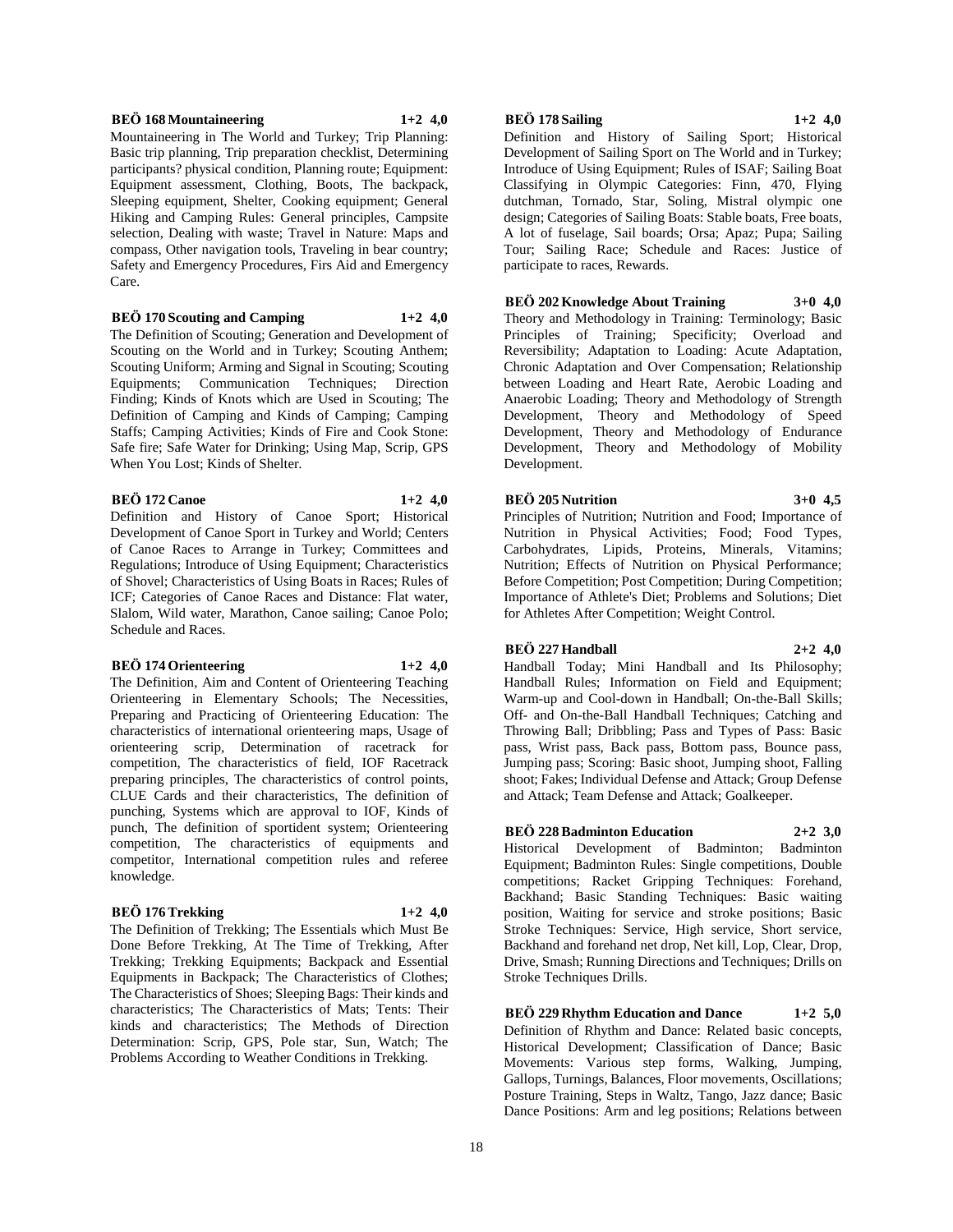Movements and Music: Connection movements; Using Space: Various arrangement forms; Dancing with Tools: Practices with Tulle, Ropes, Rings, Bars, Balls; Preparing Composition: Individual works and teamwork for composition preparation, Sample compositions.

## **BEÖ 230 Table Tennis Education 2+2 3,0**

Historical Development of Table Tennis; Table Tennis Equipment; Table Tennis Rules; Single Competitions; Double Competitions; Racket Gripping Techniques: Basic waiting position, Waiting for service and stroke positions; Basic Stroke Techniques: Service, Forehand stroke, Backhand stroke, Forehand chop, Backhand chop, Forehand spin, Backhand spin, Block, Smash; Foot Training; Drills on Stroke Techniques.

## **BEÖ 232 Squash Education 2+2 3,0**

Historical Development of Squash: Squash in Turkey and in the World; Characteristics of a Squash Court: Court size, Floor covering, Entrance door, Heating, lighting and airing of the court; Racquet, Ball Types and Their Characteristics; Athletes? Uniform and Accessories; Racquet Grip; Basic Postures and Waiting Positions: Waiting for serving and serving a ball positions; Basic Hit Techniques: Forehand, backhand; Foot Trainings; Trainings for Developing Techniques.

## **BEÖ 234 Tennis Education 2+2 3,0**

History of Tennis; Tennis in Turkey and in the World; Information on Court and Equipment; Types of Racket Grips; Stroke Types: Forehand, Backhand, Service, Volley, Smashes; Methods of Skill Development; Solution Proposals for Some Difficulties; Types of Standing Positions for Strokes; Game Rules; Types of Tournaments; Tournament Organization; Ability Selection; Training Planning for Different Age Groups; Training Drills; Strength Development in Tennis.

## **BEÖ 236 Training Theory 2+2 4,0**

Terminology of Training; Load and Adaptation; Principles of Training; Methods of Recovery; Technical Training and Its Application; Tactic Training and Its Application; Skills Training and Development of Skills Training in Children; Dynamics of Condition: Theory and application of strength, Theory of speed and its application, Theory of endurance and its application, Theory of flexibility and its application; Training Plans: Periodization of one year: Preparation period, Competition period, Transition period; Fatigue; Talent Identification.

## **BEÖ 238 Football 2+2 4,0**

Historical Development of Football in Turkey and in the World; Football Today; Football Pitch, Equipment, and Rules; Stretching and Warming-up in Football; Nutrition in Football and Liquid Consumption; Setting the Aim of Training in Football by Age Groups: Child and youth training; Techniques in Football: Hitting the ball with inside of the foot, Top of the foot and outside of the foot, Instep, Heading a ball; Ball Controls; Dribbling; Step-over; Tactic; Marking: Player and area; Using a Stopping Ball: Direct, Indirect, Penalty, Corner, Throw-in, Out, Throw-off;

Goalkeeper: Catching a ball, Starting a game, Spring and Push.

**BEÖ 302 Educational Games 2+2 5,0** Introduction Physical Education: Aims and objectives, Historical development; Selection and Teaching of Games; Effect of Games in Physical, Psycho-Motor, Social, Perceptual and Language Development; Classification of Educational Games; Games According to Their Practice; Placement; Teaching in Games; Games in Physical Education and Sport Education.

**BEÖ 304 Learning Skill in Sports 3+0 4,0** Neurological System of Skill Learning; Feedback in Skill Learning; Sensory and Motor Systems; Transfer of Skills; Motivation in Skill Learning.

## **BEÖ 321 Sport Psychology 3+0 5,0**

History of Sport Psychology; The Interest Fields of Sport Psychology and Duties of Sport Psychologist; Problem Solution Methods in Sport Psychology; Learning Theories in Sport Psychology; Teaching Psycho-motor Skills; Laban's Movement Theory, Basic Motor Skills, Personality in Sport Psychology; Anxiety, Stress, Conflict in Sport; Motivation in Sport; increasing Performance in Sport; Imagination; Determining the Target; Attention and Concentration; Group Dynamic in Sport; Leadership in Sport; Aggressiveness and Severity.

## **BEÖ 323 Volleyball 2+2 4,0**

Historical Development of Volleyball in the World and in Turkey; Characteristics of Volleyball; Rules of Volleyball; Game Positions in Volleyball; Passing Types in Volleyball; Service Types in Volleyball and Systems of Service Defense; Hitting in Volleyball; Blocking in Volleyball; Game Systems; Defense and Offense Systems; Performance Assesment in Volleyball; Psychological Traits of Volleyball Players.

## **BEÖ 325 Physical Education and the History of Sport 2+0 2,0**

History of Physical Education; Different Approaches to Physical Education and Sports; History of World Sports: Sports in Ancient Times, Assyrians-Babylon, Egyptians, Jews, Chinese, Indians, Greeks, Romans; Sports in Middle Ages; Knight Association; Body Exercising of Public in the Middle Ages; Body Exercising of Peasants in the Middle Ages; Sports in New and Modern Times; Birth of New Ages and Humanitarian Movement; Physical Education and Sports in Highbrow Academics; Foundation of Public Gymnastics in Germany; Swiss Gymnastics; Development of Sports in Great Britain; Sports in Ancient Turks; Sports in Turkey Before and After the Republic; Olympics.

**BEÖ 327 Recreation Programes in Schools 2+0 2,0** Recreation Programs in Schools: Definition of recreation and its types, Characteristics and components of recreation programs in schools, Classification of recreation activities in schools; Leadership in School Recreation Programs: Leader and leadership, Types of leadership, leader-group interaction in recreation activities; Planning of School Recreation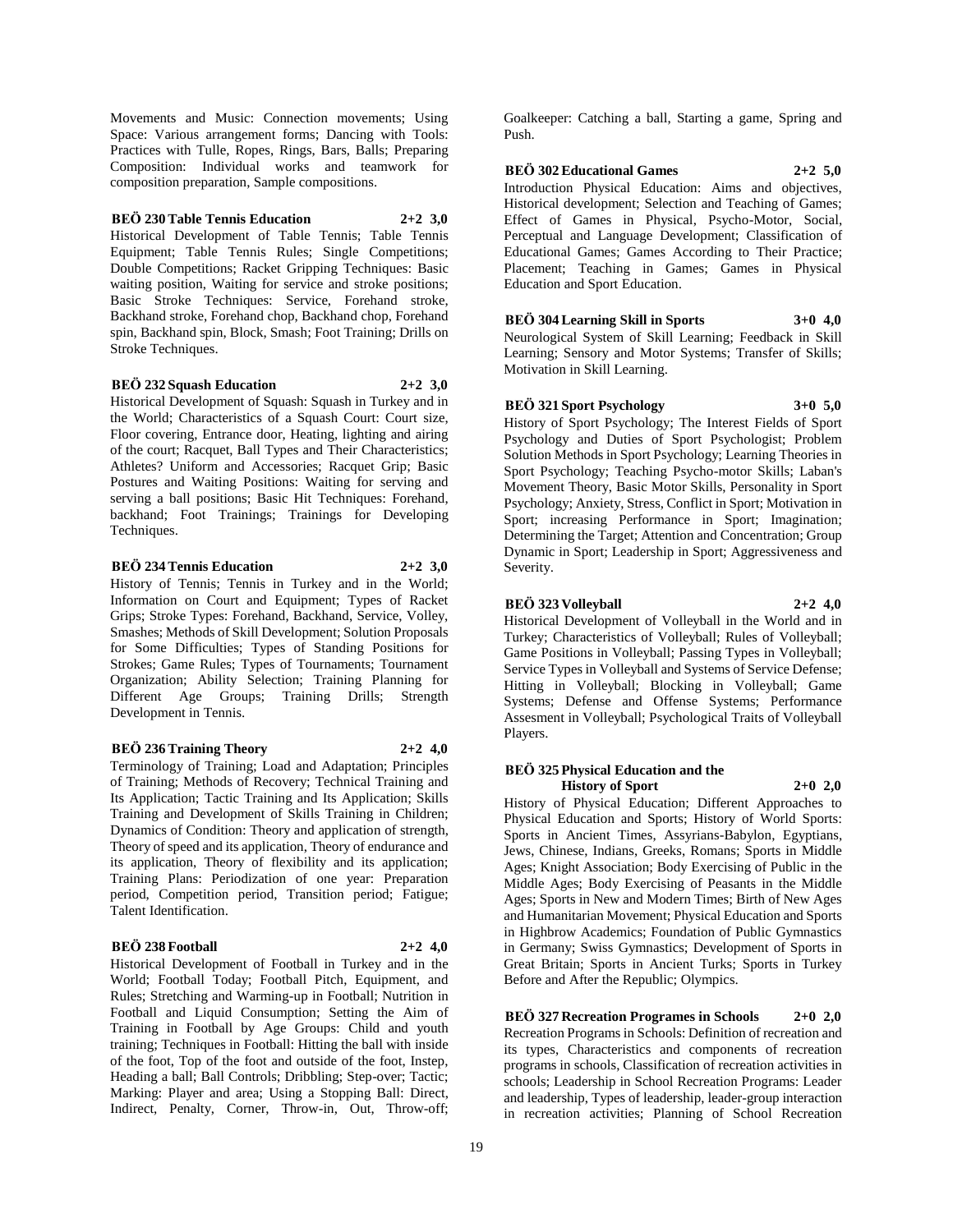Programs: Planning elements of school recreation programs, Effective factors in planning, Planning stages and process of evaluation.

## **BEÖ 329 Baseball Education 2+2 3,0**

Historical Development of Baseball: Baseball in the World and in Turkey; Warm Up; Knowledge of Equipment; Baseball Field and Rules of the Game; Pitching and Receiving Exercises; Attack: Hitting technique, Bunt technique, Base running, Stealing base, Sliding technics; Defense: Players? characteristics both infield and outfield, Function of defense, Infield playing, Playing first base, Playing second base, Air balls, Double game, Shortstop; Hitter Techniques; Playing Third Base-Outfield Playing; Pitching and Receiving: Running drills between bases, Long, short and middle distance pitching and receiving exercises, Figuring out the Hitting Problems in Hitting Drills; Sample Game.

## **BEÖ 331 Fencing Education 2+2 3,0**

History; Basics of Fencing and Fencing Evaluation; Practice of Theoretical Knowledge; Basic Fencing Movements; Defence and Attack Movements; Creative Works: Agility, Reflex, Balance movement; Fencing Materials and Materials Use; Ability, Balance and Agility Movements Practice; Competition Ability and Techniques; Morale and Motivation; Organizational Activities; Organizational Activities in Turkey and Organization Samples; Fencing Referee Regulations.

## **BEÖ 355 Modern Dance Education 2+2 3,0**

Movement Analysis Theory of Laban: Development of body awareness, Exercises for skeleton and muscles, Some movement exercises, Oral warnings and exercises for using senses, Awareness exercises with movement and formation of body consciousness, Moving with rhythm and music, Moving methods; Definition of Time Effort With Body, Choreography Exercises: Individual choreography exercises, Practicing previously performed modern dance choreographies, Individual and group exercises.

## **BEÖ 357 Teaching Archery 2+2 3,0**

Learning and Teaching Basic Stance Techniques; Learning and Teaching Basic Drawing Techniques; Learning and Teaching Usage of Archery Equipment; Learning and Teaching Full Draw Techniques; Learning and Teaching Aiming Techniques, Learning and Teaching Scoring; Learning and Teaching Release Techniques; Learning and Teaching Basic Safety Considerations; Learning and Teaching Release on Bow Arm; Learning and Teaching Drawing Arm Release Technique; Learning and Teaching Shooting from 18 Meters; Learning and Teaching Shooting from 25 Meters.

## **BEÖ 376 Skill Learning in Sports 3+0 3,0**

Basic Terminology Related with Learning and Motor Learning: Learning, Movement, Skill, Development, Growth, Maturation, Readiness; Classification of Skills; Individual and Socio-Cultural Factors that Affect Motor Learning; Motor Learning Stages; Individual Differences; Anticipation and Memory; Motor Learning Models;

Reaction Time and Decision Making Mechanisms; Sensorial Support in Motor Performance; Motor Control; Motor Control and Motor Program; Speed and Accuracy in Motor Learning; Transfer in Motor Learning Organization Strategies in Exercise.

## **BEÖ 378 Exercise and Nutrition 2+0 2,0**

Definition of Nutrition; Importance of Adequate and Balanced Nutrition; Basic Principles of Nutrition; Nutrient Components: Carbonhydrates, Fats, Proteins, Minerals, Vitamins; Importance of Water in Human Organism and Effects on Physical Performance; Principles of Nutrition Before, During, and After Competition; Nutrition According to Age, Gender and Health Conditions; Controlling Body Weight; Obesity; Preparing Individual Nutrition Program; Calculation of Daily Energy Expenditure.

## **BEÖ 380 Educational Games 1+2 3,0**

Introduction to Game; History of Game; Target and Aims of Games; Aims of Teaching Games; Importance of Games for Children; Effects of Game on Child Development: Physical, Psycho-motor, Social, Perpectual, Cognitive and Language development; Selections and Teaching of Games; Games Setting and Equipment; Classification of the Games; Important Points of Caution for Teachers; Game Safety; Game Applications.

# **BEÖ 382 Effective Communication Skills 3+0 3,0**

Communication and Communication Process: Definition of communication, Communication process and its components, Classification of communication; Interpersonal Communication as a Communication Type: Why individuals communicate with each other, Nature of interpersonal communication, Factors to differentiate interpersonal communication from other communication types; Interpersonal Communication: Definition of interpersonal communication, Communication models, Components of interpersonal communication and their characteristics, Conflict in communication, Effective speaking and listening, Communication among student, teacher and parent.

## **BEÖ 406 Teaching Experience 2+6 10,0**

Activities Towards increasing Students? Knowledge and Skills in Teaching; Teaching Under Supervision; Developing Individual Approaches to Effective Teaching in Different Classroom Situations; Observation: Student-Teacher Talk in the Classroom, Instruction, Classroom management; Evaluation, Lesson planning, Use of a textbook, Group work, Classroom organization, Use of Props, Microteaching.

#### **BEÖ 408 Sports Foundations and Knowledge About Equipment 3+0 4,0**

Indoor and Outdoor; Sport Materials: Constructions, Maintenance Standards and Dimensions; Equipment: Constructions, Maintenance, Standards and Dimensions; Sports Foundations; Staff Requirements, Gold Plan; Planning and Organization of Sport Foundation.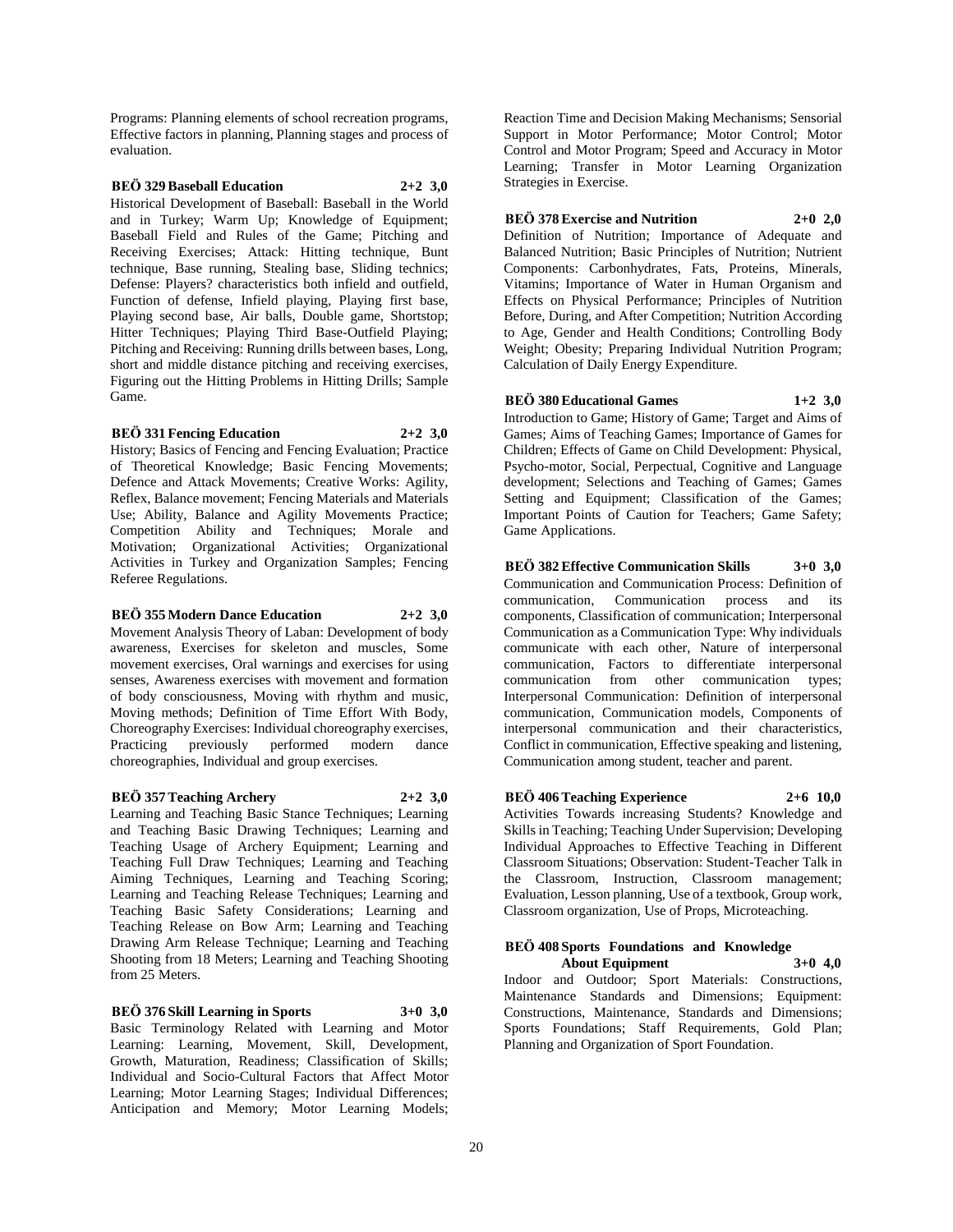#### **BEÖ 410 Motor Tests in Sports 3+0 4,0**

Motor Tests in Sports Validity and Reliability; Test Materials; Anthropometric Measurements; Field and Arena Tests, Aerobic Tests, Anaerobic Tests, Endurance Tests Related to Heart and Respiratory Systems; Relation Between Strength, Muscle Endurance, Speed, Flexibility, Jumping, Balance and Co-Ordination; Eurofit Test Groups, Laboratory Tests; Movement Analysis, Muscle Biopsies Blood and Lactate Measurements.

## **BEÖ 412 Women and Sport 3+0 4,0**

Socio-Cultural Factors and Female Athletes; Female Athletes; Definition of Gender; Motivational, intellectual Success and Social Behavior Differences Between Male and Female Athletes; Female Athletes in History; Female Athletes in Olympics; Role of Parents in Guiding Female Athletes; Female Athletes in Terms of Society and Obstacles; Social Factors; Environmental and Situational Factors; Personality Factors; Socialization.

#### **BEÖ 414 Motivation in Sports 3+0 4,0**

Definition of Motivation; Incentive; Needs; Classification of Needs; Intrinsic and Extrinsic Motivation; Effective Leadership and Role of Motivation in Physical Education and Sports; Success Motivation Theory; Motivation Strategies for Teams and Athletes.

## **BEÖ 421 Groups Dynamics in Sport and Leadership 3+0 4,0**

Basic Concepts in Leadership and Group Dynamics; Group, Personality, Team Unity, Group Dynamics, Relation Between Group Dynamic and Performance; Factors which Effect Group Dynamic, Group Norms and Communication Channels, Group Productivity in Group, Out of Group Relations, Team Culture and Leadership in Sports; Trainer as a Leader: Trainer Types, Trainer Behavior in Establishing Group Dynamics.

#### **BEÖ 423 Children and Sports 3+0 4,0**

Factors effects the success; Sport Ability on Children; Developing Skills, Reasons for Sport; Training Children and Teenagers; Aims of Children Training; Adaptation; Risks of Children Training; Motor Skills Education; Orientation; Medical Approach.

#### **BEÖ 425 Sports Tourism 3+0 4,0**

Sport and Tourism; Developing Sports Tourism; Tourism and Tourist; Purpose; Sport Activities; Animation; Information, Work Opportunities; Sport Tourism in Turkey; Rafting, Tracking, Paragliding, Skiing, Horsemanship, Cycling, Water sports; Surfing in Turkey.

## **BEÖ 458 Physical Education and Sports Management 3+0 4,0**

Definition of Management; Planning Organization; Coordination; Orientation; Auditing; Organization and Management of Sports; Turkish Sports Management; Historical Perspective; Youth and Sports Directorate and Sports Federations; Turkish Football Federation; Turkish Olympic Committee; Sport Policies and Legalities; Turkish

Sport Policy; Physical Education and Sports Management from Elementary School to Universities.

## **BEÖ 459 Physical Education and Sports for Disabled 1+2 4,0**

Effects of Physical Education for the Disabled; Causes Disabilities and Types of Physical Challenges; Physical Education for Mentally, Visually, Hearing Disabled and Orthopedic Children and Adults; The Affects of Physical Education on Disabled; Legal Regulations for Physical Education of the Disabled; Federation of the Disabled Persons; Sport for the Disabled; Special Olympics.

#### **BİL 150 Fundamentals of Information Technology 4+0 5,0**

Introduction to Computer: History of Computer; Operating Systems: Introduction to operating systems; Office Software-Word Processors and Document Systems: General Characteristics of the Office Software; Office-Software-Spreadsheets Programs: Spreadsheets Programs; Office Software-Presentation Programs: Presentation Programs; E Mail-Personal Communication Management: General Characteristics of the E Mailing System; Effective use of the Internet and Internet Security; Network Technologies. Computer Hardware and Error Detection: Types of Computers; Social Networks and Social Media: Social Media and Introduction to Social Media; Special Application Software: Multimedia; Law and Ethics of Informatics: Intellectual Property and Informatics Law; E-Learning: Developments in E-Learning; E-Government Applications; Computer and Network Security; Latest Strategic Technologies of Informatics: Factors Affecting Technological Developments.

## **BİL 169 Computer I 2+2 4,0**

Data Processing Technologies; Basic Concepts for Software and Hardware; General Operating Systems; Word-Processing Software; Electronic Table Programme; Presentation of Data; Using Internet in Education; Effects of Data Processing Technologies on Social Structure and its Position in Education; Security of Data Processing Systems Ethical Concepts.

## **BİL 170 Computer II 2+2 4,0**

Basic Concepts of Computer Assisted Instruction, Components, Theoretical Fundamentals and Application Methods; Wide-Spread Formats in Computer Assisted Instruction Design; Design of Lesson Soft-ware; Evaluation Approaches and their Selection; Distance Education Applications; Basic Skills in Database Programs.

## **BİL 215 Computer-Aided Design I 3+0 4,0**

Basic Concepts about Computers: Technology and Science; Importance of Computers in Modern Life; Using Computers: Creating Files, Saving Files; Designing Software of Visual and Aesthetic Value; Different Font Types, Typographical Arrangement, Designing Posters, Logos, Book Covers etc.; Vector Based Drawing and Visual Processing Programs: Adobe Illustrator, Freehand, Adobe PhotoShop, Painter, Graphic Converter.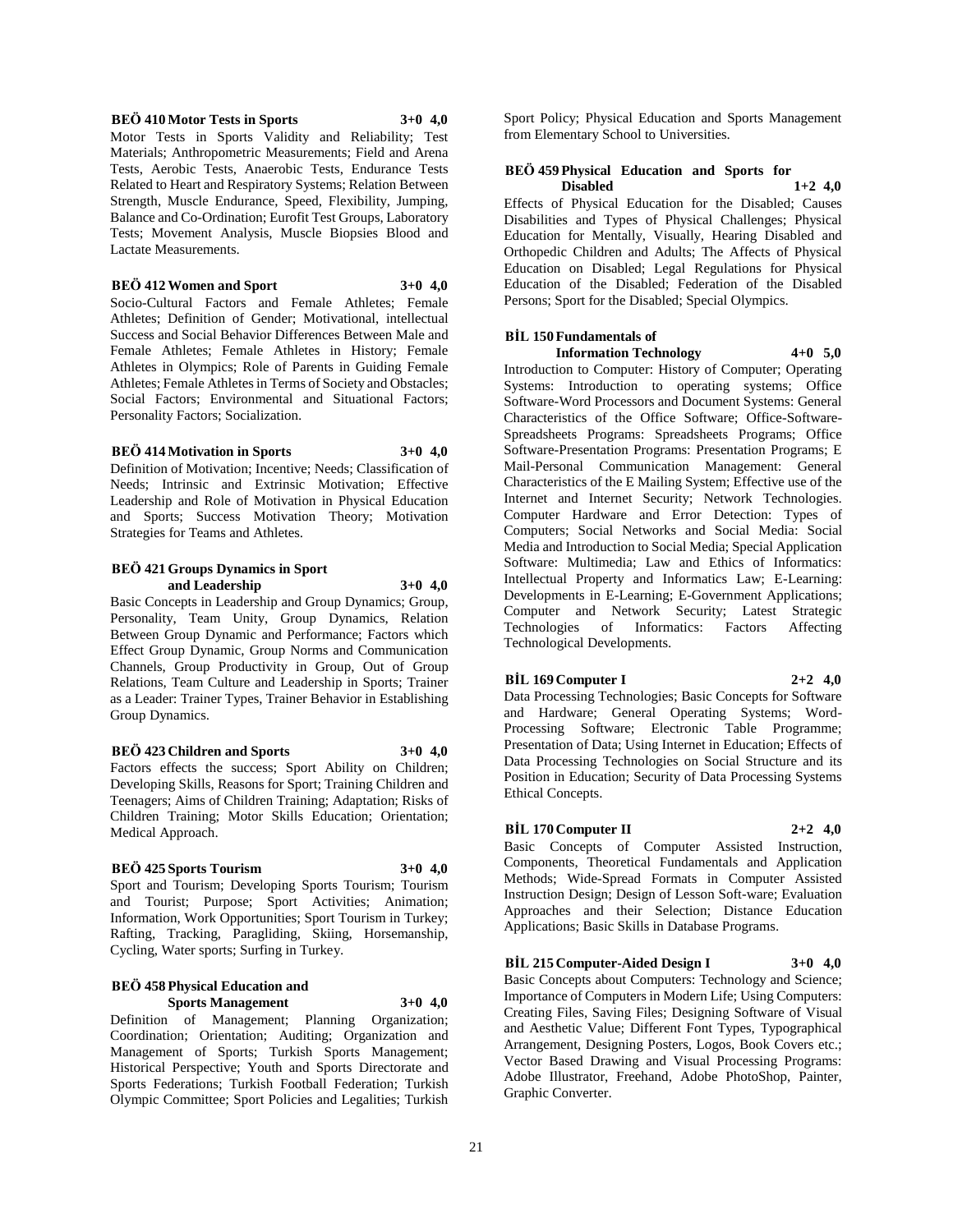# **BRİ 101 Bridge 2+0 3,0**

Introduction to Bridge; History; Basic Concepts; Bidding; Play; Hand Evaluation; Point Count; Opening Bids; Bidding Goals; Responses to one No-trump; More on Point Count; Responses to one of a Suit; Rebids by Opener; Declarer Play; Overcalls; Takeout Doubles; Two Club Opening; Weak Bids; No-Trump Structure; The Stayman Convention; Minor Suit Responses; Bidding after a Raise; Slam Bidding; Defensive Play.

**BİL 216 Computer-Aided Design I 3+0 4,0** What is WWW?; What is HTML?; Preparation of HTML pages; File and Additives; Image Formats; Font using; Software, Main Page, Palette, Control panels, Toolbox, Site window; First Page; Caption; Guide; Text; Image; Color Palette; Background Color and Images; Contacts; Preview; Browser; Contact controls; Loading a Website to Servers; Visual Web Processing Programs: Flash, Go Live, Adobe

**BİY 133 Sports Biology 2+0 4,0** Cell; Cell classification: The eukaryotic cell, The prokaryotic cell, Molecules making up the cell: Organic molecules, Inorganic molecules, Cell structure: Cell organelles and their functions, Tissue and Organs, Systems: Nervous system, Endocrine system, Skeletal system, Muscular system, Digestive and Excretory System, Circulation system, Immune system, Respiratory system, Sensory organs.

## **EĞT 401 Event Management in**

Dreamweaver.

**Educational Institutions 2+2 5,0**

Education and Tasks; Task Concept and Features; Task Types; Concept of Task Management, Importance of Task Management in Schools; Developing and Implementing Task Plans; Management of Human Research and Time; Financial Administration of Task; Task Leadership; Task Coordination: Managing purchasing contracts, On-site management, Accommodation of special needs; Measuring Task Management; Technology for Modern Task Management; Characteristics of Task Marketing; Task Promotion Methods; Marketing of Festivals, Fairs and Other Special Events; Marketing of Sport Events.

## **FİN 304 Financial Management 3+0 4,5**

Objectives and Description of Financial Management; Organizing Finance Departments in Companies; Financial Analysis; Ratios, Statement of Fund Flows; Financial Planning: Cash Budget, Pro-Forma Balance Sheet; Breakeven Analysis; Working Capital Management in Companies: Cash and Cash-Equivalents Management, inventory Management, Receivables Management; Fixed Assets Management in Companies; Borrowing Policies in Companies; Short, Medium and Long Term Sources of Financing; Cost of Capital and Capital Structure in Companies; Causes of Business Failure and its Solutions.

**FOT 402 Sports Photograhpy 3+0 4,0** Introduction to Sports Photography; Sport Specific Set-ups, Tips on Photographing the Most Popular Sports: Football, Basketball and Swimming, Advice on Which Shots Are Crucial: Where Players Should be Positioned on the Playing Field, How to Compensate for Stadium Lighting, Ways to Capture Moving Feature Shots, Information on Selling the Images.: How to Shoot on Different Weather Conditions, Showcasing the Visually Impactful Work of the Professional Sports Photographers, image Critique, Post Production, Working with Agencies. Extreme Sports Photography: Practical Tips on Caring for Equipment, Setting up a Shoot, Safety, Suitable Clothing and Accessories, Costs.

## **FRA 151 French I 3+0 3,0**

Language Functions: introducing oneself, Greetings, Definitions, Asking for Things and Responding, inviting People, Talking about Likes and Preferences, Apologizing; Vocabulary: Jobs and Nationalities, Describing People; Grammar: Conjugation of Group I Verbs in Present Tense, Conjugation of the Verbs 'Aller?, 'Venir?, 'Faire?, in Present Tense, Definitions, Question Words: Qui, Que, Quand, Qu, Est-Ce que, Comment, Combien et Pourquoi.

## **FRA 152 French II 3+0 3,0**

Language Function: Asking for information, Giving advice, Prohibition, Expressing wishes, Making reservations, Making phone calls; Grammar: Passé Composé and Imparfait, Demonstratives, Expressing quantity: Un peu de, Beaucoup de, Plus de, Moins de, Numbers, Imperatives, Passé Recént, Futur Proche; Pronouns: Qui, Que, Ou; Comparatives.

**HUK 151 Fundamental Concepts of Law 3+0 4,5** Rules of Social Order and the Law; Rules of Law and Sanctions; Sources of Law; Statutes, Regulations, By-laws; Types of Legal Rules; Precedent Law; Turkish Judicial Systems; Branches Law: Public law; Private Law; Branches of Private Law; Branches of Public Law; Implementation and interpretation of Law; Concept of Legal Relationship and the Parties; Concept and Types of Rights; Persons: Real Persons, Legal Persons; Acquiring, Losing and Protection of Rights.

## **HUK 421 Sport Law 2+0 2,0**

History of Sport Low, Sources, Work Law at Sport and Practice Areas, Penalty Low at Sport, Disapproval's, Agreement and Professional Soccer Clubs at Sport and Athlete Regulation.

## **İKT 101 Introduction to Economics I 3+0 5,0**

Basic Concepts: Economic activity, Economics as a science; Methodology and Systematic; Production Process: Factors of production; Productivity laws, Types of enterprises; Introduction to Price Theory: Value and utility, Optimal consumer behavior, Demand functions, Various types of demand elasticity; Supply: Cost and revenue functions, Market equilibrium, Determination of the supply curve; Demand and supply; Equilibrium Price and its Functions; Pricing Policies and Market Types; Determination of Equilibrium Price in Perfect Competition; Equilibrium in Monopoly; Imperfect Competition and Price Determination: Rent, Wages, Interest and entrepreneurial income.

**İKT 102 Introduction to Economics II 3+0 5,0** National Income Accounting and National Product: Economic Equilibrium, Various Ways of Presenting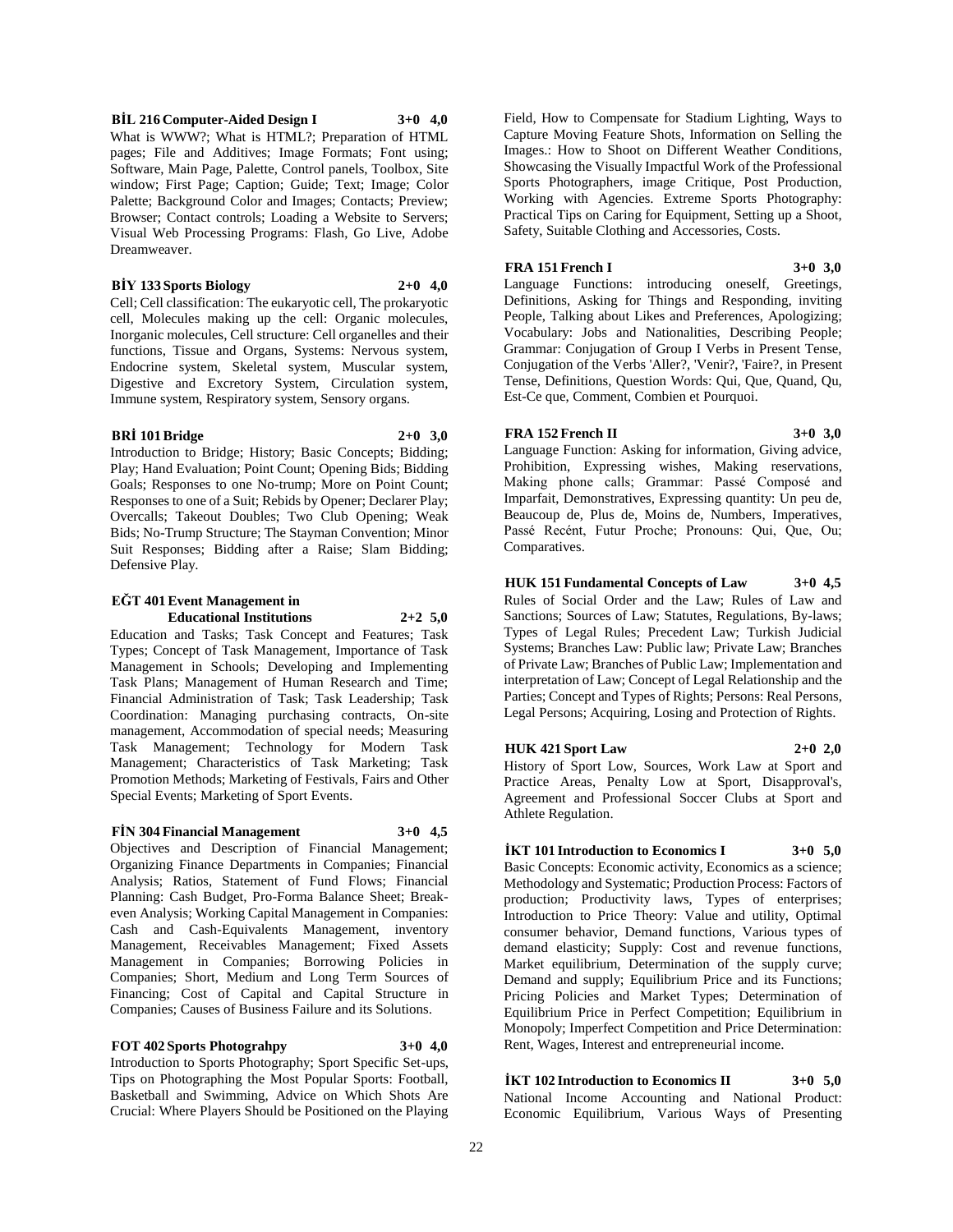Macroeconomic Relationships, Nominal and Real National Income; Introduction to Monetary Theory: Theories Describing the Value of Money, Calculation of Purchasing Power, Inflation, International Economic Equilibrium (Exchange Rates), Primary Tools of the Monetary Theory; Factors Determining Business Cycles and National Income: Introduction to Business Cycles Theories, Consumption Expenditures, investment Expenditures, Employment; International Economic Relations: International Mobility of Goods and Services, International Mobility of Factors of Production; Economic Growth and Development.

#### **İKT 421 Economy of Turkey 2+0 3,0**

The Place of Turkish Economy in World Economy; National Income and Income Distribution in Turkey; Developments of Public Finance in Turkey; Government Debt in Turkey; Sectoral Developments in Turkey: Agriculture, Industry, Energy, Service; Inflation in Turkey; Structural Stability Policies in Turkish Economy; A General Evaluation of International Trade Policies; Relations with EU; Policies Concerning Foreign Capital.

## **İLT 101 Communication I 3+0 4,5**

Defining Communication; Process of Communication and Its Elements (Source, Message, Channel, Receiver, Encoding-Decoding, Cycle of Reference, Feed-Back, Noise, Feed-Forward and Selective Perception); System Approach to the Process of Communication; Communication Types; Communication Models in General; Defining Mass Communication and Its Process; interpersonal Communication versus Mass Communication; Comparing Mass Media and Their Impacts; Mass Communication Theories in General and Contemporary Theoretical Studies.

#### **İLT 366 Presentation Techniques 3+0 5,0**

Effective Presentation Process; Presentation Preparation; Brainstorming; Writing Objectives; Developing Meaningful Sentences; Providing Exercises that Ensure Student Involvement; Determining Presentation Time; Determining Presentation Plan; Providing a Start that Ensures Attention; Effective Closure; Common Mistakes Made in Presentations; Preparing Visual Materials Using Computers; Presentation Software; Introduction to PowerPoint; Visual Literacy Rules; Roles of Visual Materials in Presentation Process; Developing Visual Materials; Visual and Verbal Elements; Placement; Composition; Balance, Style and Color.

**İLT 370 New Approaches in Management 3+0 6,5** Paradigm Changes in Management; System Approach; Organization Culture; Reconstruction; Total Quality Management; Team Work and Organization; Learning Organization; E-Business.

## **İNG 109 Advanced English I 3+0 3,0**

General Review: Tenses, Verbs, Noun Phrases, Compound Nouns, Noun Clauses: Using participles in Noun Clauses; Tenses Used in Narration: Past Simple, Past Progressive, Past Perfect Simple, Past Perfect Continuous; Reflexive Pronouns; Irregular Verbs; Comparative Structures: As...As; Modals: Modals of Possibility, Obligation, Permission,

Ability and Request; Idioms; Synonyms; General Review: Passive voice.

## **İNG 110 Advanced English II 3+0 3,0**

General Review: Verbs; Use of Get Adverb/Preposition; Reported Speech, Formal and informal Language; Conditional Sentences: Type 1, Type 2; Adverbial Clauses of Time; Punctuation; Adjective Clauses: Defining, Non-Defining; Use of Participles: Using Participles in Adjective Clauses, Using Participles in Adverbial Clauses of Time, Using Participles after Certain Verbs; Possessives; Hypothetical Statements; Wish Clauses: Present Simple, Pat Simple; Advanced Listening and Note Taking Skills.

## **İNG 151 English I 3+0 3,0**

The English Alphabet; Pronunciation Practice; Objects: The objects in the classroom; Pronouns: Personal pronouns, Possessive pronouns; Greeting Structures; Sentences: Affirmative and negative sentences, Imperatives; Subject-Verb Agreement; Tenses: Present simple, Present continuous, Past simple; Verb "To Be"; Interrogatives: Questions asked by using an auxiliary verb, Why-Questions; Nouns: Countable and uncountable nouns; Modals: "Can", "Must", "Have to"; Prepositions of Place; "In", "On", "At", "Between", "Above", "Over", "Below"; Adverbs of Frequency: "Often", "Always", "Never".

## **İNG 152 English II 3+0 3,0**

Modals: Should, Ought to, Had better, May, Might, Could, Can; Writing: Organizing ideas, Writing a paragraph; Reading: Understanding a written text and answering comprehension questions; Vocabulary in Context: Guessing the meaning of words from the context, Synonyms and antonyms; Tenses: Present perfect tense, Past progressive tense; Interrogatives: Positive and negative questions; Passive Voice: Simple present and simple past tense; Adjective Clauses.

## **İSN 315 Public Relations 2+0 3,0**

Definition of Public Relations; Historical Development of Public Relations; Professionalism and Fundamental Principles in Public Relations; Organization of Public Relations Activities; Institutional Public Relations; Research in Public Relations; Campaign Planning in Public Relations; Applications in Public Relations; Evaluation in Public Relations; Mass Communication Materials Used in Public Relations and Media Relations; Case Studies.

## **İSÖ 408 Education and Social Life 2+0 3,0**

Social Functions of Education; Person and Society; Social Behavior and Culture; Family and Education; Education and Socio-Cultural Structure; Relationship Between Culture and Education; Relationship Between Education Politics and Population; Family and Education; Organization of School-Society Relations; Relationship Between Education and Management System; Aims in Education and Society; Equality of Opportunity in Education; Mass Communication Tools and Education; Social Change and Education; Classification of Society and Education; Missions of Education in Growing Persons; Democracy and Application of Democracy in Education in Turkey.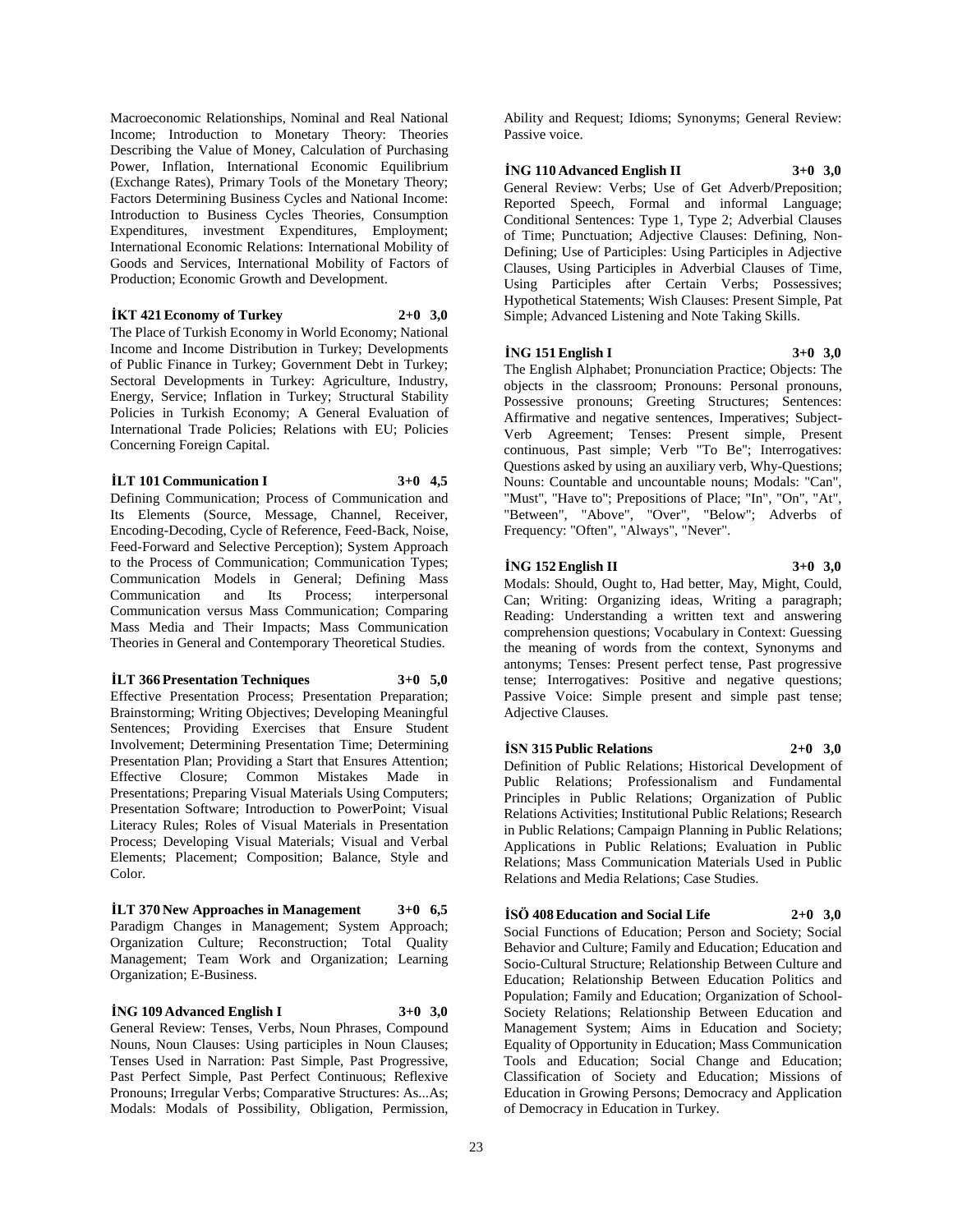#### Commercial Enterprise and Merchant; Business

**İŞL 204 Business Planning 2+0 3,0** Basic Concepts of Business; Goals and Varieties of Business; Planning of Basic Concepts: Business enterprises; Analyzing of Business Market in Turkey; Structure of Employing; Problems of Employing; Methods of Business Planning; Planning Tools; Employing; Finding, Election, Personnel training, Methods, Principles and evaluation.

**İŞL 301 Human Resources Management 3+0 4,0** Human Resources Management: Development, Goals and Principles; Functions of Human Resources Management: Human resources planning; Recruitment, Performance Appraisal, Training, Orientation and Development; Wage and Salary Administration; Career Management; International Human Resources Management; Technology in Human Resources Management.

**İŞL 307 Management Information Systems 2+0 3,0** Concept of Information Systems: Classifications of Information Systems; Information Systems in Business Management: End User Information Systems, office Automation Systems, Electronic Communication Systems, Electronic Meeting Systems, Electronic Printing Systems, Process of Image Systems; Business Information Systems: Marketing Information System, Production Information System, Human Resource Information System, Accounting Information System, Financial Information System; Decision Support Systems: Models of Decision Support Systems, Executive Information System, Artificial Intelligence, Expert Systems; Global Dimensions: Global Data, Security and Ethic Problems in Information Systems, Computer offenses.

**İŞL 352 Organizational Communication 2+0 3,0** Definition and Significance of Organizational Communication; Functions of Organizational Communication; Organizational Communication Process; Channels of Organizational Communication; Communication Methods and Tools in Organizations: Organizational Communication and Managerial Function; Organizational Culture and Communication; Barriers to Organizational Communication; Developing Methods of Organizational Communication.

**İŞL 405 Capital Markets 3+0 4,5** Financial Markets: Basic Types of Financial Markets, Operations in a Capital Market, Intermediaries, Mutual Funds, Investment Companies; Financial Instruments; Instruments in Money Markets, Instruments in Capital Markets, Istanbul Stock Exchange; Equity Market, Bond Market; Clearing and Maintenance for Stocks; Default; Quotation: Quotation Systems; Concept of Risk; Calculation of Return.

**İŞL 406 Strategic Management 3+0 4,5** Fundamental Principles of Strategic Management: Vision, Mission Strategy, Politics; Strategic Management in Corporations: Definition of strategic management, Principles of Strategic Management, Nature of Strategic Management; Fundamental Principles of Strategic Management; Strategic Management Processes; Strategic Management: Developments from 1960 to 1990; Process of Development in Strategy; Purposes of Strategy; Analysis of External Environment; Analysis of Corporate.

**İŞL 421 Entrepreneurship 2+0 3,0** Importance and Evolution of Entrepreneurship: Entrepreneurship within the framework of Manager, Concepts of Entrepreneur, Employer, Boss and Investor; Leadership in Entrepreneurship and Importance of Management Characteristics; Characteristics of Entrepreneurship; Changing Views of Entrepreneurship; General Evaluation of Entrepreneurship in Turkey: Change and Entrepreneurship; Entrepreneurship before and after the Republic; Female Entrepreneurs.

Definition of Statistics: Fundamental concepts in statistics, Data collection techniques, Classification of data, Frequency distributions; Graphs; Averages; Means; Variability: Range, Standard deviation, Moments; Normal Distribution: Normal distribution function, Calculation of the area under the normal curve; Sampling Theory; Indexes: Types of indexes.

## **İŞL 101 Introduction to Business 3+0 4,5**

Concept of business: Economic systems, Production factors, Needs and wants, Demand, Goods and services, Consumption and consumer; Success criterion: Efficiency and related concepts; Characteristics of Businesses: Goals and functions of businesses, Relationships with the environment and responsibilities of businesses, Grouping of businesses; Foundation of businesses: Foundation decision, Determining plant location; Extending Businesses; Business ethics and social responsibility ( Ethical and moral rules); Concept of management; Functions of management; Human resources management; Functions of human resources management; Principles of marketing.

**İŞL 102 Management and Organization 3+0 4,0** Management: Definition, Significance of Management for Business Enterprises; Development of Management Science: Classical, Behavioral and Modern Theories; Management Systems; Decision Making and Planning; Concepts of Authority and Power: Characteristics of Authority and Power, Delegation of Authority; Organization: Characteristics and Principles; Comparison of Organization and Planning Processes; Departmentalization; Staffing: Fundamentals, Staffing Process; Leading: Fundamentals, Leading Process; Organizational Structures: Development and Varieties of Organizational Structures; Controlling: Fundamentals and Controlling Process.

Social Life, Social Order and Law; Sources of Positive Law; Branches of Law; Legal Relations and the Concept of Rights; Concept of Obligation; Sources of Obligations; Concepts of

Associations; Negotiable Instruments; Competition Law

#### **İŞL 203 Business Law 3+0 4,0**

Protection; Consumer.

**İST 317 Statistics 2+0 2,5**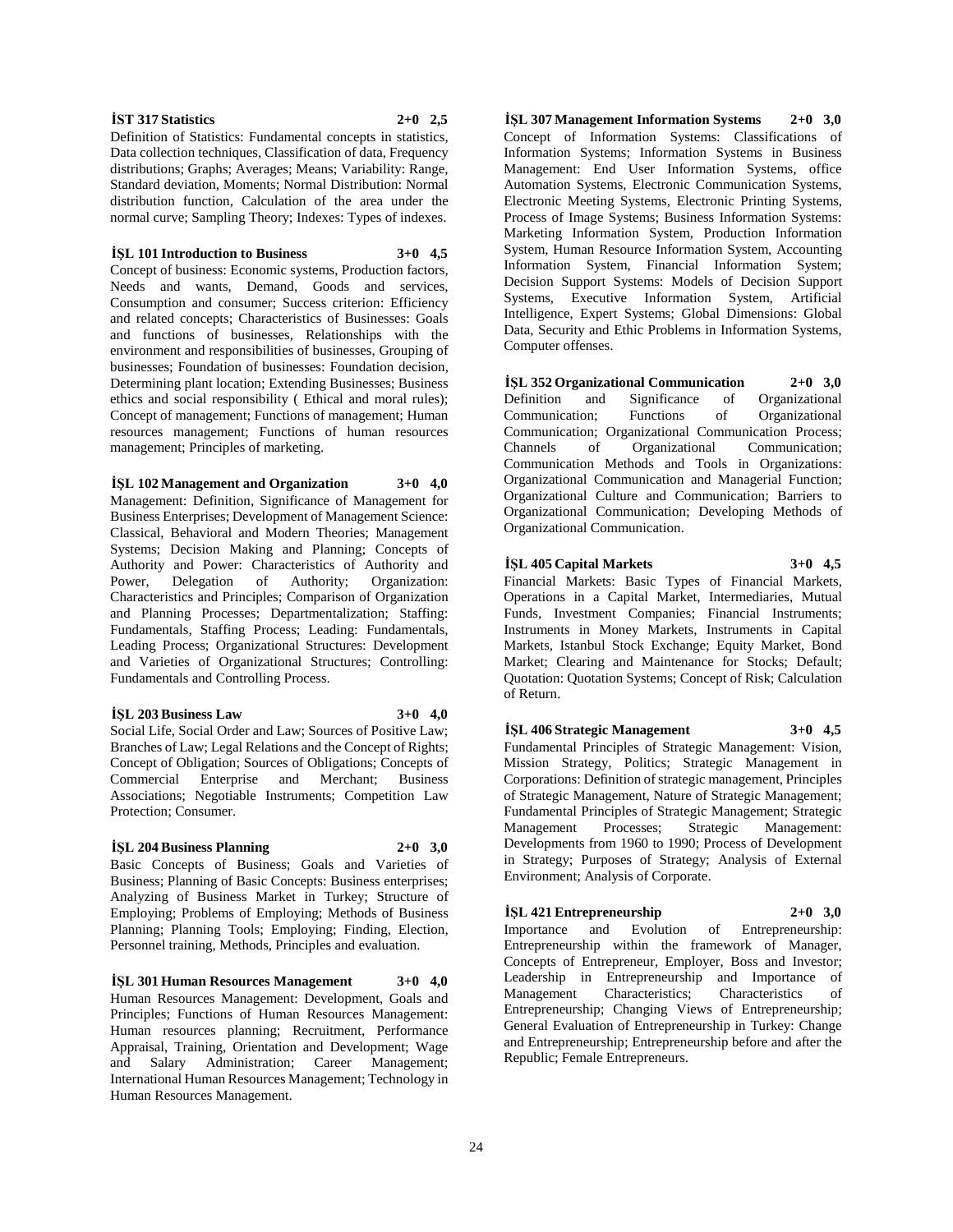#### **İŞL 452 Problem Solving Techniques in Management 3+0 4,0**

Problem Solving Techniques; Total Quality Management; Traditional and Recent Understanding of Quality; Competitive Quality Approach; Consumer Based Quality; Improvement Projects Teams; Circle of Deeming; Kaizen; Description and Degrees of the Problem; Brainstorming; Cause and Effect Diagram; Data Collection Techniques; Grouping; Histogram; Correlation Diagram and Its Analysis; DAADI Technique (Listening, Understating, Determining Goals, Supporting, Monitoring); individualized Proposal Systems.

## **KİM 138 Sports Biochemistry 2+0 4,0**

Molecules: Proteins, Carbohydrates, Lipids and nucleic acids, Energy metabolism; Concept of Bioenergetics: Oxidation and reduction reactions, Energy formation: ATP molecules, Aerobic and anaerobic energy metabolism, Electron transport chain and oxidative phosphorylation, Exercise and protein metabolism, Exercise and carbohydrate metabolism, Exercise and lipid metabolism, Exercise and nucleic acid metabolism.

#### **KÜL 199 Cultural Activities 0+2 2,0**

Participating Actively or as a Spectator in Sports Activities; Participating in Activities Arranged by the Counseling Center; Participating in Workshops in Art; Education on Museums; Participating in Art Trips; Participating in Cultural Trips; Participating in and Taking Duty in activities such as Cinema, theatre, scientific Meeting etc.; Taking duty in Clubs; Being a Student Representative and Participating in Environmental Activities.

## **MAT 157 Basic Mathematics I 2+0 3,0**

Definition of Mathematics; Nature and Structure of Mathematics; Sets and Operations (intersection, Unification, Containment, Difference, Etc, ); Addition, Subscription, Multiplication, Division; Kinds of Counting Systems; Structure and Features of integers (Dividable, Remained Divisions, Etc.); Concept of Fraction and Concept of Rational Number; Four Operations in Rational Numbers; concept of Real Number; Set of Real Numbers and Operations in Real Numbers (Root, Power, Etc).

## **MAT 158 Basic Mathematics II 2+0 4,0**

Concept of Equation: First and Second Degree one and Two Unknown Equations; Simple Operations of Finding Factors; Concepts Relation of and Functions and Examples of Them; Concept of Double Operation and Examples; Graphics of First and second Degree one Variable Equations; Basic Geometric Knowledge: Trigonometric Ratios in Right Triangle, Simple Trigonometric Functions.

**MUH 105 Introduction to Accounting 2+2 4,5** Related Concepts of Business and Accounting; Financial Statements and Effects of Financial Issues on Financial Statements; Techniques of Gathering Information for Financial Statements; Journal Vouchers, Types of Accounts; Daily Transactions: Opening Accounts; Transactions of to Purchase and To Sale of Goods; Periodic inventory System, Perpetual inventory System and Sales Transactions,

Transactions of Exchange Securities, Bank Transactions, Credit Transactions, Cash Credits, Guaranteed Credit; Transactions of Bill; Types of Bill, Recording of Bill Transactions, Transactions of Fixed Assets, Transactions For The End of Period, Mistakes and Errors.

**MUH 302 Analysis of Financial Reports 3+0 4,5** Fundamental Financial Statements: Balance sheet, Income statement; Comparative Statements Analysis Method: Preparation of statements, Analysis and interpretation; Percentage Analysis Method: Preparation of statements, Analysis and interpretation; Trend Analysis Method: Preparation of statements, Analysis and interpretation; Fund Cash Flow Analysis: Preparation of statements, Analysis and interpretation; Change in Net Working Capital Statement: Preparation of statements, Analysis and interpretation; Ratio Analysis: Analysis and interpretation of liquidity, financial structure activity and profitability ratios.

**MÜZ 138 Fundamentals of Music Education 1+2 3,0** Music and Education: The role of music in education, Fundamentals; Notation in writing music, Introduction to instrument and voice training; Group performance in music; Creativity training using literacy in music; School and camp songs, National Anthem, Music for marching bands, Rhythm and aesthetic movements, Developing rhythm in music, Conducting voice and instrument groups, Developing skills to accompany music with movement.

## **MÜZ 152 Music 2+0 3,0**

Arts.

Importance and Function of Art; Music in Fine Arts: Origin; Etymology, Evolution and Function; Elements of Music: Rhythm; Melody, Harmony, Tone; Structural Properties of Music; Functions of Musical Instruments, Communication Process of Music; Music and Mass Media, Development of Musical Perception and Appreciation, Music in Visual Arts, Musical Styles, Analysis of Musical Pieces and Recognition of Musical Styles; Schools of Music; Music in Performing

## **MÜZ 155 Turkish Folk Music 2+0 2,0**

Folk songs from different Regions of Turkey are Taught; Aegean Region Zeybek Folk Songs: Eklemedir koca konak, Ah bir ateş ver, Çökertme, Kütahya'nın pınarları, Çemberinde gül oya; Kars Region Azerbaijani Folk Songs: Bu gala daşlı gala, Yollarına baka baka, Dağlar gızı Reyhan, Ayrılık, Dut ağacı boyunca; Central Anatolian Region Folk Songs: Seherde bir bağa girdim, Uzun ince bir yoldayım, Güzelliğin on para etmez, Mihriban ve Acem kızı; Southeastern Anatolian Region; Urfa and Diyarbakır Folk Songs: Allı turnam, Urfanın etrafı, Mardin kapısından atlayamadım, Fırat türküsü, Evlerinin önü kuyu; Blacksea Region; Trabzon, Rize, Artvin Folk Songs: Maçka yolları taşlı, Ben giderim Batuma, Dere geliyor dere.

#### **OKÖ 104 The Development of Movement and Training for Children 3+0 4,0**

Major Concepts of Development: Development, Growth, Maturation, Learning; Development of Movement and Affecting Factors; Stages of Motor Development, Reflexes, Primitive, Basic; Influence of Movement Education on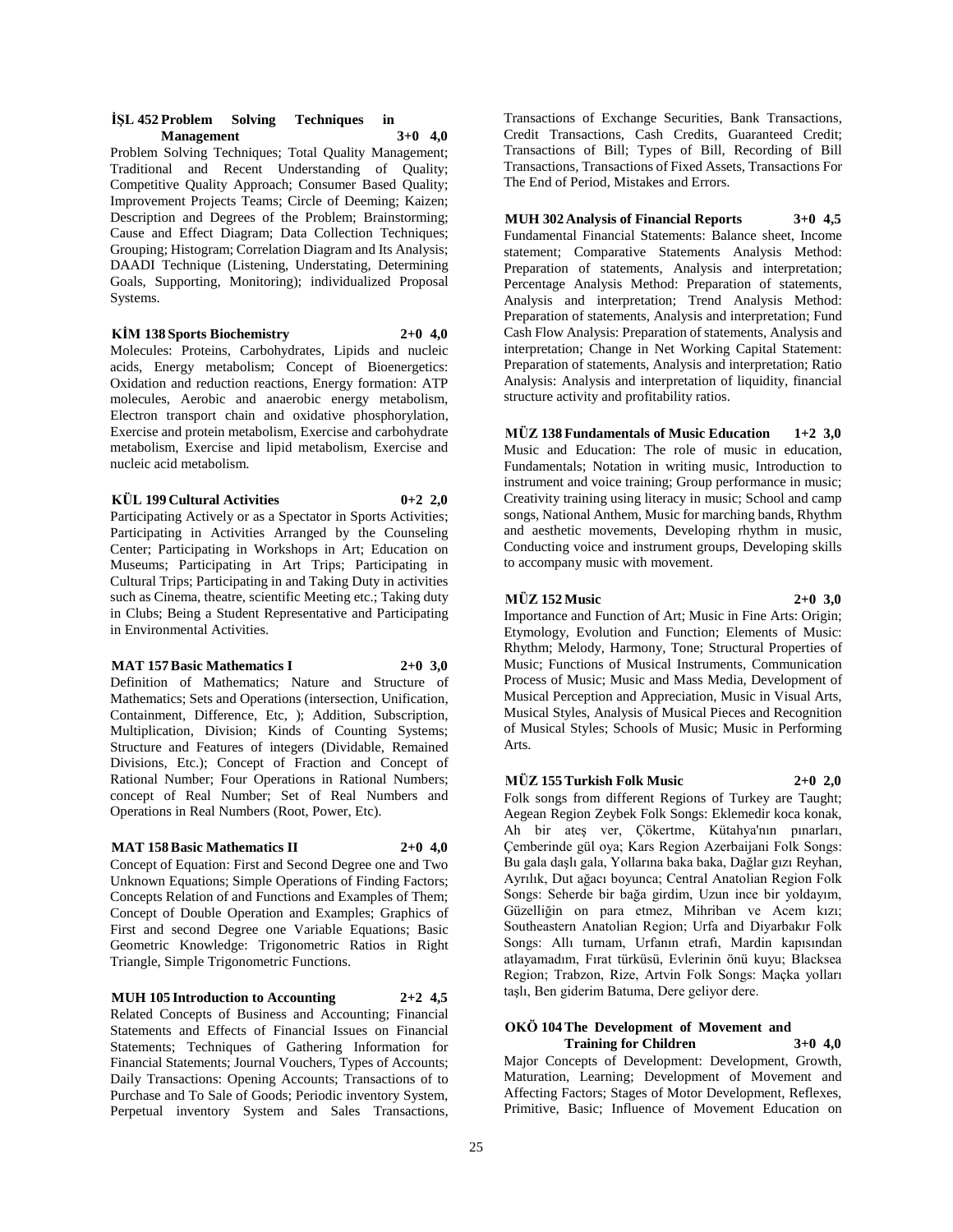Preschool Children, Influence of Movement Education on Image of Ego; Characteristics of Good Movement Education Program; Objectives of Movement Education.

## **ÖMB 103 Introduction to Education 3+0 4,0**

Basic Concepts of Education; Basic of Education as a Science (Philosophical, Social, Legal, Psychological, Economical, Political); Historical Development of Education; Method in Educational Science; Functions of Education; Social renovation and Change form the Educational Sciences Point of View; Teaching as a Profession; Application and Development in Teacher Training.

## **ÖMB 106 Educational Psychology 3+0 4,0**

Definitions and Functions of Psychology and Educational Psychology; Human Development: Childhood and adolescent devolopment; Various Aspects of Human Development: Physical, Social, Mental, Emotional and moral; Learning: Factors affecting learning; Contemporary Learning Theories: Behaviorism, Cognitive approach, Particulary constructivism and Brain based learning Theories; Effective Learning and Factors Affecting Effective Learning; Motivation; Induvidual Differences and Behaviours of Students in Groups.

## **ÖMB 204 Special Education 2+0 4,0**

Definition of Special Education; Basic Concepts and Principles about Special Education; Individuals with Special Needs; Reasons of Disabilities; Historical Approaches to Disability; Education and Characteristics of Individuals with Special Needs and Skills; Using Games in the Education of Children Whose Development is Different; Types of Games; Family Structure of Children That Need Special Education; The Situation of Special Education in Turkey; Special Education Institutions and Organizations in Turkey.

## **ÖMB 207 Teaching Principles and Methods 3+0 4,0** Basic concepts about teaching, learning and teaching principles, advantages and importance of organized studying in teaching, planning teaching (annual plan divided into units, daily plan and sample activities), strategies of learning and teaching, teaching methods and techniques, teaching materials, duties and responsibilities of teachers in improving the quality of teaching, teacher competencies.

## **ÖMB 210 Turkish Education System and School Management 2+0 4,0**

The aims and basic principles of Turkish Education System, legal regulations about education, The structure of Turkish Education System, management theories and processes, school organization and its management, personnel-, student-, teaching-related tasks in school management, social participation in school

#### **ÖMB 212 Teaching Technologies and Material Design 2+2 4,0**

Concepts about teaching technologies, characteristics of various teaching technologies, the use of teaching technologies in teaching process, determining teaching technology requirement of schools and classes, planning

technology use in teaching, designing 2 or 3 dimentional teaching materials by using teaching technologies (work<br>sheets, designing activities, overhead projector sheets, designing activities, overhead projector transparencies, slides, visual medis materials (DVD, VCD), computer based materials), educational software, evaluation of different teaching materials, Internet and distance education, principles of visual design, research about efficiencies of teaching materials, use of teaching technologies in Turkey and the World.

## **ÖMB 217 Measurement and Assessment in Education 3+0 4,0**

The place and the importance of measurement and assessment in education, basic concepts of measurement and evaluation, the qualities required for measuring instruments (reliability, validity, usability), measurement instrument used in education and their characteristics, the instruments based on traditional approaches (essay tests, short answered exams, true-false type tests, multiple-choice tests, matching tests, oral examinations, homework), the instrument for identifying students from multiple perspectives (observation, interview, performance assessment, portfolio, research papers, research projects, peer assessment, self assessment, attitude instruments), basic statistical functions ofmeasurement results, assessment of learning outputs, grading, developing a measurement instrument related with the field of study.

## **ÖMB 301 Methodology in the Area of Specialization I 2+2 6,0**

Characteristics of the Area of Specialization: Principles and goals; Study of Curriculum in the Area of Specialization; Teaching in the Area of Specialization: Principles and characteristics; Problematic Areas in Teaching a Specific Subject; Planning Teaching Activities; Determining Overall Objectives and Behavioral Objectives; Principles of Transferring Overall Objectives into Behavior.

## **ÖMB 302 Methodology in the Area of Specialization II 2+2 6,0**

Learning and Teaching Processes in the Area of Specialization; Teaching in the Area of Specialization: Objectives, Methods, Techniques, Classroom applications; Learning Behavior and Strategies; Use of Educational Technology in the Area of Specialization; Critical Evaluation of Textbooks and Teaching Materials; Micro Teaching and Its Applications; Student Assessment and Evaluation.

## **ÖMB 308 Classroom Management 2+0 4,0**

Student Behavior; Factors Affecting Student Behavior: Social and psychological factors; Classroom Environment and Group Interaction; Principles and Objectives of Classroom Management; Time Management; Organizing the Physical Environment; Motivation; Communication; Creating a Conducive Atmosphere for Learning; Discipline Problems and Managing Discipline Problems.

## **ÖMB 401 School Experience II 1+4 6,0**

Activities Towards Increasing Students? Knowledge and Skills in Teaching; Teaching Under Supervision; Developing Individual Approaches to Effective Teaching in Different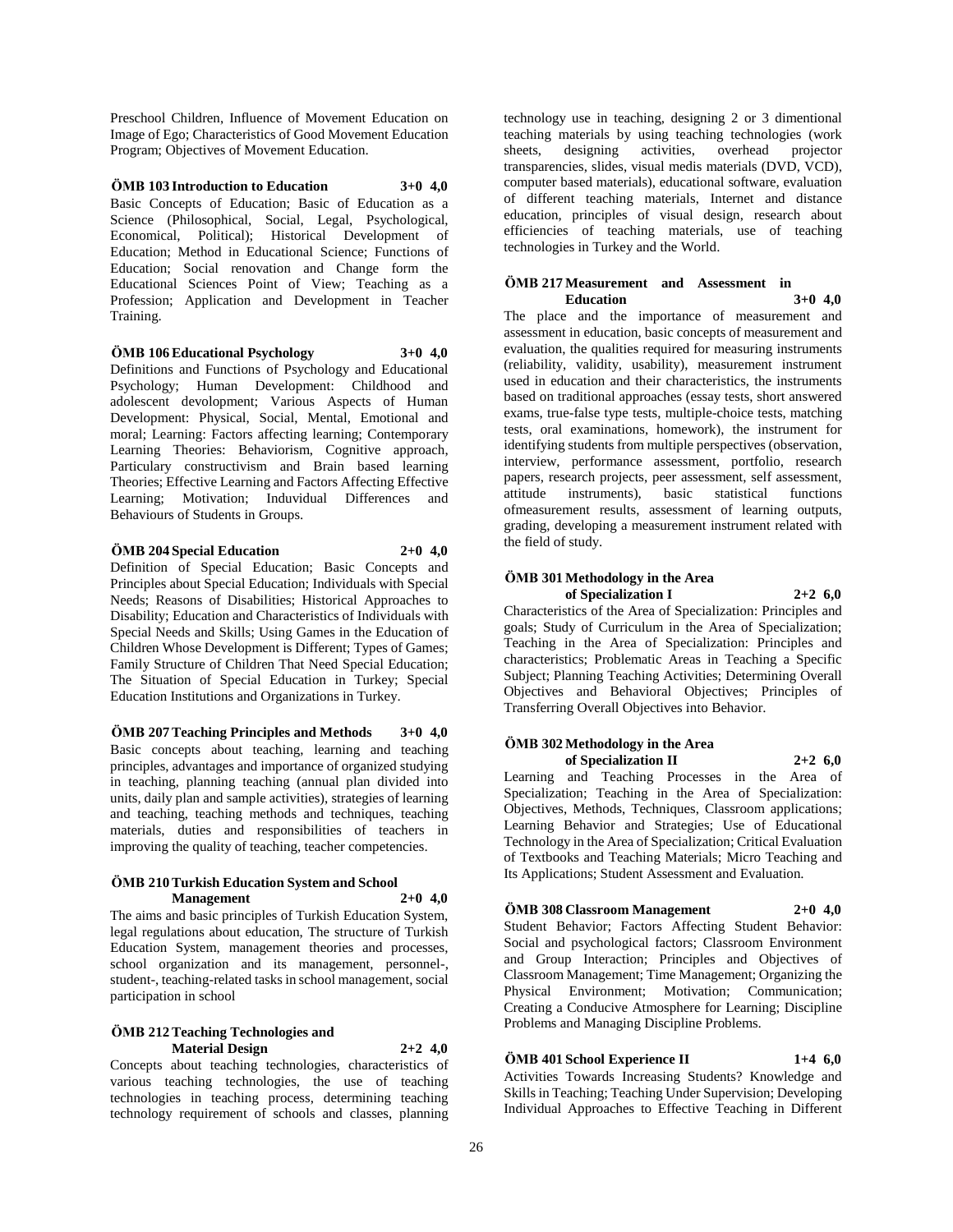Classroom Situations; Observation: Student-Teacher Talk in the Classroom, Instruction, Classroom management; Evaluation, Lesson planning, Use of a textbook, Group work, Classroom organization, Use of Props, Micro teaching.

#### **ÖMB 402 Guidance 3+0 5,0**

Principles and Purpose of Student Counseling; Areas of Counseling; Getting-to-know Students; Educational Counseling; Psychological Counseling; Placement; Guidance; Research and Evaluation; Interrelation with the Environmental Vocational Counseling; Identification of Individual Learners with Special Needs; Special Education.

#### **PSİ 104 Social Psychology 3+0 3,0**

Theory and Research in Social Psychology; Interpersonal Influence and Social Power; Collective Influence on Individual Behavior; Lonely Individual; Attribution Theory; Social Perception; Attitudes and Attitude Change; Interpersonal Attraction; Social Influence and Conformity; Helping Behavior: Hostility and aggression; Group Dynamics and Leadership; Effects of Social and Physical Environment on Behavior; Human Sexuality.

## **PSİ 113 Social Psychology 2+0 4,0**

Definition of Social Psychology and Research Fields; Dimensions of Social and Culturel of Human Behaviors; Values, Attitudes and Believes of Humans; Social Behaviors of Humans.

**PSİ 208 Conflict and Stress Management 3+0 5,0** Stress Concept and Effects on Human Body; Psychosomatic Stress Model; Stress and Personality; Different Types of Behaviors; Stress Symptoms and Effects; Attitude Stress Symptoms; Psychological Stress Symptoms, Stress Resources; Personal Strategies in Stress Management; Managers' Duties in Decreasing Organizational Stress.

**PSİ 229 Introduction to Sport Psychology 2+0 3,0** Definition of psychology; The complexity of human behavior; Nervous system; Sensation and perception; Perception of objects; Theories of learning; Excitement and properties; Stress and anxiety; Motivation and motivation theories; Personality and personality theories; The concept of group; Group process; Individual differences and similarities; People are affecting relations between the internal processes of individuals; Psychological Tests.

## **PZL 230 Marketing Management 2+0 3,0**

Marketing Concept; Evolution of Marketing; Functions of Marketing; Decision Making in Marketing; Marketing Planning; Marketing Management Process; Environmental Conditions of Marketing; Internal Conditions of Business; External Conditions of Business; General Environment Conditions; Consumer Behaviors; Decisions of Target Market; Decisions about Mixed Elements of Marketing; Product Decisions, Price Decisions, Distribution Decisions, Promotion Decisions; Marketing Organizing; Practice; Inspection of Marketing Activities.

## **PZL 307 Services Marketing 2+0 3,0**

Defining Service Concept: Characteristics of services, Service economy, Services and marketing mix, Classification of services, Services and environment; Marketing Mix for Services: Service as a Product, Distribution of Services, Pricing Services, Promoting Services; Human Element in Service Sector: Role of customer in the production process of services, Role of Personnel for the Quality, Marketing of services; Management of Demand and Capacity in Service Sector; Service Quality: Dimensions of quality, Gap Model of quality, Lessons for Improving Quality, Management of Service Encounters; Relationship Marketing: Strategies for retaining customers.

**PZL 403 Sports Marketing 3+0 4,5**

Sports Marketing: Needs for sports marketing, Definition, Characteristics, Aims, Sport industry, Marketing management, Sports marketing program; Marketing management process, Inner and outer environment; Sports consumers, Consumer behaviour, Sport products, Pricing, Public relations.

**REK 102 Recreation Management 2+0 3,0** Time; Leisure Time and Recreation; Needs for Recreation; Classification: Features of classification, Recreational management; Planning, Programming, Facilities, Activities, Marketing Relations; Tourism-Recreation, Economy-Recreation, Marketing-Recreation, Management-Recreation, Sport-Recreation, Recreational Situation in Turkey; History; Today, Recreation in government programs.

**REK 105 Rhythm and Dance in Recreation 1+2 3,0** Recreation and Game Exercises; Relationships between Recreation and Dance and Rhythm; Basic Definitions of Dance and Rhythm in Recreation; Basic Concepts of Rhythm Training: Note, Bar, Rhythm, Melody, Music and Rhythm Exercises; Musical Movements; Basic Motor Movements, Traditional Folk Dancing; Creative Activities in Dance and Movement, Dance Techniques, Walking, Jumping, Leaps, Turning; Waltz; Polka; Tango; Dance and Rhythm Applications in Recreation.

## **REK 110 Track and Field 1+2 5,0**

Running: Field, Cross, Road, Street, Jogging, Running track; Walking: Nature; Jumping: Jumping types; Running, Jumping, Falling; Throwing: Throwing styles.

**REK 112 Introduction to Recreation 3+0 4,5** Fundamental Concepts in Recreation; Relationship between Recreation and Work; Democracy and Recreation; Education and Recreation; Recreation and Philosophy; Recreation and Existentialism; Factors Affecting Participation in Recreational Activities; Individual and Group Approaches to Recreation; Human rights and Recreation.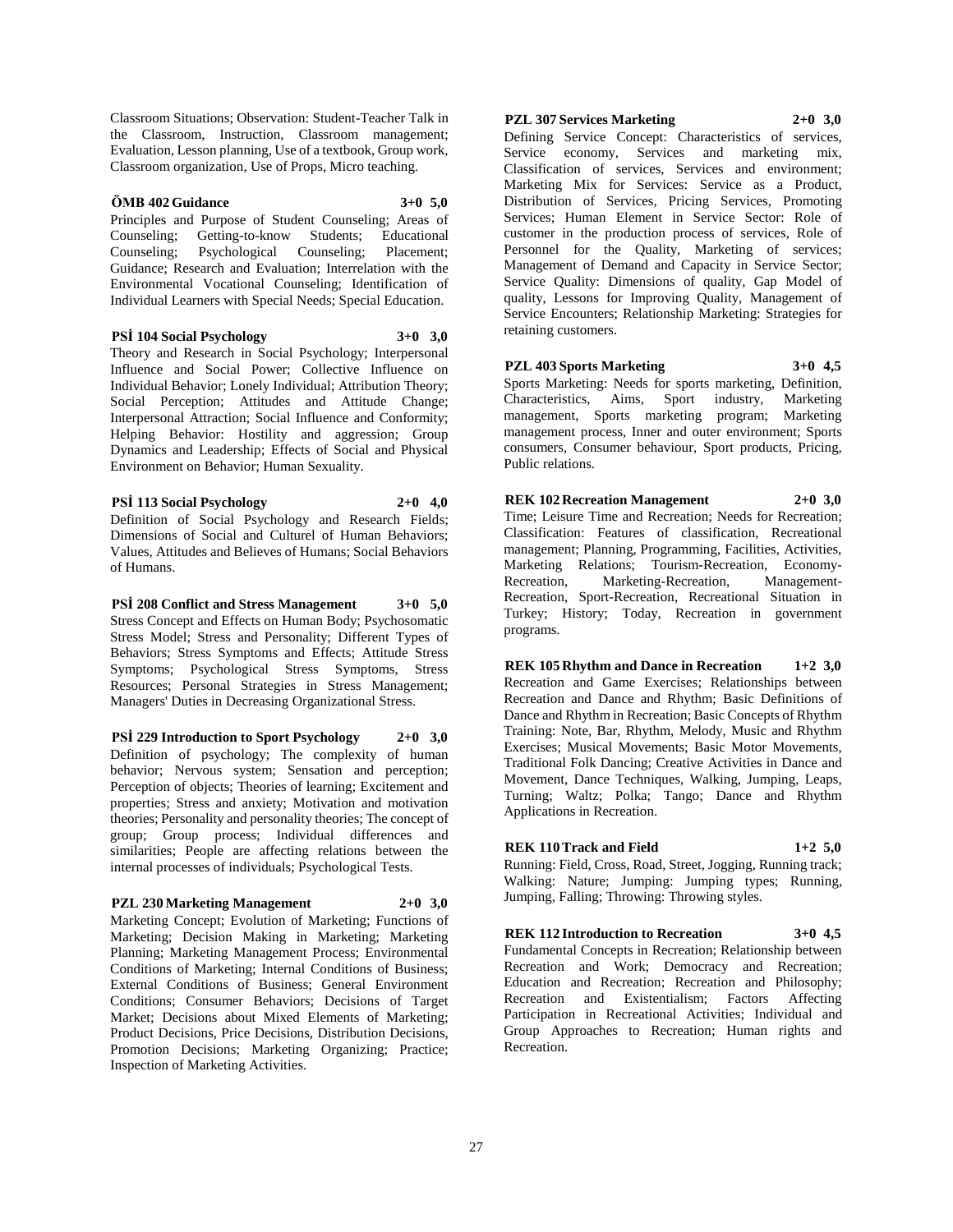**REK 113 Recreation Theatrical Activities I 2+0 2,5** Definition of Theatre; Origin and Evaluation of Theatre; Elements of Communication in Theatre: Decor, Costume, Stage, Characteristics of Stage, Actor, Director; The Place and Importance of Theatre in Social Culture; Recreation and Theatre: The importance of mime and act in recreation, The importance of improvisation in recreation, The importance of dramaturgy in recreation; Stimulated Five Senses with the Theatrical Activities; Individual Exercises; Group Exercises.

**REK 114 Recreation Theatrical Activities II 2+0 2,5** Theory and Practice of Theatrical Performance: The use of five senses in theatre, The use of voice in theatre, Concentration in theatre, Observation in theatre; Studies Revealing Individual Skills: Controlling energy exercises, Concentration exercises, Imagination exercises, Creativity exercises, Practicing short scene exercises; Staging Examples of Performances; Individual Exercises; Group Exercises.

**REK 116 Knowledge of Modern Dance 1+2 5,0**

Description of Modern Dance; The Development of Modern Dance in the World and in Turkey; Basic Techniques in Basic Dance Education: Locomotor and non-locomotor movements; Importance of Warming-up in Dance; Strength and Flexibility Exercises; Basic Modern Dance Techniques; Different Movement Links; Choreography; Music Selection particular to Dance; Improvisation: Basic concepts, Sources; Preparation of Individual and Group Choreography.

**REK 118 Business Administration of Recreation 3+0 5,5**

Recreation Related Businesses; Introduction and General Knowledge: Aims and types of businesses, Business systems and outer environment of businesses; Foundation of Recreation Businesses: Pre-foundation studies, Foundation stages, Feasibility decisions; Legal Structure of Recreation Businesses: Private enterprises, Public utilities, Merging of businesses, Foreign capitalized enterprises, Multinational businesses, Global businesses; Functions of Businesses: Management, Marketing, Financing, Human resources, Accounting, Public relations, Research and Development; Numeric Decision Models in Businesses: Decision types, Decision environment, Numeric decision types.

**REK 205 English for Specific Purposes I 2+0 4,0** Jargons and Concepts on Recreation; Reading Articles on Analyzing Articles; English-Turkish Translation.

**REK 206 English for Specific Purposes II 2+0 3,0** Terms for Recreation; Analysis of Articles; English-Turkish Translation; Terminology: Surfing, Gliding, Canoeing, Golf, Sailing, Tracking, Mountain bike, Jogging.

**REK 208 Pool Activities 1+2 3,0** Techniques and analysis: Butterfly, Breast stroke; Diving and Rules; Life Guarding; Nutrition; Biomechanics of swimming; Water ball; Diving; FINA, Club competitions; Competition rules, Turkey and World competitions.

**REK 210 Beach Handball 1+2 3,0**

Beach Handball; Aims; Beach Handball Organizations in Turkey and in the World, Equipment and the Rules; Physical Characteristics of Beach Handball Players; Strategies, Differences between Beach and Saloon Handball, Beach Handball Techniques; Organization of Beach Handball Programs.

**REK 211 Stretching 1+2 3,0**

Warm-up in Sports: Warming in different sports; Psychological effects of warming, the Physiological effects of warming on the organism; Warming time and interval between warming and competition; Warm-down (cooling); Is it necessary; What are the warm-up methods; Stretching: Stretching and its positive effects created by the organism; When stretching should be applied?; How much time should be spent for stretching exercises?; What does pain signify in stretching?; What is the difference between stretching and flexibility?; Stretching anatomy and physiology; Features of the muscles: How do muscles work?; Security mechanisms of muscles.

**REK 212 Beach Volleyball 1+2 3,0** Beach Volleyball; Aims; Beach Volleyball Organizations in Turkey and in the World: Organisation of a Beach Volleyball Programme: Rules, Physical characteristics of beach volleyball players, Strategies; Beach Volleyball and Saloon Volleyball; Basic Techniques; Underhand Pass, Serving, Spike, Block.

## **REK 214 Beach Football 1+2 3,0**

Beach Football; Aims; Beach Football Organizations in Turkey and in the World; Lengths of the Court, Equipment, Rules; Physical Features of Beach Football; Strategies; Beach Football and Sallon Football; Basic Rules; Organization of Beach Football Programs.

## **REK 216 Black Ball 1+2 3,0**

Definition and History; Aims; Black Ball Organisations in Turkey and in the World; Equipment; Rules; Strategies; Black Ball and Basketball; Benefits of Black Ball programs.

## **REK 218 Recreation Leadership 2+0 3,0**

Basic Concepts Related to Leadership; Structure of Leadership; Natural Structure of leadership; Definition of Leadership; Leadership in Hierarchical Levels; Approaches to Leadership, Trait Approaches; Behavioral Approaches; Conditional Approaches; Leadership Functions; Basic Requirements for Leadership; Variables of Leadership; Recreational Leadership: Work fields of recreational leaders, Responsibilities of the recreational leaders.

**REK 219 Winter Sports Camp Appliance 0+4 2,5** REK 219 Winter Sports Camp Appliance 0+4 2 3 Snow; Skiing; The Mechanical Principles of Skiing; The Skier's Motion: Getting a Grip, Turning, Slowing, The Steering angle, Controlling the ski's self streering effect; Controlling Interaction with The Snow: Accordance, Learning, Head movement, Balance; Synchronizing Fore-Aft Movements with The Phases of Turn; Up and Down Movement;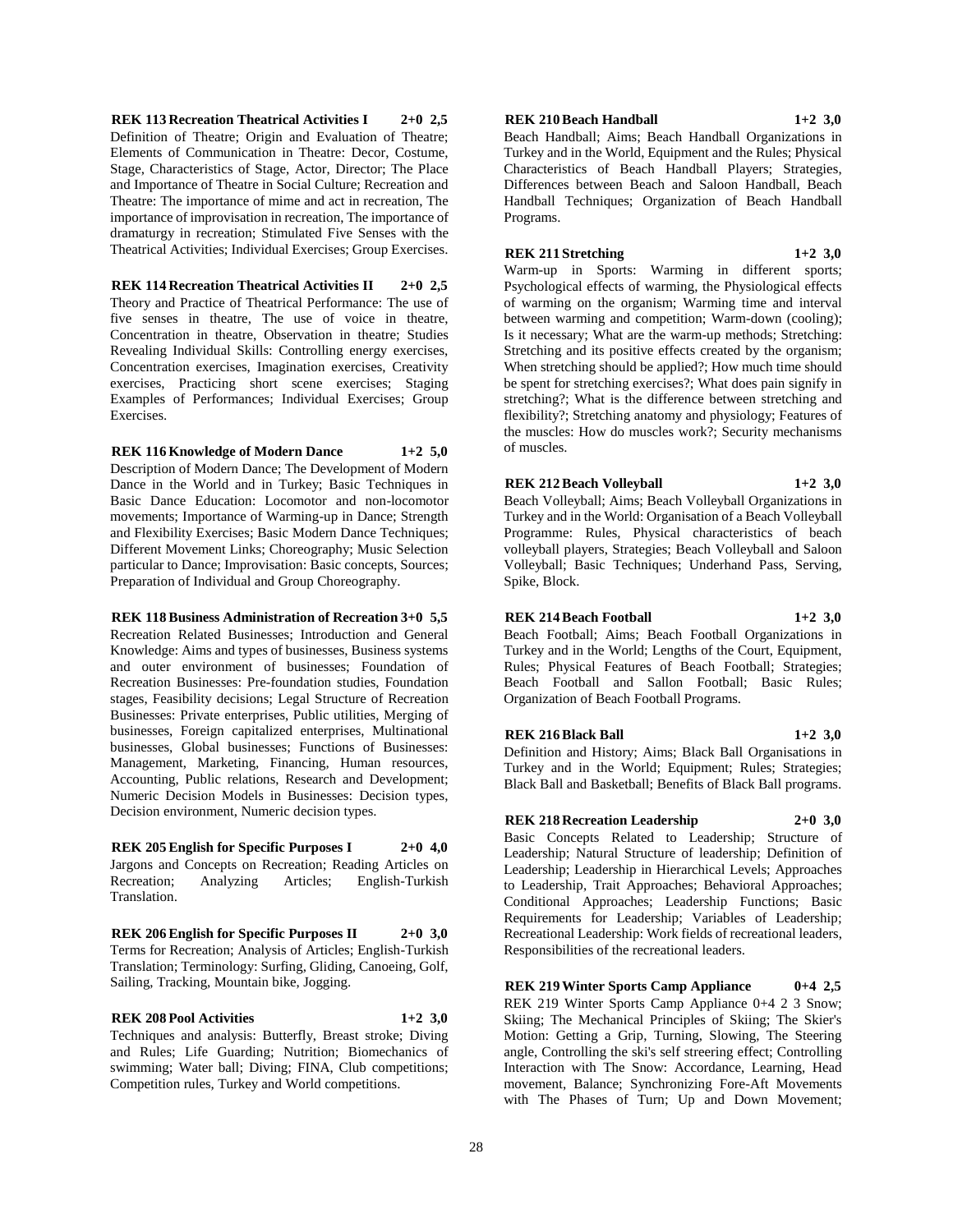Reducting The Force From The Snow; Turning The Skis: Leg rotations, Anticipation, Torque from the pole plant, Upper body rotation, Hip rotation, Counterrotation; Edging The Skis; Lateral Balance: Balancing against the snow's lateral force, Linking paralel turns.

**REK 220 Summer Sports Camp Appliance 0+4 3,0** Basic Trip Planning: Clothing, Sleeping, Cooking equipments; Hygiene Application in Nature; Hiking and Camping; Safety; Emergency Procedures: First aid and emergency care; Camping Applications; Introduction of Summer Camp Program: Making daily and weekly programs for summer camp; Using Technical Abilities for Swimming; Sea Safety and Security Actions; Equipments which are used in Summer Camp and Water Sports; Canoe Education: Single canoe education, Double canoe education; The Games which are played in Water: Wind surfing education, Wave surfing education; Social Activities in Camp; Protection Methods Against Wild Animals.

## **REK 222 Beach Tennis 1+2 3,0**

History of Beach Tennis; Beach Tennis in World and in Turkey; Information on Court and Equipment; Types of Racket Grips; Stroke Types: Forehand, Backhand, Service, Smashes, Volley; Methods of Skill Development; Solution and Proposals for Some Difficulties; Types of Standing Position for Strokes; Game Rules; Research of World and Turkish Organizations; Types of Tournaments; Training and Planning for Different Age Groups and Organization

#### **REK 305 Leisure Time Economy 3+0 5,0**

Economy and Leisure Time: Concepts of Leisure Time; Features and Functions: Historical Development of Leisure Time; Definition; Classification of leisure time activities: Long term leisure time, Short term leisure time, Individual, Community and family in planning leisure time activities, Economical factors; Leisure Time Activities for Different Economical Levels.

## **REK 306 Aerobics and Step 1+2 4,0**

Aerobic and Step; Aerobic Programs: One hour aerobic and step program, Music chose; Equipment for Aerobics and Step; Flexibility, Strength, Body fat, Durability; Teaching Skills in Aerobic and Step; Aims of Aerobic and Step in Age Groups; Problems on Aerobic and their Solutions.

## **REK 310 Recreation Education 3+0 6,0**

Explanation importance of the recreation in education; Educational and social dimensions of recreation; Gain awareness and habit of recreation to community; Recreation programs in education; Planning, applying and assessing recreation programs in education; Modern teaching methods in recreation; Assessment of recreation education examples in Turkey; Assessment of recreation education examples for bachelor's degree in different countries; Therapeutic recreation; Campus recreation; Commercial recreation; Industrial recreation and other sub-disciplines of education programs examples.

## **REK 312 Introduction to**

**Therapeutic Recreation 3+0 3,0** Definition of Therapeutic Recreation; Purpose of Therapeutic Recreation: The use of therapeutic recreation for musculoskeletal, neurological, neuromuscular system impairments, sensory impairments, cognitive impairments, psychological disorders, social disorders and aging process; Benefits of Therapeutic Recreation; Therapeutic Recreation for Special Groups; Terminology and Supportive Components Used in Therapeutic Recreation; Application of Therapeutic Recreation Methods: Program design, Treatment plan, Evaluation.

## **REK 314 Recreational Gymnastics 1+2 3,0**

Definition of Recreational Gymnastics; General Aims and Goals of Recreational Gymnastics; Importance of Warm-Up Exercises in Recreational Gymnastics, and Effects of Warming Up on Organism; Strength and Skill Exercises for Basic Techniques; Description and Practicing of Floor Skills; Flexibility-Strength, Coordination-Mobility and Development of Skill Levels; Basic Rollings on The Floor, Forward-Backward Somersault, Varieties of Somersault, Small Connecting Movements-Teaching; Basic Technique Step by Step: Hand standing, Sport circle, Ubhershlack, Trampoline jump technical, Moving on trampoline, Moving on Trampoline.

## **REK 316 Pilates 1+2 3,0**

Definition of Pilates; The Place and Importance of Pilates in Recreation; Benefits of Pilates; Guiding Principles of Pilates: Concentration, Control, Center, Precision, Breath, Fluidity, Imagination, Intuition; Pilates Equipment and Usage: Mats, Balls, Flex rings, Exercise bands, Reformer; Pilates Exercises: Exercises on the mat, Exercises with the ball, Exercises with the flex ring, Exercises on reformer; Customizing Pilates Programs in Recreation.

## **REK 318 Recreation in Different Groups 2+0 3,0** Recreation for Children: Types of recreational activities for children, Effects of recreation activities on children; Recreation for Young People: Types of recreational activities

for young people, Effects of recreation activities on young people, Recreation for the Elderly: Types of recreational activities for the elderly, Effects of recreation activities on the elderly, Recreation for the Pregnant: Types of recreational activities for the pregnant, Effects of recreation activities on the pregnant.

# **REK 319 Scouting and Camping 1+2 3,0** What is scouting? ; History of scouting in world and

development of scouting in Turkey, Scouting oath, Uniform of scouting, coat of arms and signs, Equipments of scouting, communications, Orienteering, Technical signs and recognition of nature, Types of knot, Youth camps and types of youth camps, Personnel in camps, Chief of Education, Leader, Principal of camp, Camp activities; Sea security, Statutes of Youth camps, First aid practices.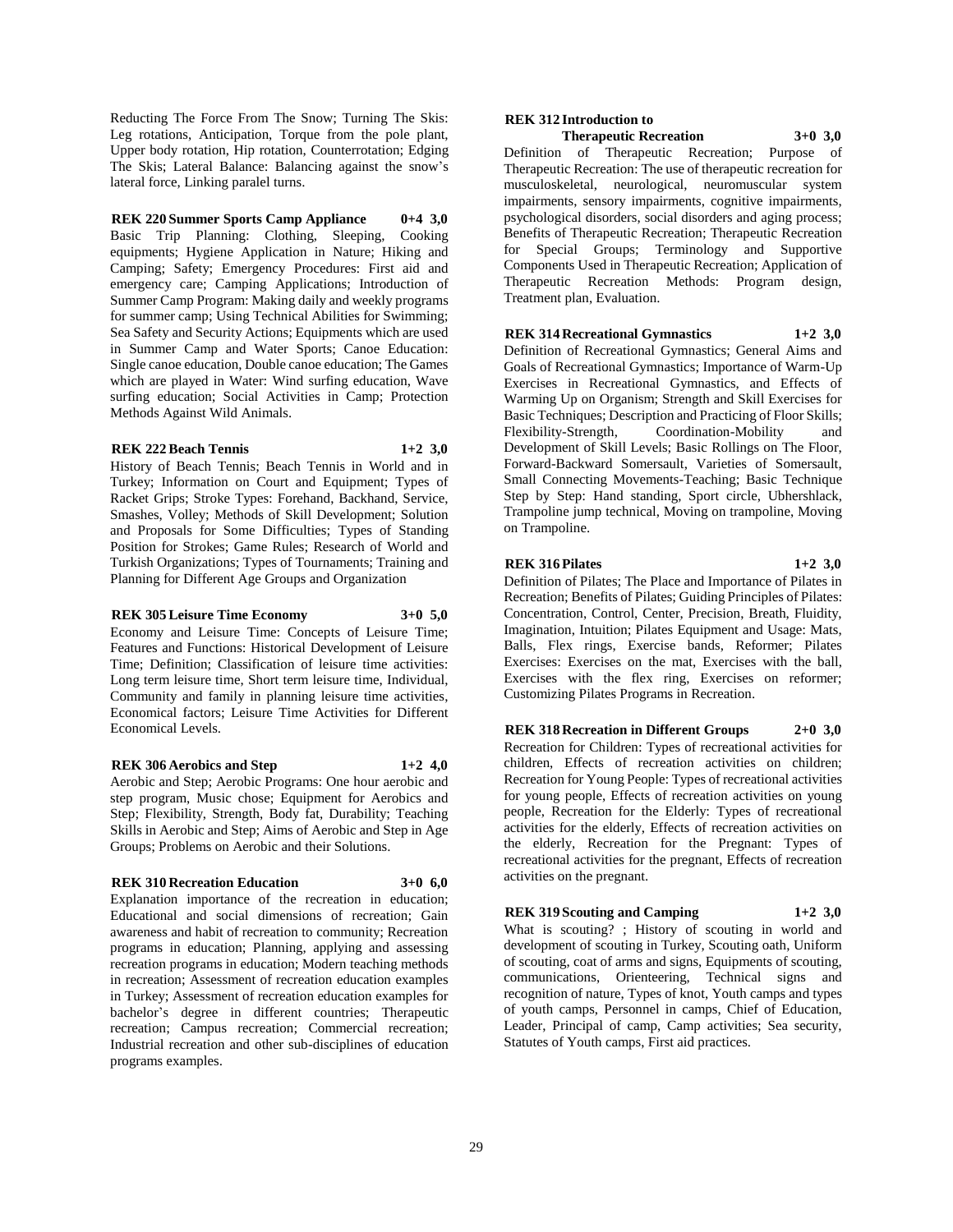#### **REK 321 Developing Recreation Programmes and Planning 2+2 3,0**

The Concepts of Program Development; Needs Analysis; Needs Analysis Theories; Evaluation of Needs Analysis; Program Developing Process; Developing Recreation Program Plans; Determination of Recreation Program Goals; Regulating and Choosing the Content; Educational Environment and Evaluation; Developing Recreation Programs for Children, Developing Recreation Programs for Youth; Developing Recreation Programs for Adults; Evaluation of Recreation Programs; Implementing Recreation Programs; Evaluation of the Program.

## **REK 323 Exercise Psychology 3+0 2,5**

Concept of Exercise and Sport Psychology; Factors Following the Exercise Behavior; Exercise Dependence; Psychological Factors in Exercise; Exercise, Fitness and Personality; Theoretical Models Associated Exercise Behavior; Motivation in Exercise Behavior; Principles of Cognitive and Behavioral Change Strategy; Fitness Consulting: Communication skill; Leadership and Group Dynamics: Leadership and group structure; Exercise in Special Groups: Exercise with children and youths.

## **REK 325 Psychosocial Rehabilitation 2+0 2,5**

Introduction to Psychosocial Rehabilitation; Basic Concepts and Definitions; Principles and Methodology: Goal, Values, Ethics, and Guiding principles; Methods: Psychosocial rehabilitation readiness. Rehabilitation diagnosis. rehabilitation readiness, Rehabilitation diagnosis, Rehabilitation plan, Rehabilitation interventions, Skill acquisition and development; The Framework: Medication, Stress management, Crisis intervention, Problem analysis and Goal setting, Psychoeducation for families; Management in Psychosocial Rehabilitation; Psycho-Social Rehabilitation of People with Visual and Hearing Disabilities; Psycho-Social Rehabilitation After an Accident; Stress: Posttraumatic stress syndrome, Depression and ways of coping.

## **REK 327 Commercial Recreation 2+0 3,0**

Commercial Recreation: Definition of commercial recreation, Activity area of commercial recreation, Characteristics of commercial recreation, Management approaches to commercial recreation and entrepreneurial strategies, Economic applications, Business start-up strategies, Financing, Marketing, Business management, Historical background of commercial recreation; Commercial Recreation Trends; Local Commercial Recreation Industry; Commercial Recreation in Turkey; Relationship of Commercial Recreation with Other Sectors; Recreational Shopping.

## **REK 329 Tourism Recreation 1+2 3,0**

Definition of Tourism Recreation; The Relationship Between Recreation and Tourism; Recreation and Tourism Resources: Theme parks, Hotels and animations, Water parks, Spas, Turkish baths and thermal places; Management of Recreation and Tourism Resources: Planning, Maintaining, Programming, Control; Effect of National Tourism on Recreation; Effect of International Tourism on Recreation; Tourism Recreation in Turkey.

## **REK 410 Entertainment Marketing 3+0 3,5**

Leisure and Marketing; Relationship among Entertainment, Leisure and Recreation; Leisure and Recreation Marketing; Entertainment Industry and Development; Experiential Marketing; The Concept of Entertainment Marketing and Its Features; Development of Entertainment Marketing; Entertainment Marketing Mix; Recreation Based Shopping; Culture and Art; Film Market and Cinema; Music; Live Music and Concert; Television, Radio and Magazine; Internet; Sports Industry and Sports Marketing; Specific Features of Sports Marketing; Sports Sponsorship; Sport Licensing; Computer and Video Games; Games of Chance and Gambling; Travel and Tourism; Event Management and Event Marketing.

**REK 414 Recreation and Urbanization 3+0 4,0** History of Cities; Pre-Industrial Cities; Urban Social Science; Urban Economics; Urban Culture; Urbanization; Environment and Management in Turkey; Environmental Policies and Development Plans in Turkey; Place of Recreation's Urban Environmental Policies and Development Plans in Turkey; Technological Transformation in The Process Formation and Problems of Recreational Environment; Recreational New Approaches in the Process of Globalization; Recreational Understanding in The European Union Environmental Policy and Turkey.

**REK 416 Research and Project in Recreation 0+4 3,0** Scientific Research Subjects in Recreation; Defining a Research Problem in Recreation; Writing Research Hypothesis and Choosing Research Method in Recreation; Selecting Sample and Population in Scientific Researches in Recreation; Data-Gathering Techniques in Scientific Researches in Recreation; Gathering and Analyzing Data in Scientific Researches in Recreation; Reporting and Representing the Scientific Research Project in Recreation.

## **REK 417 Baseball 1+2 3,0**

Information of baseball field and equipment, Game in for motion, Rules, Techniques of defense players, Throw and holding information, characteristics of inside field players, Techniques of inside field players, Exercise of techniques characteristics of outside Field players, Techniques of outside field players, Exercise of techniques, Techniques of boaster, Types of throw, Exercises of boaster, Holder techniques, Exercises of holder, Techniques information of offence players, striker techniques, Exercises of striker, characteristics of players in sequence, Running techniques between goals and their exercises, Tactics information, Double game, Bund technique, A homerun Throw tactics of boaster.

**REK 418 Local Government Recreation 3+0 4,0** Local Government Recreation: Definition of local government recreation, Properties of local government recreation, Public Recreation: Recreation Applications of Government, Special Provincial Administration: Planning, Lands and the supply, investment, construction and maintenance of recreation facilities, Recreation programs and properties of Local Government, Recreational Program Samples of Local Government: Indoor and outdoor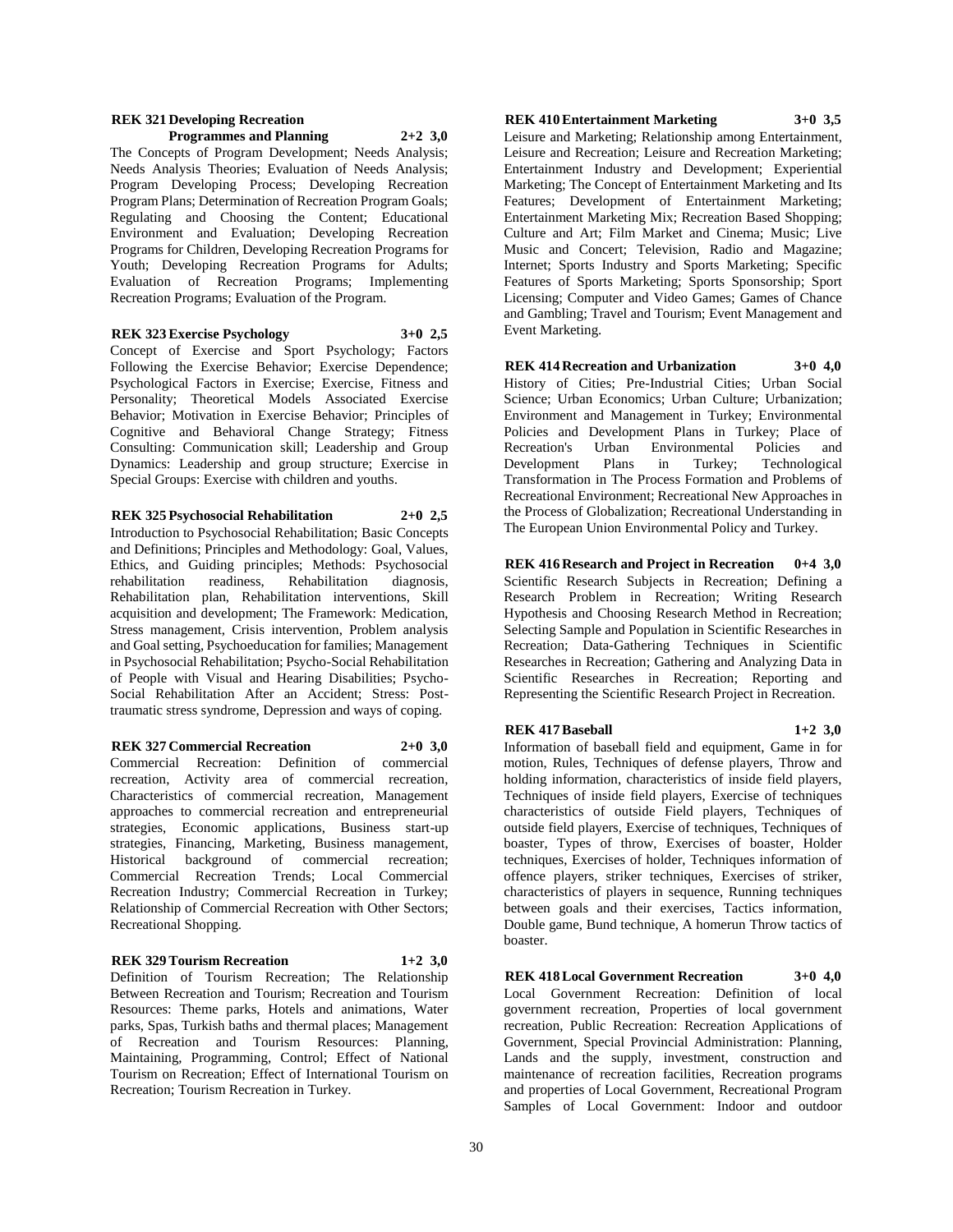recreation facilities, Play grounds, City parks and opened places, Art centers and museums, Services of arts development, Festivals, Services of cultural events.

## **REK 419 Billiards 1+2 3,0**

Introduction to billiard, foot an floor, positions of foot, body and arms, holding stick, arm movements, stroke, basic strokes, kleps, sirt, dive: symbols and signs of three ribbon system, cvebride, cveball, brikal system; Long stroke; short stroke, hand stroke, soft stroke, positions of stick, systems of three ribbon play; RC, Vienna, Zig\_zag, Brikal.

**REK 420 Recreation in Campuses 3+0 2,5**

Theoretical Foundations of Campus Recreation; The History and Evolution of Campus Recreation; Programming and Facilities: Instructional programs, Fitness and wellness, Administration of intramural and extramural sport, Aquatics, Outdoor recreation, Facilities, Sport clubs; Operations and Management: Writing a business plan for a campus recreation department, marketing; Assessment, Risk Management; Professional Aspects of Campus Recreation: Ethics, Sustainability road map to implementation and practice, Campus recreation careers and professional standards; Council for the Advancement of Standards (CAS) Standards for Recreational Sports in Higher Education.

## **REK 421 Orienteering 1+2 3,5**

The Definition, Aim and Content of Orienteering; The Teaching of Orienteering in Elementary School, Teaching In Tourism, Mapping; Characteristics of IOF Maps, Learning Maps; Using Orienteering Compass; Definition of Course For Competition, Preparing Course Principles; Characteristics of Control Points; Orienteering Competition; Land Workings; Team Equipments, Characteristics of Competitor, Referee knowledge; Land Working.

**REK 422 Recreational Therapy Techniques 3+0 2,5** Basic Concepts, Purpose and its Organization. Therapies and its Theories: The Eclectic approach, Cognitive-Behavioral approaches; Therapy Techniques: Physical activity, Adventure therapy, Creative arts, Social skills training; The Therapeutic Recreation Process: Conceptual models, The leisure ability models, The Humanistic perspective, The Interview Method, Client Assessment; Therapeutic Recreation Helping; Communication Skills: Effective interpersonal communication, Success in verbal communication; Leadership in Therapeutic Recreation: Leadership roles, Groups and structures; Specific Leadership Tasks: Learning process, Teamwork, Motivation; Clinical Supervision.

**REK 423 Recration in Disabled Group 3+0 3,0**

The Meaning and Importance of Recreation for Disabled; Variety, Reasons and Classification of Disabled; The Effects of Recreative Activities on Disabled Persons; Recreative Activities: Health related physical fitness, Rhythmic movement and dance, Aquatics, Educational games, Winter activities, Adventure and outdoor activities; Modifying Movement Experiences: Modifications for intellectual, orthopedic, visual, deaf and hard-of-hearing disabilities; Programming Recreative Activities for Disabled:

Programming for intellectual, orthopedic, visual, deaf and hard-of-hearing disabilities; General Program Evaluation.

**REK 425 Yoga and Meditation 1+2 4,0**

Definition of Yoga and Meditation; The Place and the Importance of the Yoga and Meditation in Recreation; Benefits of Yoga and Meditation; Guiding Principles of Yoga: Breathe, Yield, Radiate, Center, Support, Align, Engage; Importance of Chakras in Yoga and Meditation; The Basic Yoga and Meditation Exercises; Yoga Poses and Postures; Some Yoga Practices: Classical yoga, Yoga for Children, Pregnancy yoga, Elder yoga.

#### **REK 427 Alternative Sports 3+0 3,0**

Recreational Sports: Recreational Sports History and Purpose; Professionalism and Standards in Recreational Sports; Alternative Sport Branches: Aba Wrestling, American football, Foot volleyball, Wrestling, Cross country, Bocce, Bossaball, Bungee Jumping, Ice hockey, Buzkasi, Capoeira, Cheese rolling, Chess boxing, Traditional Turkish Javelin (Cirit), Grass hockey, Drag, Frisbee, Hapkido, Jai alai, Jujutsu, Karting, Kendo, Korfball, Dog Frisbee. Curling, Cricket, Kuraş (Ozbek Wrestling), Lacrosse, Mono-palet, Muay thai, Palio di siena, Parkour, Pencak Silat, Polo, Rugby, Street luge, Underwater hockey, Underwater rugby, Kite board, Snow kite, Wushu, Zorbing.

**REK 429 Adventure Recreation 3+0 4,0**

Scope and Fundamental Concepts of Adventure Recreation; Place and important of Adventure Recreation; Types of Adventure Recreations; Adventure Tourism: Being developed of adventure as tourism products, The relationship with adventure recreations of adventure tourism and risk, Adventure tourism activities, New concepts and extended scope of adventure tourism, Industrial size of adventure tourism; Adventure Recreation Education: Recreation programs in adventure and nature education, Sample applications in adventure and nature education programs, Responsibilities of adventure and nature education programs, Adventure and nature education applications in schools.

**RHİ 452 Sport Marketing Communication 3+0 4,5** Sports Marketing and Marketing Communication: Concept and context of sports marketing, Communication dimensions of marketing, Communication mix in sports, Process of IMC in sports; Applications of Marketing Communication Components in Sports: Sports public relations and management, Advertising activities in sports and management, Personal marketing in sports, Sales promotion mix in sports and management, Direct marketing in sports, Sports sponsorship, Event management in sports; Sports Brand Communication: Case studies, Brand placement in sports; Marketing Communication Planning Process in Sports.

## **RSM 152 Painting 2+0 4,0**

Painting Techniques: Pastel, Watercolor, Collage, Wash and brush, Mixed media, Oil, Acrylic; Basics of painting; Materials: Paper, Brush, Paint, Usage; Elements of Design: Composition, Rhythm, Color, Form, Movement, Line, Perspective; Color Theory: Balance, Unity, Studies; Study of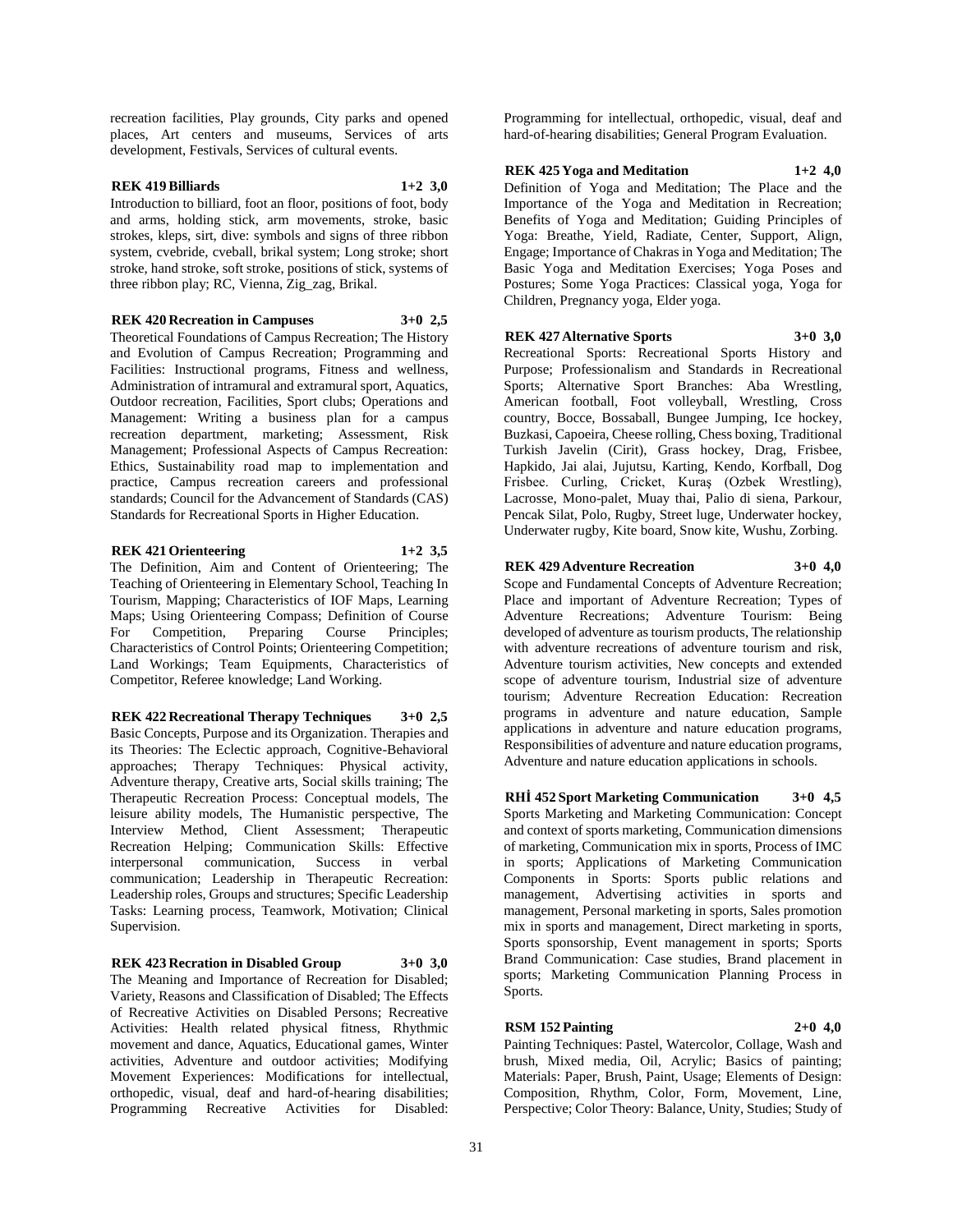Classic and Contemporary Works of Art; Contemporary and Original Work by Individuals and Groups.

**SAĞ 103 Knowledge About Health 3+0 4,5** Definition of Health and Disease; Health in Society; Health Services; Protective and Curing Health Services; Personal Hygiene in Sport; Cleaning; Nutrition; Dressing; Mouth and Teeth Health; Health of Environment; Water Hygiene; Effect of Polluted Air, Contagious Diseases: Protection, Serious Diseases; Expansion Ways: Health in Sport: Obesity, Weakness, Sexual Life, Cigarette, Alcohol and Bad Habits; Health Problems in Cold and Hot Weather, Health Problems in Water.

## **SAĞ 104 Knowledge About Health and First Aid 1+2 5,0**

The Definition of Health; General Elements which Threats Health; Human Metabolism, Organ Operation Forms and Getting Sick of Organs; Protecting Methods from Illnesses; General Knowledge of General Treatment and Rehabilitation for Some Kinds of Illnesses; Protecting Methods for Deadly and Infectious Illnesses; Harmful Habits and Their Effects to Health; First Aid for Accidents and Illnesses; Definition, Aim and Practicing of First Aid; The Basics of First Aid's Missions and Approaches; First Aid Practicings for Bleeding, Breakage, Burn, Boiled, Freezing, Sunstroke Situations, Strangulation and when The Respiration and Heart Stopped.

#### **SAĞ 202 Life-saving, First Aid and Rehabilitation 2+2 5,0**

First Aid in Sport; Injury, Freezing, Burn, Poisoning, Drown, First Aid in Heart Stroke and Respiration: Shock, Congestion, Respiratory System, Heart Stroke, Bleedings, Fractures and Projections, Effects of Hot Weather and Cold Weather; Injuries of Movement System and First Aid: Bleeding Control, Compression.

#### **SAĞ 204 Avoiding Sports Injuries and Rehabilitation 3+0 3,0**

Concepts in Sport Injuries; Trauma, Physical Connivance, Environmental Conditions; Personal Factors; Injuries Etymology; Attendance Periods in Training; Muscular Injuries; Tendon Injuries; Joint Injuries; Knee Injuries; Ankle Injuries; Shoulder Injuries; Wrist Injuries; Rehabilitation in Sport Injuries; Message; Cold Treatment; Superficial Heat Treatment; Deep Heat Treatment; Bandage; Statistics of Sport Injuries.

**SAĞ 208 Physical Activity and Nutrition 2+0 3,0** Definition of Nutrition; Diet; Nutriment Components and Food Groups; Benefits of Physical Activities; Energy and metabolism on Exercising; Exercising and Nourishment; Nutrition Problems; Individual Specific Nutrition; Exercising programs; Obesity and Exercising.

**SAĞ 212 Athlete Health 2+0 4,0** Evaluation of athletes: Evaluation of physical structure, evaluation of performance, preventing the sport injuries, general health control, warm-up and cool-down exercises, stretching exercises, game rules, sport fields, sport

equipments and assistant equipments, health education and knowledge of athletes and trainers, sport injuries according to sport branches, sport classification according to sport injuries, sport classification according to reasons, classification of tissue injuries, recovering of tissue injuries.

**SAĞ 301 Psycho-Motor Development 3+0 4,0** Concepts for Development: Concepts of Motor Development; Motor Development Areas; Child Development; Factors Effecting Motor Development: Prenatal Factors; Birth Factors, Infancy and Child Phases; Growing; Psychomotor Development Phase: Reflex Movement Phase, Primitive Movement Phase, Basic Movement Phase, Peculiarities of Psychomotor, Perceptual Motor Skills, Concept of self-respect.

**SAĞ 406 Sports Medicine 2+0 3,0** History of Sport and Sport Medicine; Sport and Health; Sport in Lower Pressure, Sport in Hipotermic Environment, Sport and Hygiene; Sport Injury; Head and Face Injury, Upper Extremile Injury, Lower Extremite Injury, Foot and Ankle Injury, Knee Injury; First-aid and Emergency in Sport, Shock, Freezing and Drowning.

## **SAN 155 Hall Dances 0+2 2,0**

Basic concepts. The ethics of dance, Dance Nights, Dance Costumes, National International Competitions and rules/grading, Basic Definitions, Classifications of Dances: Social Dances; Salsa, Cha Cha, Samba, Mambo, Jive, Rock'n Roll, Jazz, Merenge; Flamenko, Rumba, Passa - Doble, Argentina tango, Vals, Disco, Quickstep, Foxtrot, Bolero, European Tango: Ballroom Dances; Sportive Dances; Latin American Dances; Samba, Rumba, Jive, Passa-Doble, Cha Cha, Standart Dances; European Tango, Slow vals (English), Viyana vals, Slow foxtrot, Quickstep.

## **SAT 101 Chess 1+2 3,5**

History of Chess; Introduction to Chess: Movements of rook, pawn, knight, bishop, king and queen, Capturing men, Types of movements, Meaning of notation, Value of pieces, Movements of king, General chess rules; Basic Movements to Win the Game: Examining opening and closing directions, Castling, Taking en passant, Single and double step of the rook, Final of pawn, Getting advantages in the game; Understanding Checkmate Problems: Examining problems of double attack and their solutions.

## **SAT 201 Chess 2+0 2,0**

Description of King; Description of Rook; Checkmating King by Rook and King; Checkmating King by King and Queen; Checkmating King by Two Bishops and King; Checkmating King by Knight, Bishop and King; Checkmating by Two Knights; King against King, Pawn; King, Bishop Against King, Queen; Knight, King against King, Queen; Rook, King against King Queen; King Queen against King Queen; Bishop, King against Rock, King; Knight, King against Rock, King; Pawn, King against King Queen; Pawn, King against Bishop, King; Pawn, King against Knight, King; Pawn, King against Rook, King; King and a Piece against Knight, Pawn, King; King and a Piece against Bishop, Pawn, King.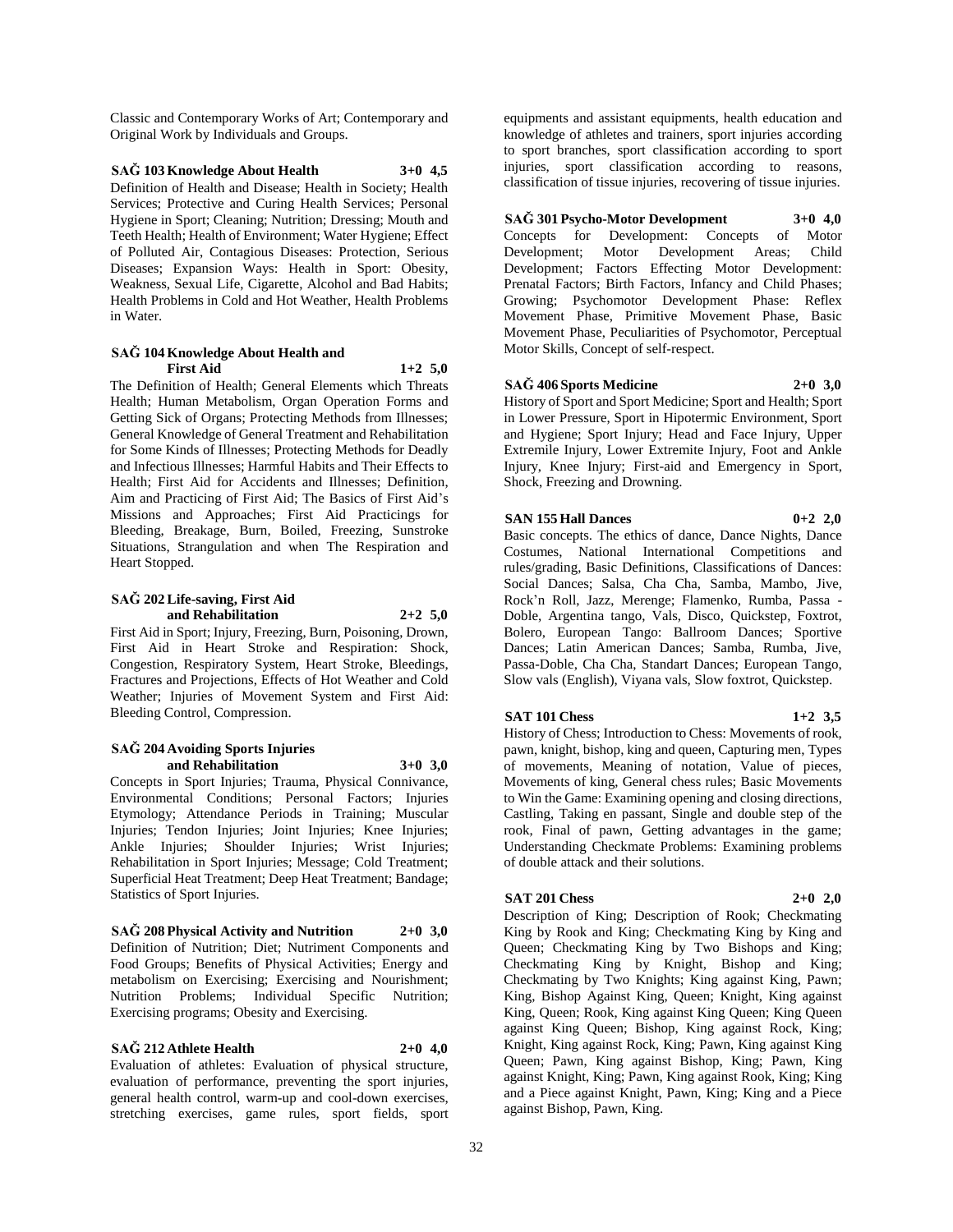#### Renaissance: Emergence, Effects, Artists, Works of Art; Architecture and Plastic Arts; Art in the 19th and 20th

**SOS 107 Behavioral Sciences 2+0 3,0**

Centuries: Relevanceof the main historical events of the

Present; Concepts and Terminology in Art with Samples; Interrelation among Art-Religion and Society; Effects of Religion on Artistic Development; Reflections and Interpretations of Judaism, Christianity and Islam on Art;

Introduction to Sociology and the Sociological Method; The Emergence of Science of Sociology and Sociological Theories; Society and Social Structure; Culture; Socialization; Social Groups; The Family; Social Stratification and Social Change; Introduction to Psychology; Psychology of Lifelong Development; Motives and Emotions; Sensation and Perception; Learning; Psychology of Personality and Personality Theories; Social Effects on Behavior; Attitudes.

#### **SOS 126 Sociology of Leisure 3+0 5,0**

period.

Definition of Leisure and Sociology; Definition of Sociology of Leisure; Relationship between Sociology and Leisure; Contemporary Trends in Sociology of Leisure; Leisure and Social Relations: Societal class and leisure, Gender and leisure, Ethnicity and leisure; Woman and Leisure, Children and Leisure; Types of Leisure Provision: Commercial provision, Voluntary provision, Public Provision; Theories and Prognostications: Sociological theory, Leisure and inequality, Feminism and leisure studies, Leisure and the future.

## **SOS 155 Folkdance 2+0 2,0**

Dance in Primitive Cultures; Dance in Earlier Civilizations; Dance in the Middle Age and Renaissance; Dance in the 18th and 19th Centuries; Dances of the 20th Century; Ballet; Turkish Dances; Emergence of Folkdance; Anatolian Folkdance: Classification, Accompanying instruments; Methods and Techniques of Collecting Folkdance; Problems in Collecting Folkdance; Teaching of Folkdance; Adapting Folkdance for Stage: Stage, Stage aesthetics and Choreography, Orientation and choreography.

## **SOS 218 Folk Dancing 2+2 4,0**

Folklore; Turkish Folk Dances and General Structure of the Dance; Dances Regarding Human Relations: Dances about fighting or quarreling, Dances related to women-men relations, Dances including relationships, Dances concerning human names, Dances of ceremony; Dances about Human and Nature Relationships: Dances related to nature, Dances consisting the daily life and production relationships, Dances reflecting animals; Musical Instruments in Turkish Folk Dances: Wind, String, Percussion instruments; Apparels and Accessories in Turkish Folk Dances; Types of Turkish Folk Dances.

Definition of the concept of social structure; Different perspectives on Ottoman social structure; Different conceptualizations of Ottoman Social Structure: Asiatic Mode of Production; Feudalism; 'Continuity and Break' discussions on social structure; Social Structure of Republican Turkey; The effects of political perspectives on the social structure of the period of Republic; Social structure of Turkey in cultural context; Family structure in Turkey; Urban and Population structure.

## **SOS 415 Sport Sociology 2+0 4,0**

Sport Sociology; Concepts of Sociology, Communal Institutions; Social Status; Description of Sport Sociology; Sport Concept; Subject of Sport Sociology; Development of Sport Sociology; Sport and politics, Economy, Rationalism, Communal class and gender relations, Communication and sport, Sport and social values, Sports in Education; Sport sociology in sport.

## **SPY 158 Handball 1+2 2,0**

Contemporary Handball; Handball for education, Game Rules; Dimensions of Field and Equipment; Warm-up, onthe-ball skills; Off-the-ball Movements; Catching and Throwing; Dribbling; Pass and Pass Types; Scoring; Individual and Team Defense and Counterattack.

#### **SPY 162 Football 1+2 2,0**

Football Today: Football for educational purposes, Game Rules; Warm-up; Stretching Playing with Ball; Inside, Outside, and Outstep Kicking; Controlling the Ball: On foot, Head and chest; Dribbling; Simple Shots; Crossing; Mathews; Beckenbauer: Direct and indirect free kicks, Penalty kicks, Corner, Throw-in, Goal kick; Goalkeeper.

#### **SPY 164 Basketball 1+2 2,0**

Contemporary Basketball: Basketball for educational purposes, Game Rules, Dimensions of Field; Equipment; Warm-up and Stretching in Basketball; Playing with Ball, On-the-ball Skills in Basketball; dribbling; Pass and pass types; Stops, Rebound Off-the-ball Movements; Individual and Team Offense and Defense.

## **SPY 166 Volleyball 1+2 2,0**

Definition of Volleyball; Historical Development; Characteristic of Volleyball; Dimensions of Field; Game Systems: 3:3 Game System; 4:2 Game System; 5:1 Game System; 6:0 Game System; Basic Technical Training in Volleyball: Service Types, Receiving serve, Passes, Hitting, Block, Digging.

**SPY 201 Basic Principles of Sport Management 3+0 4,5** Introduction to Sport Management; Professional Groups in Sport Management; Examining Four different relations of Sport Management; Professional preparation; The importance of well-qualified Sport Managers in Sports Organizations; Development of Sport Industry; Sport Culture, Definition of Some Concepts; Athletes, Coaches, Spectators, Teachers.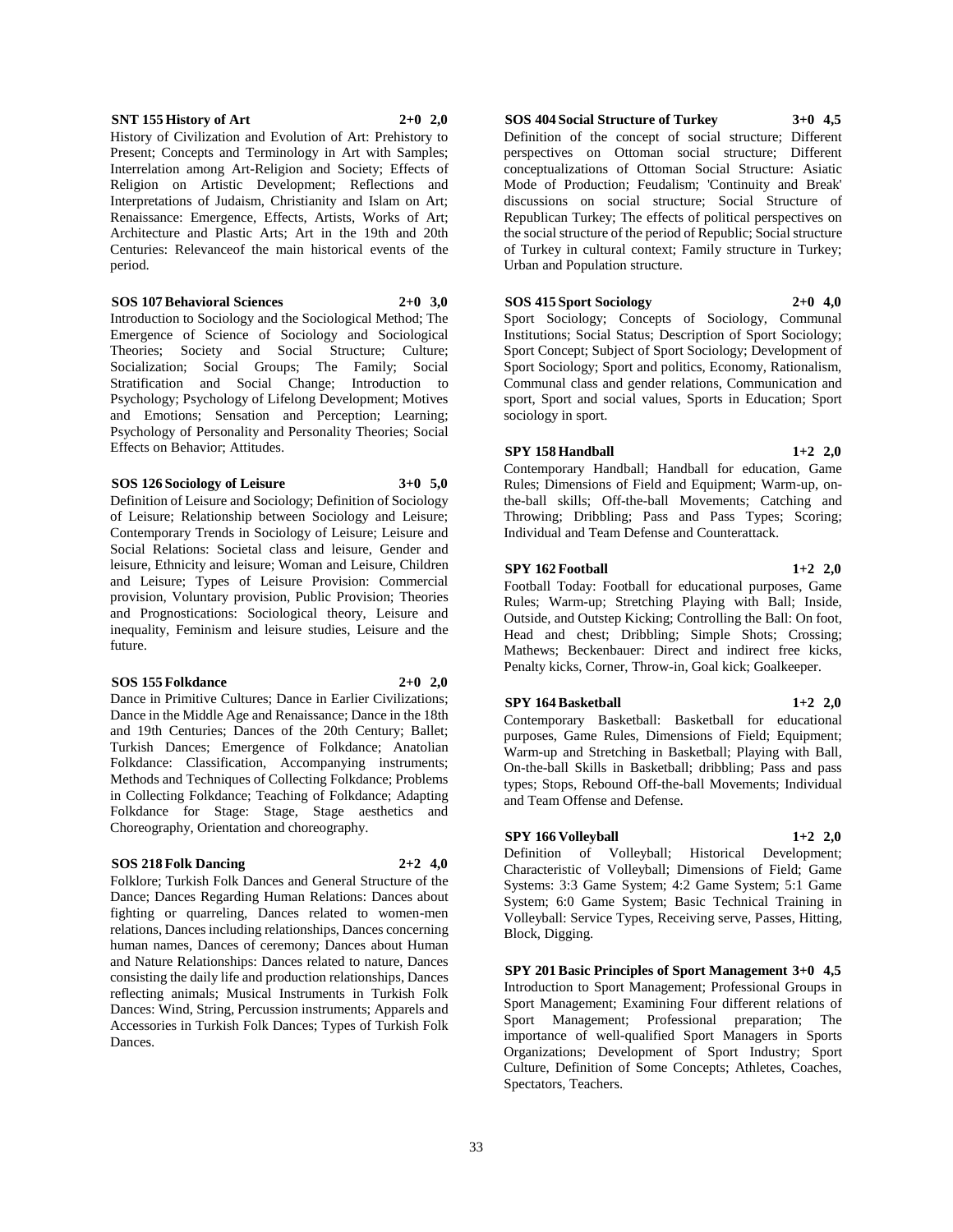#### **SPY 202 Administrative Organization of Turkish Sports 3+0 6,0**

Sport Management: International Law and Sport Regulations; Sport Organizations; 'Objective?, 'Voluntary Federation? and 'Stale Management?, Models 'Voluntary Federation? and State Management?, Formation of Sports Management Elements and Material-technique basis, History: Istanbul Football Confederation, Voluntary Sport Organizations; Turkish Training Community Alliance, Period of Public Management in Turkish Sport: Ministry of Youth and Sport.

## **SPY 251 Badminton 1+2 3,0**

History of Badminton; Equipment of Badminton: Net and Field, Badminton Poles, Racquet, Ball, Clothes, Shoes and Supporting Equipment; Techniques of Throws and Runs in Badminton: Holding Racquet, Basic Standing Position; Types of Throws; Throw Zones: Overhead service, Shortdistance service, Swip service, Overbox hitting, Forehand Overhand throw, Forehand Underhand Throw, Backhand Underhand Throw, Drive, Running Techniques; Throwing Methods.

#### **SPY 253 Tennis 1+2 3,0**

Tennis; History; Rules: Single and Double Competitions; Equipment: Racquet, Ball, Net, Clothes, Length of the Field: Technical Terms: Forehand, Backhand Vole, Hitting and serve; Tournaments: 1st Degree Tournaments, 2nd Degree Tournaments, Classification Tournaments; Officials.

#### **SPY 255 Table Tennis 1+2 3,0**

Table-Tennis; History; Rules: Single and Double Competition; Equipment: Racquet, Ball, Net, Clothes, Length of the Field; Technical Terms: Forehand, Backhand, Forehand Cut, Backhand Cut, Shoot, Spins; Tournament Types; Turkey Championships, World Championships, Teams European Championships, Balkan Competition, Officials.

## **SPY 257 Squash 1+2 3,0**

Historical Development of Squash: Squash Hall: Hall, Walls, Building of Parquet, Dimensions, Characteristics; Warming, Lighting and Warming; Service Types; Body Position, Kinds of hitting, Game Area and Equipment; Rules; American Rules.

## **SPY 261 Massage 3+0 4,0**

Definition of Massage; History of Massage; Goals of Massage; General Principles; Oiling Materials; Massage Positions; Levels of Massage, Frequency of Massage, Kinds of Movements, Indications and Contra Indications of Massage; Lower Back Massage; Upper Back Massage; Neck Massage, Femaur Massage, Leg Massage, Foot Massage, Arm Massage, Front Arm Massage, Hand Massage, Face Massage, Massage in Sport (Before Competition, During Competition and After Competition); Mechanic Massage Methods.

**SPY 301 Planning Organization in Sport 3+0 5,0** Concepts of Management: Definitions, Goals, Characteristics and Historical Development; Methods of Management; Functions of Management: Planning, Organization, Co-ordination, Directing, Controlling; Sport and management; Sport Organizations; Profit and Non-profit Sport Organizations, Case Studies and sport Organizations; Management Content; National and International Sport Organizations; Local, Regional and National Sport Organizations.

## **SPY 305 Sport Economy 3+0 5,0**

Sport Clubs; Incomes, Money Politics, Federation Incomes, GSMH and Public Expenditure Relations of Sport Financial Resources; Balance in Sport, Club Models in Sport Economy, Pricing Sport Products and Sport Services.

**SPY 307 Corporate Behavior in Sport 3+0 5,0** Organizational Behavior; History of Organizational Behavior; Approaches, Theories and researches, Individual and the Community, Individual and environment relationship; Formal and informal groups, Organizational Structure; Foundations; Group Sport Organizations; Group Dynamics; Environmental Conditions; Definitions of Organizational Development; Approaches and Evaluations.

## **SPY 309 Sport Event Management 3+0 4,0**

The Concept of Event Concept and Its Characteristics; The Concept of Event Management, Developing and Implementing Event Plans; Management of Human Resources and Time; Financial Administration of Events; Event Leadership; Event Coordination; Event Risk Management and Ethics; The Scope of Sports Events; The Benefits of Sports Event Management; Designing, Planning and Controlling Sports Event Logistics; Hospitality and Protocol in Sports; Negotiation and Contract in Sports Events; Characteristics of Event Marketing; Event Promotion Methods; Marketing of Festivals, Fairs and Other Special Events; Marketing of Sports Events.

**SPY 352 Local Administrations and Sports 3+0 3,0** Sport Concept and Local Administrations; Duties of Local Administrations; Foundations of the Facilities and Fields, Outdoor Sport Facilities and the Fields Games.

## **SPY 353 Performance Evaluation 2+2 5,0**

Work Evaluation; Definition of Worker; Performance; Definition of Performance Evaluation; Techniques of Performance Evaluation; Planning the Performance Evaluation Period; Choosing and Preparing the Materials of Performance Evaluation, Analyzing Performance Results.

## **SPY 356 Social Security in Sports 3+0 4,0**

History of Social Security; National and International Dimensions of Social Security; Social Security Systems; Finance; Social Security in Sport; Social Security Rights of Amateur and Professional Athletes, Insurance for Athletes, Contemporary Developments in Sports Social Security Systems.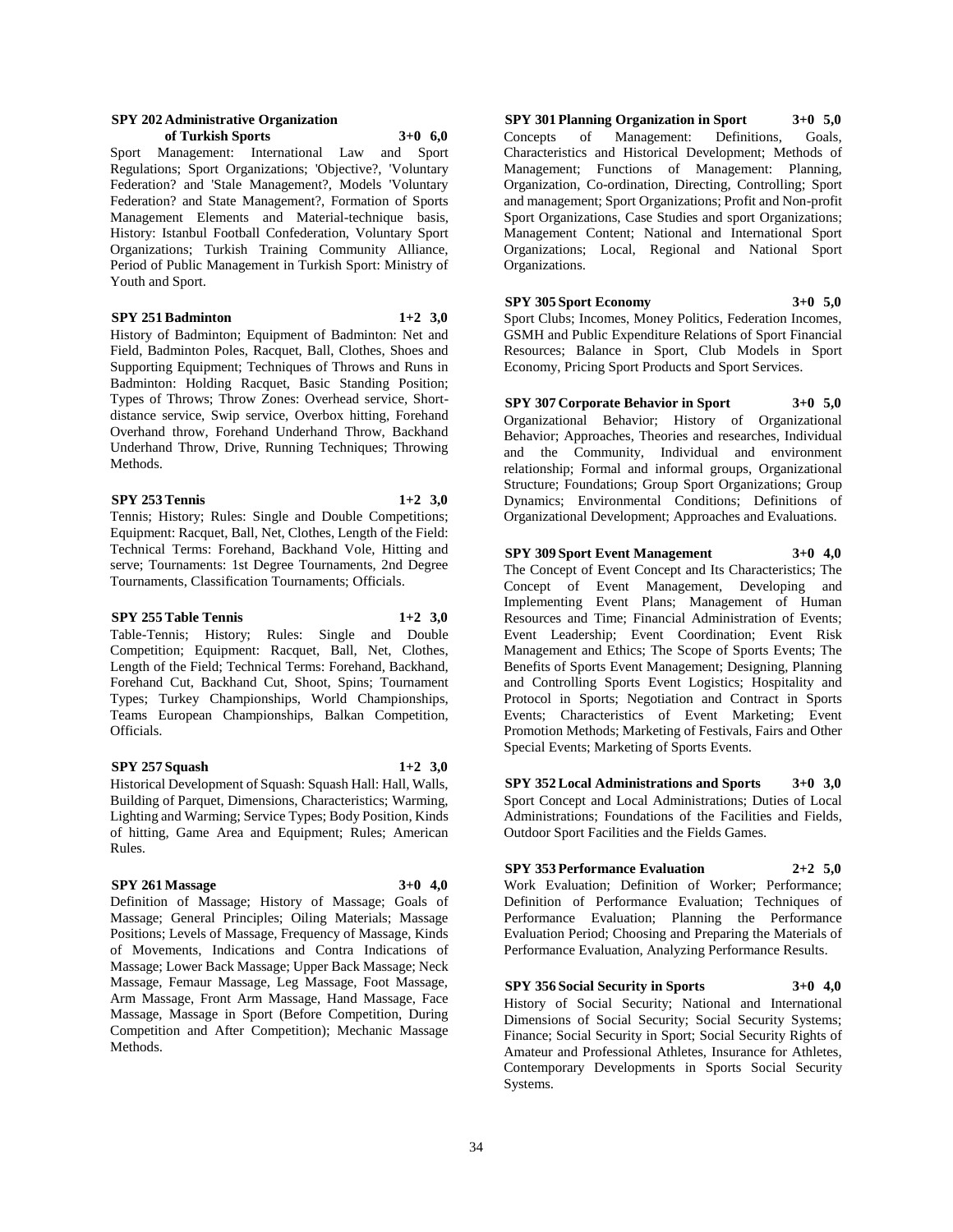**SPY 401 Sponsorship in Sports Administration 3+0 4,0** Basic Concepts about Sponsorship: Public Releations, Sponsorships and advertisement, Product publicity and the sponsorhip, History of Sponsorship; Types of Sponsorships, Sponsorship categories, Determining, Implementing and the evaluation of sponsorship strategies.

#### **SPY 403 Sport and the Media 2+0 2,5**

Sport and Media; Group Communication Materials; Sport News; Interpretation in Group Communication Materials; General Structure of Sport News and Sport Journalism; Television and Media without Sport; Sport Photographs; and Sport Photography; Sport Documentary.

**SPY 404 Sport Politics in Turkey 3+0 3,0** Sport as a Politic Power; Aims; Evaluations; Sport Politics; Sport Politics in Turkey; Before the Republic; After the

Republic, Laws on Sport, Legal Decisions, 1986 Turgut Özal Period, Confronting Politics, Budget, Aims, Limits, Results, Sport in Political Party Programmes.

#### **SPY 406 Research Project in Sport Management 0+4 3,5**

Social Science Concept; Historiy of Social Science; Characteristics of Social Facts; Professional Sport Sciences, Global Social Sciences; Planning: File Categories, Written Files, Statistics, Methods in Analysing File; Framework of Research; Levels of Scientifical Research, Tipoloyes and classification, Theories and hypothesis; Rules for Writing Research Report, General Writing Rules.

# **SPY 410 Management in Sports Administration 3+0 4,0**

Management in Sport Facility; Activities for Different Age Groups; Employement; Safety Precautions in Sports Facilities, Swimming pool Water; Outdoor Sport Facilities; Management of Gymnastic Saloons and Fitness Centers; Staff Selection for Soccer Fields.

## **SPY 413 English for Specific Purposes I 2+0 2,5**

The definition of sport and sport management, Theories of leadership, The X and Y theories of Mc Gregor: What is the most important leadership theory which the sport administrators must consider it?, Management theories, Management functions: Planning, be organized, Supplying Member Leadership, Control and Deciding, Employer-Employee relation in human resource management: Motivation of employee, Importance of good communication and listening ability, definition of internal and external connections, Description of aims, Development of activity areas, Deciding, Evoluation of plans; Sport marketing and its importance, Reading articles which are related with subjects.

## **SPY 414 English for Specific Purposes II 2+0 3,0**

Development of individual philosophy as a administrator, Definition of other members which are except sport managers, Activity controller, Recreaction leaders, Teachers, Trainers, Equipment officers, Participants and customers, Examination of case studies, Patterns which are practise in market research projects, Definition of problems, situation analyze, Informal Measurement, Planning and Formal Measurement, Information analyze, Devoloping informations and preparing suggestions, Preparing Report and completing applications, Investigation of publishments which are related with subjects.

#### **TAR 165 Atatürk's Principles and History of Turkish Revolution I 0+0 2,0**

Reform efforts of Ottoman State, General glance to the stagnation period, Reform searching in Turkey, Tanzimat Ferman and its bringing, The Era of Constitutional Monarchy in Turkey, Policy making during the era of first Constitutional Monarchy, Europe and Turkey, 1838-1914, Europe from imperialism to World War I, Turkey from Mudros to Lausanne, Carrying out of Eastern Question, Turkish Grand National Assembly and Political construction 1920-1923, Economic developments from Ottomans to Republic, The Proclamation of New Turkish State, from Lausanne to Republic.

## **TAR 166 Atatürk's Principles and History of Turkish Revolution II 0+0 2,0**

The Restructuring Period; The Emergence of the fundamental policies in the Republic of Turkey (1923-1938 Period); Atatürk's Principles, and Studies on Language, History and Culture in the period of Atatürk; Turkish Foreign Policy and Application Principles in the period of Atatürk; Economic Developments from 1938 to 2002; 1938-2002 Period in Turkish Foreign Policy; Turkey after Atatürk's period; Social, Cultural and Artistic Changes and Developments from 1938 to Present.

## **THU 203 Community Services 0+2 3,0**

Various Community Projects: Helping young students during their study periods or after school study sessions, Aiding the elderly in nursing homes, helping disabled individuals with various tasks, helping social services and aiding children with their education etc., take part in the projects which raise environmental awareness, Integrating with the community and enabling use of knowledge accumulated in the courses.

## **THU 205 Community Services 0+2 4,0**

The course aims to integrate the students with the community and enable them to utilize the knowledge they have accumulated in their courses. The students participate in different community projects such as helping young students at their study periods or after school study sessions, aiding the elderly in nursing homes, helping disabled individuals with various tasks, helping Social Services and aiding children with their education etc. The students also try to work in projects which raise environmental awareness.

## **TİY 152 Theatre 2+0 2,5**

Theatre as a Cultural Institution: Relation of culture and theatre; The Place and Importance of Theatre in Culture; Theatre as a Communication Art: Definition of theatre, Origin and evolution of theatre, Aesthetic communication; Elements of Communication in Theatre: Decor, Costume, Stage, Actor, Director; Theatre Management: Historical development, Administration and Organization; Art Sociology: Theatre and society; Reflections of Cultural